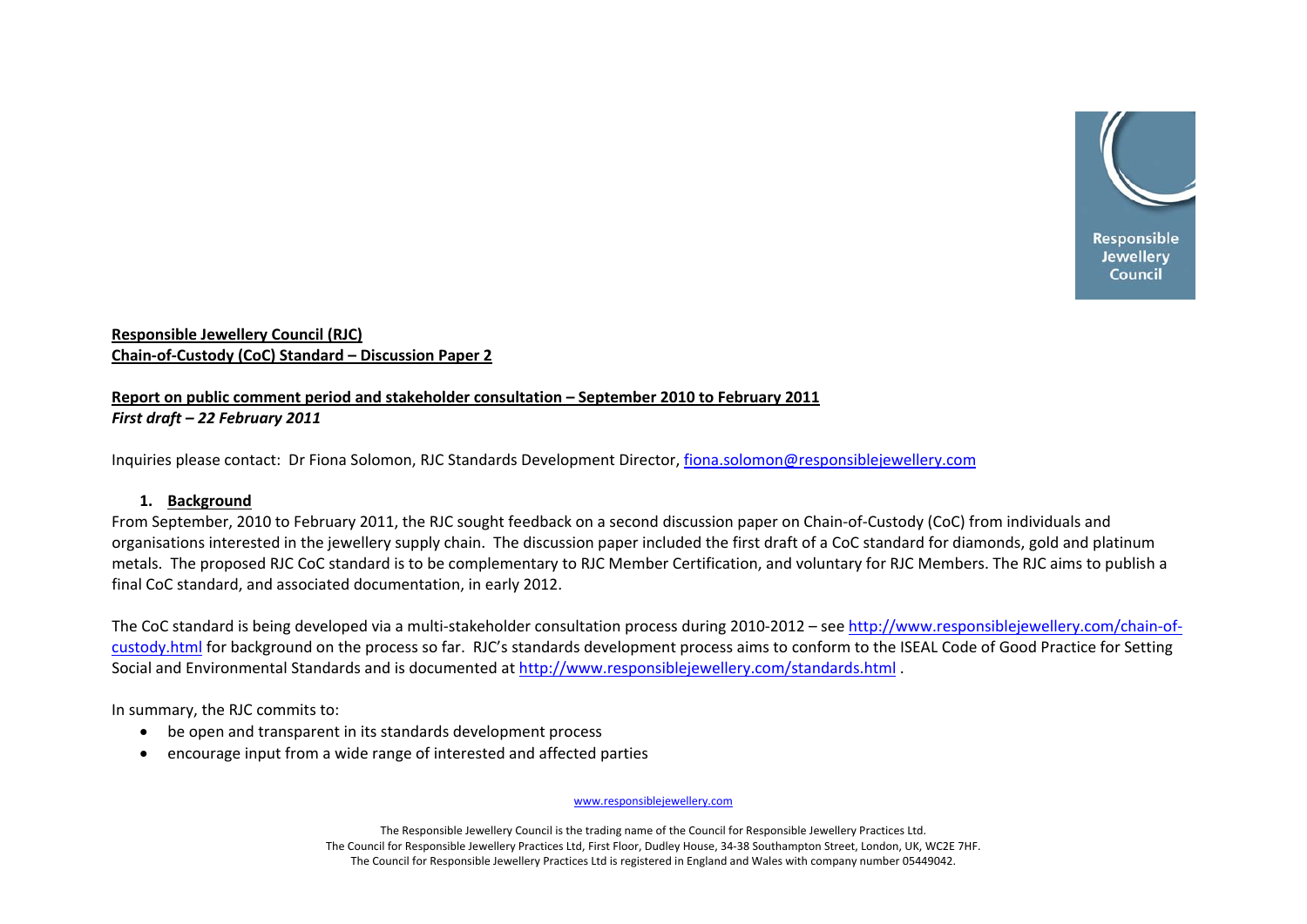- •treat input from interested and affected parties with integrity and respect, and
- $\bullet$ report publicly on feedback provided, including how comments have been addressed in subsequent drafting.

# **2. This Report**

This Report summarises the roundtable discussions, comments and submissions received during the comment period for RJC's Discussion Paper 2 (available at: http://www.responsiblejewellery.com/downloads/RJC Chain of Custody discn paper2 230910.pdf), and how these are proposed to be addressed in the next stage of standards development.

# **3. Summary of Input Method**

A broad range of stakeholders were notified by email and through discussions lists of the opportunity to comment on the RJC discussion paper. Interested parties could respond via an online survey, by fax, post or in an email. A total of 25 submissions were received by 22 February 2011.

In addition, twelve roundtable discussions were organised in Vicenza, Geneva, Paris, Antwerp, London, Birmingham, Washington DC and New York during January‐February 2011. Small groups were convened to enable more in‐depth discussions, and participants were invited on the basis of prior expressed interest and engagement in chain‐of‐custody issues. A total of 185 people participated in RJC's roundtable sessions on chain‐of‐custody.

| Method of input                | of individuals/organisations"<br>Number |
|--------------------------------|-----------------------------------------|
| roundtable<br>Participation in | 185                                     |
| Emailed<br>comments            | تے                                      |

# **4. Analysis of Input – Summary of Themes and Key Points**

The Table below summarises the analysis of issues raised, which have been grouped into 9 main themes. The issues have been consolidated into key points for RJC to consider during the next round of standards development.

| <b>Theme</b>     | <b>Key Points</b>                                                                                                          |
|------------------|----------------------------------------------------------------------------------------------------------------------------|
| <b>Standards</b> | Continue engagement and/or harmonise standards with these initiatives:                                                     |
| harmonisation    | Conflict minerals: Dodd-Frank Act and SEC rules (to be finalised in April 2011); EICC smelter validation program; OECD due |
|                  | diligence guidance (gold supplement to be developed in 2011).                                                              |
|                  | Artisanal mining initiatives: ARM-FLO standard (Fairtrade gold launched February 2011); DDI Development Diamond standard   |
|                  | (under development). Progress review of ASM standards equivalence for RJC CoC standard, first developing detail on review  |
|                  | process and participation.                                                                                                 |

### www.responsiblejewellery.com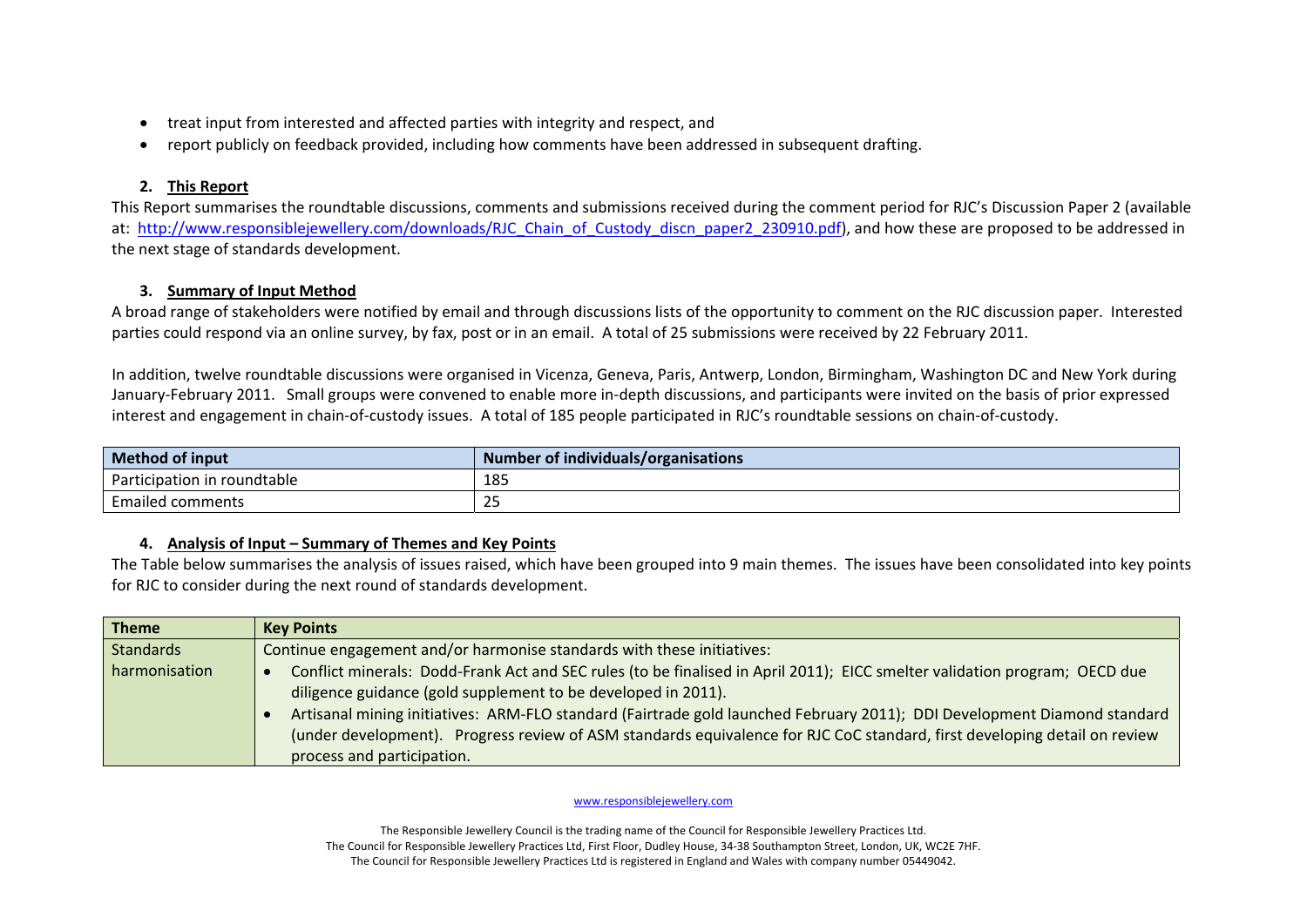| Responsible              | In-principle support for requiring RJC Member Certification (or equivalent) as a pre-requisite for CoC Certification, though some       |
|--------------------------|-----------------------------------------------------------------------------------------------------------------------------------------|
| practices                | concerns about practical implementation.                                                                                                |
|                          | Review requirements linking evidence of responsible practices to CoC Certification. Some stakeholders see priority for                  |
|                          | requiring responsible practices at production as part of a phased approach to implementation; others see importance of                  |
|                          | responsible practices through entire chain, to support integrity of the CoC standard and RJC's mission.                                 |
|                          | Continue to review anti-trust dimensions of CoC standard as it develops.<br>$\bullet$                                                   |
|                          | RJC Board should consider a timetable for expanding the scope to silver, and other materials in future.                                 |
| Outsourcing              | Feedback that outsourcing exemptions should be tightened, to avoid risks.                                                               |
|                          | Add requirements for more oversight by Member / auditors of outsourcing contractors, though not necessarily requirements                |
|                          | for certification.                                                                                                                      |
|                          | Consider temporary exemptions for outsourcing in some conditions, for example to enable small business to initiate<br>$\bullet$         |
|                          | participation.                                                                                                                          |
| <b>Transition to</b>     | Provide more detail on how a CoC system could be initiated by a business with its customers and suppliers, and examples of<br>$\bullet$ |
| critical mass            | critical mass and sequencing in a supply chain.                                                                                         |
|                          | Provide more detail/guidance on basic elements of management systems, and implementation of physical segregation of                     |
|                          | tracked material, in different types of businesses.                                                                                     |
|                          | Consider pros and cons of allowing mass balance model under CoC standard, perhaps as part of transition.<br>$\bullet$                   |
|                          | Consider how to encourage and support small and/or low margin businesses, especially manufacturers.<br>$\bullet$                        |
|                          | Consider costs of implementation.<br>$\bullet$                                                                                          |
|                          | Consider whether the auditing frequency is sufficient, and define the scope and methodology of any surveillance audits.                 |
| <b>Product labelling</b> | Feedback that focus of CoC standard should be on management systems certification, not product certification: CoC Certification         |
|                          | should be of the company's material tracking systems, not jewellery product. This would avoid the need for 'Minor Components'           |
|                          | provisions for products: companies would decide which materials they wish to track, and these systems would be audited for              |
|                          | certification.                                                                                                                          |
|                          | Consider connection and differentiation between RJC Member Certification and CoC Certification / logos.                                 |
|                          | Develop rules/guidance for communication CoC certification to business partners and customers, within a framework for<br>$\bullet$      |
|                          | companies to decide their own marketing strategies.                                                                                     |
|                          | Develop training materials/support for salespeople.<br>$\bullet$                                                                        |
| <b>Statements of</b>     | Consider generic or standardised Statements of Provenance, including support for Dodd-Frank conflict-free reporting.<br>$\bullet$       |
| Provenance               | Develop rules for continuous processing: periods to measure material flow for Statements of Provenance.                                 |
| <b>Recycled Gold and</b> | Support for Know Your Customer (KYC) requirements for refiners/recyclers, and suggestions for additional detail.                        |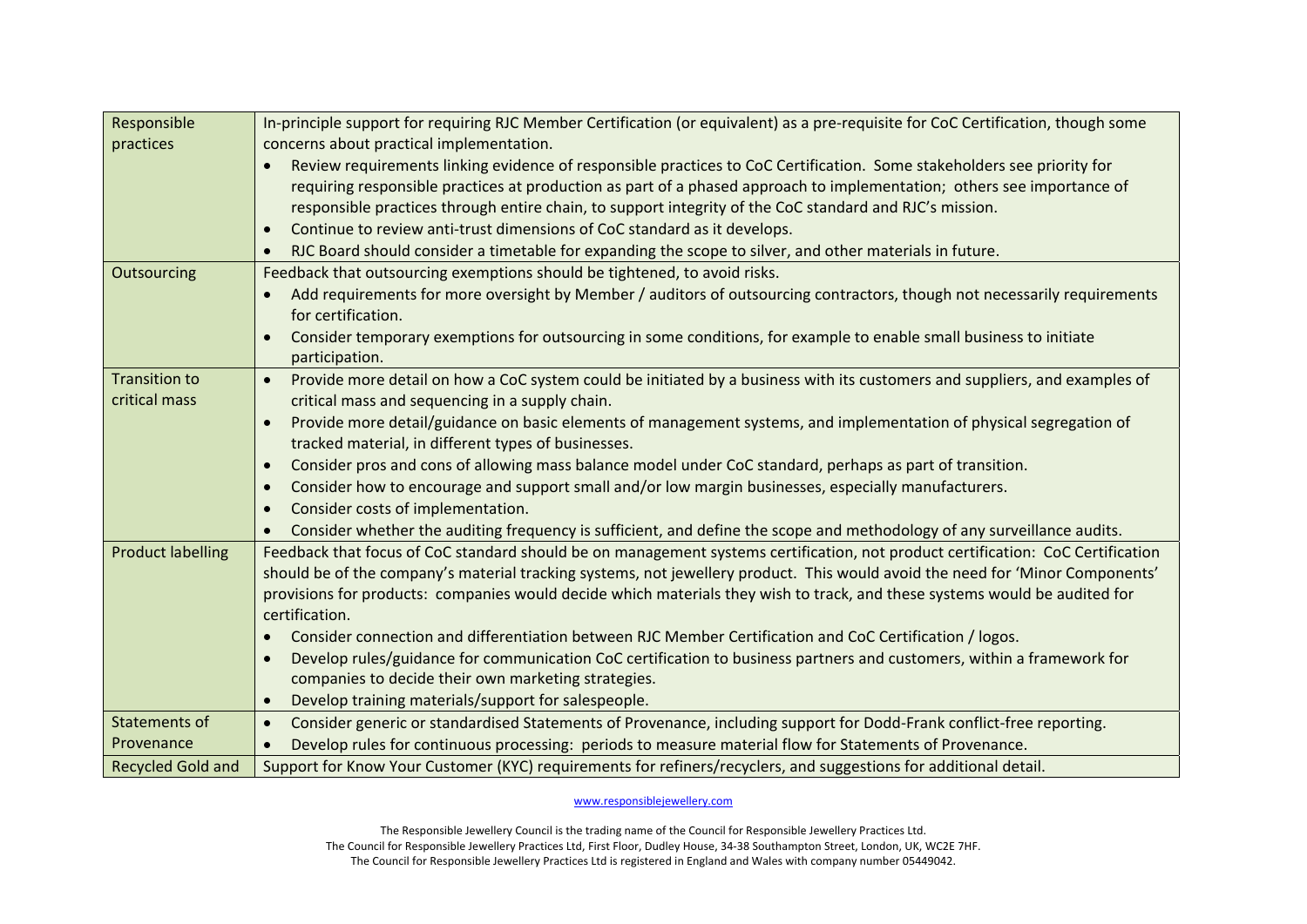| <b>Platinum Metals</b> | Add requirement for KYC policy, compliance officer, training, and audit of procedures.<br>$\bullet$<br>Add requirement to monitor unusual transactions and report suspicious activity to relevant authorities.<br>$\bullet$<br>Consider requirement for due diligence of suppliers to avoid conflict minerals, to align with Dodd-Frank rules.<br>$\bullet$<br>Consider a transition period for LBMA refiners – for example, two year period to become compliant.<br>$\bullet$<br>Clearly define acceptable scrap sources.<br>$\bullet$<br>Consider bench-level recycling by small businesses.<br>$\bullet$                                                                                                                                                                                                                                                                                                                                                                                                                                             |
|------------------------|---------------------------------------------------------------------------------------------------------------------------------------------------------------------------------------------------------------------------------------------------------------------------------------------------------------------------------------------------------------------------------------------------------------------------------------------------------------------------------------------------------------------------------------------------------------------------------------------------------------------------------------------------------------------------------------------------------------------------------------------------------------------------------------------------------------------------------------------------------------------------------------------------------------------------------------------------------------------------------------------------------------------------------------------------------|
| <b>Marked Bullion</b>  | Consider range of stakeholder views on including Marked Bullion as tracked material under CoC standard.<br>$\bullet$<br>General support for inclusion of Marked Bullion expressed in roundtables and submissions. Main reasons for inclusion<br>$\circ$<br>are to lower the cost of initiating CoC systems, for example by increasing potential volume of tracked material, and<br>continuing access to existing stocks and gold leasing relationships provided by bullion banks. Using previously mined<br>gold of known refining origin and date of manufacture should not be seen as 'irresponsible'.<br>However some concerns were also raised about unknown mining provenance, incentivising mining companies to<br>$\circ$<br>participate in CoC and promoting responsible practices for newly mined gold, and oversight of sourcing to cut-off<br>dates particularly during manufacturing.<br>Review SEC's final rules for Dodd-Frank Conflict Minerals Provision, its treatment of Marked Bullion and align RJC's CoC<br>$\bullet$<br>standard. |
| <b>Diamonds</b>        | Consider allowing recycled diamonds under CoC standard, if similar records of provenance and KYC for transaction apply.<br>$\bullet$<br>Consider whether Kimberley Process Certification can provide sufficient origin information, perhaps as part of a transition, and<br>$\bullet$<br>whether existing stock could be grandfathered.<br>Consider whether mass balance model could be specifically used for diamond melee, in consideration of trading practices.                                                                                                                                                                                                                                                                                                                                                                                                                                                                                                                                                                                     |

### **Next steps:**

The RJC will progress the key points identified in this Table with the Standards Committee and Consultative Panel, during discussion, drafting and consensus‐building for the next stages of standards development.

A 3<sup>rd</sup> discussion paper will be prepared by RJC for public comment by mid-2011. This will include:

- o <sup>a</sup> summary of how the key points in the above Table have been addressed, and
- o <sup>a</sup> revised draft CoC standard for public consultation.

The remainder of this Comments Report documents the issues raised during the consultation period in significant detail. Section 5 summarises each of the roundtable sessions, and section 6 documents the written submissions received.

### www.responsiblejewellery.com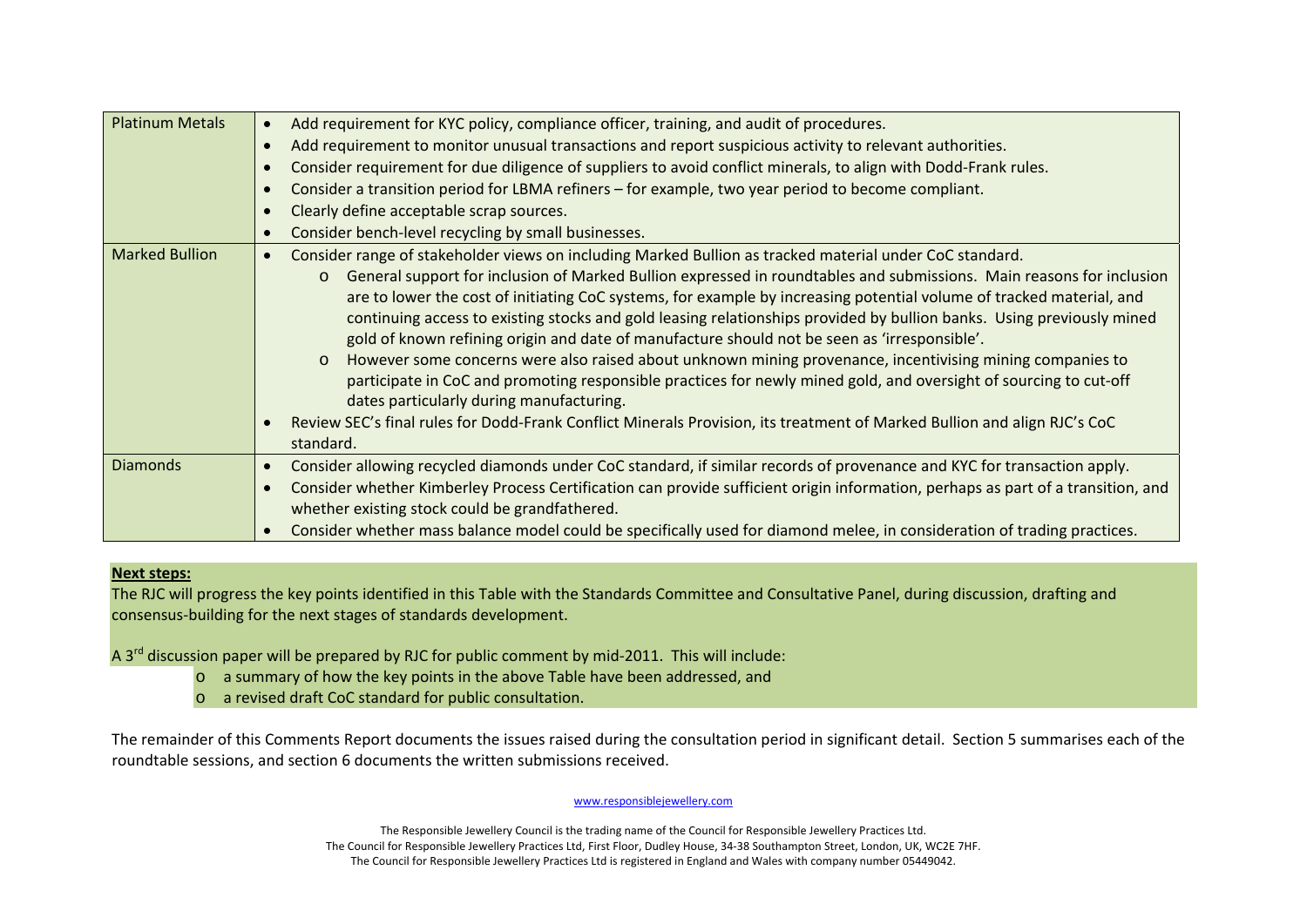RJC acknowledges the diversity of interests and warmly thanks all who have provided input for their perspectives, suggestions and feedback.

# **5. Roundtables**

RJC's CoC roundtables sought to convene small groups of interested parties to discuss the draft standard. The sessions were facilitated by Fiona Solomon – RJC Director of Standards Development, and Catherine Sproule, RJC Chief Operations Officer. A powerpoint presentation led into <sup>a</sup> number of discussion points and open discussion with participants. A copy of the presentation can be downloaded from: [http://www.responsiblejewellery.com/documents/RJCChainofCustodyRoundtablesJanuary](http://www.responsiblejewellery.com/documents/RJCChainofCustodyRoundtablesJanuary-February2011Presentation.pdf)‐February2011Presentation.pdf

This section of the report provides an overview of key points raised in each roundtable session.

# **(a) Vicenza – January 18, 2011**

A brief 1 hour roundtable session was held at the Vicenza Fair, with 34 participants attending the Fair. The focus of this session was to brief the Italian industry on the CoC initiative.

- The President of Confindustria Federorafi noted that the Italian industry supports this concept, and should do all it can to ensure the whole supply chain is informed from the start to end about the evolution of this initiative.
- • Questions and discussion explored including other jewellery materials under the standard in future, for example coloured stones; and the relationship between RJC Standards and other standards, for example SA8000.

# **(b) Geneva – January 19, 2011**

A 2 hour roundtable session was held at the Salon International de la Haute Horlogerie (SIHH) in Geneva, with 12 participants attending the Salon. The focus of this session was on the luxury watch sector.

- While there may not be much consumer interest currently, CoC is of interest as <sup>a</sup> tangible way to demonstrate commitment to responsible practices in the luxury industry.
- The standard will need to find <sup>a</sup> balance between the extremes of requiring <sup>a</sup> company to take 10 years to develop the perfect system vs something less ambitious to serve immediate needs eg to meet the USA Dodd‐Frank legislation. The balance should be somewhere in the middle.
- A CoC message needs to be simpler and clear, not complicated. A product label is not necessary in the standard, instead RJC should focus on rules for how the Certification is to be communicated to business partners and consumers.

### www.responsiblejewellery.com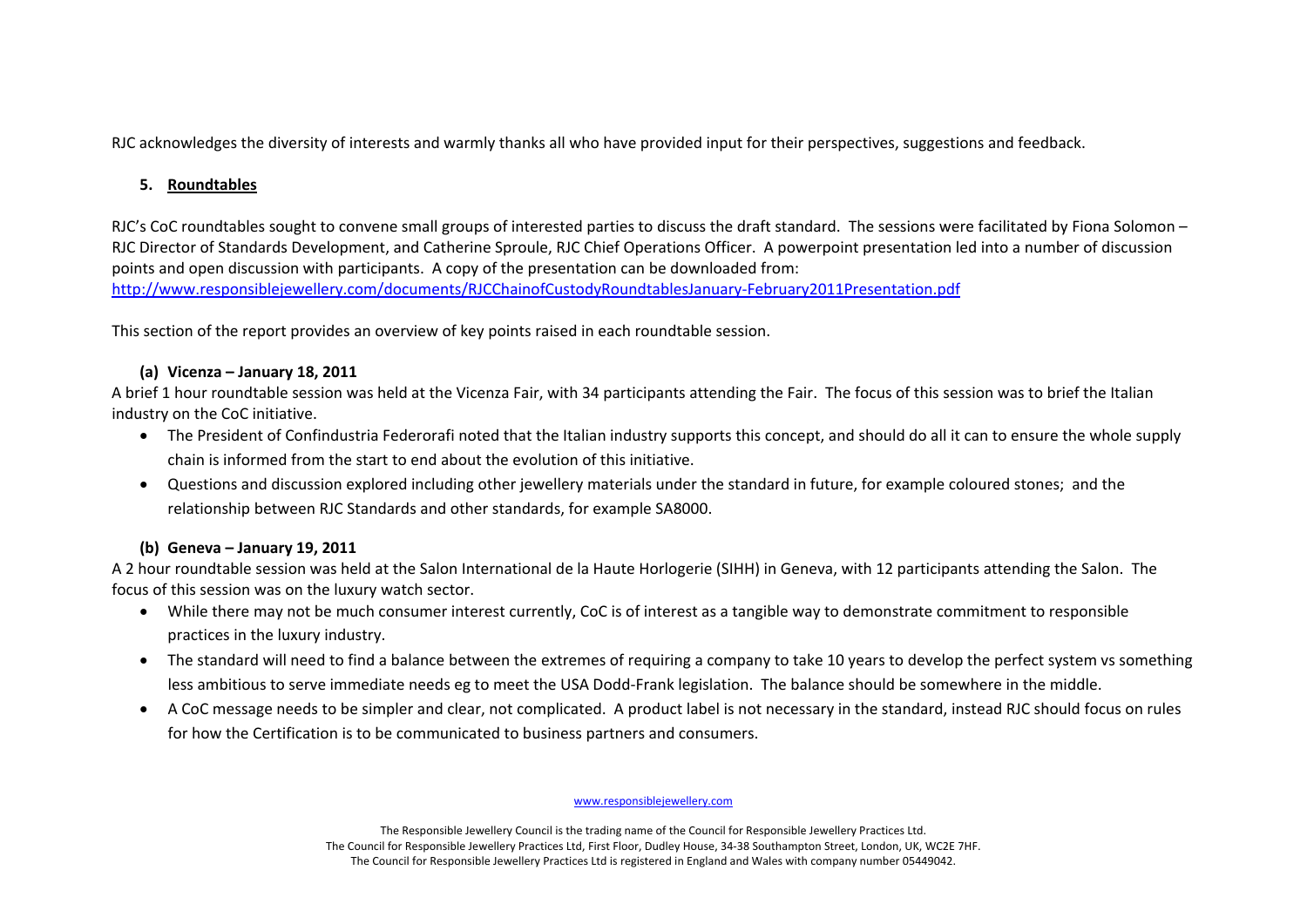- • Availability of supply is important. This suggests an approach where <sup>a</sup> company can start with having one part of the supply chain 'clean' and work towards the rest.
- •There was support for the proposal that <sup>a</sup> CoC chain should be RJC Member Certified.
- • Gold will be the largest challenge.
	- o Gold used in own production factories goes back to the refinery for recycling not currently sure if we get our own back when buying new supply from the refiner.
	- o Because of the specific alloys used in watch manufacturing, <sup>a</sup> mix of eligible sources will be important to achieve the right quality.
	- o Recycled gold is not <sup>a</sup> good fit with the luxury watch industry, so newly mined gold and marked bullion will be important.
	- o Know Your Customer (KYC) is <sup>a</sup> requirement in Swiss anti‐money laundering legislation, though its specific implementation can vary across companies and in other jurisdictions.
	- o Because of strong KYC regulations, there were few concerns about illegitimate sources in recycled gold from Swiss refiners.
	- o There was support for including Marked Bullion as defined in the draft standard. The cut‐off date could be the launch of the CoC standard. Refiners can support date information via serial numbers. There are management issues, for example refiners also deliver alloys and semi‐ finished product, and the risks of mixing when gold is consigned to suppliers, however solutions should be possible.
- •Other jewellery and watchband materials would be of interest in future too – eg titanium, steel, leather.

# **(c) Geneva – January 20, 2011**

A 3 hour roundtable session was held at Richemont's Geneva offices, with 12 participants from Argor‐Heraeus, Cartier, Cookson Clal, Metalor, Richemont Group, Piaget, UBS, and Van Cleef and Arpels. The focus of this session was on the gold supply chain.

- •● Discussion of the current SEC rule-making process noted some uncertainty around implementation, and what requirements publicly-listed US retailers may place on suppliers.
- •● Other relevant CoC initiatives discussed were the World Gold Council's, OECD, and EICC-GeSI smelter validation program. RJC confirmed its commitment to standards harmonisation and noted its participation in the OECD process and engagement with EICC. RJC continues to review published material and look for common ground.
- •● The group were invited to reflect on what critical mass for a chain-of-custody initiative might look like. Numbers of RJC Members is as important as the kinds of Members – being able to link <sup>a</sup> chain.
- $\bullet$  The RJC CoC standard is an important, concrete initiative and should have strong integrity. While it won't be 100% perfect (people can evade any requirement or law), as long as there are consequences for those actions, this can be addressed.

### www.responsiblejewellery.com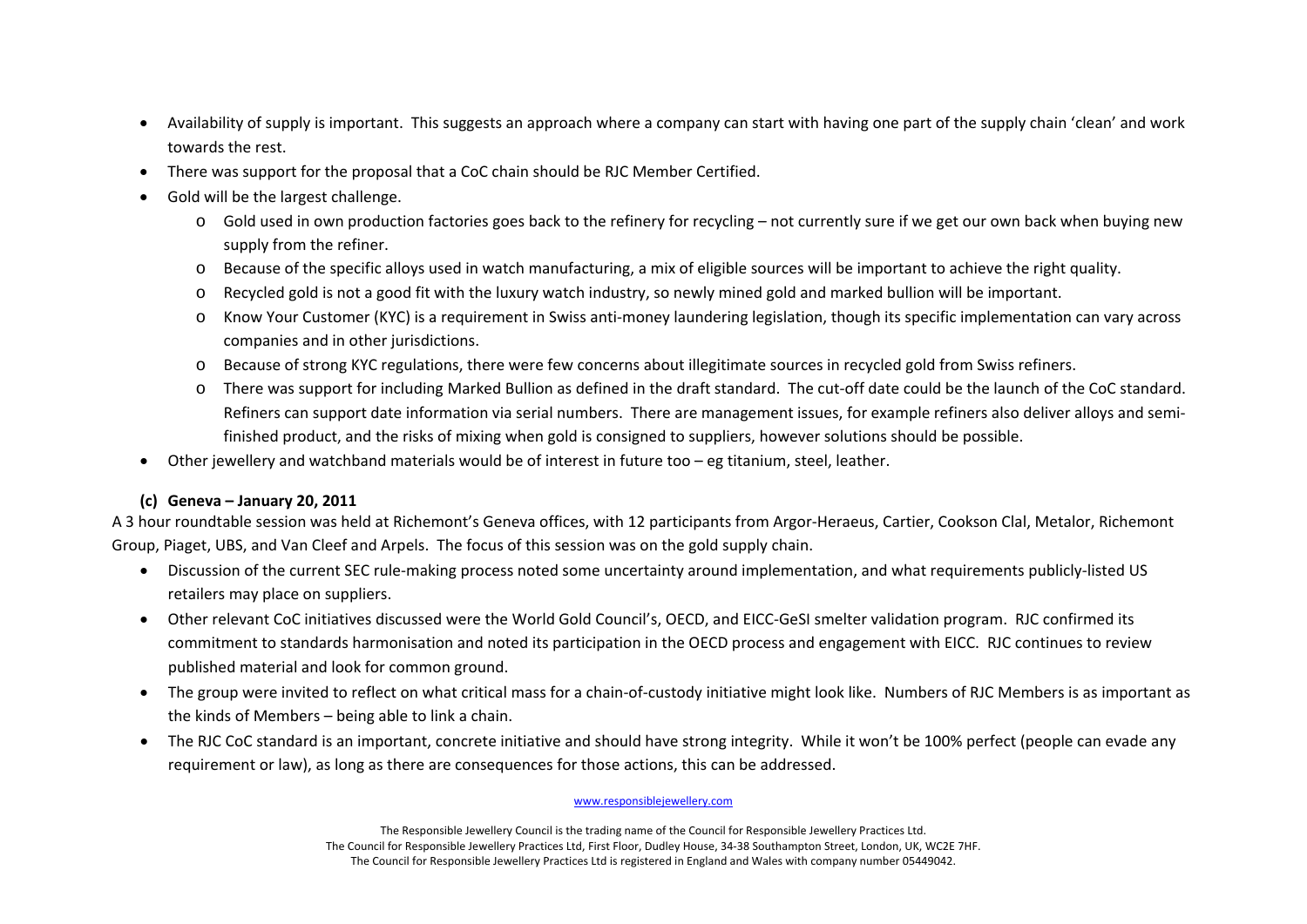- A CoC claim could refer to <sup>a</sup> business having audited chain‐of‐custody systems, rather than the detail at the individual product level. Just establishing CoC is important, and for those customers/stakeholders who are more inquisitive, the company can provide more detail via their website. This will be more relevant than product labelling.
- •• Gold refining
	- o Refiners noted that recyclable material can include industrial scrap, old jewellery, small bars, coins, so criteria for eligible material should be clear. Scrap has sufficient volume to build an economic model, whereas volumes from mines to European refiners are small. Some European refiners don't source from mines at all.
	- o Refiners described their formalised assessments for new customers, including <sup>a</sup> mine visit where sourcing from mines. Refiners monitor physical quality and quantity of shipments to identify any variability, which will trigger <sup>a</sup> review of that customer. Overall, the AML processes are very strong and already manage risks of illegitimate precious metals sources into refining.
	- o Existing FINMA (Swiss Financial Market Supervisory Authority) requirements for Swiss refiners, eg annual auditing, provide <sup>a</sup> good starting point for compliance with <sup>a</sup> CoC standard.
- • Marked 'historical' bullion
	- o Participants supported its inclusion under the RJC CoC standard.
	- o It was noted that gold bullion did not have serial numbers before the 1950s. Some refiners don't exist anymore, and closed refiners would indicate an 'on or before' production date – the London Bullion Market Association (LBMA) have list of all refiner marks.
	- o A future cut‐off date for Marked Bullion under the RJC CoC standard would give <sup>a</sup> signal to the market and provide time to adjust. For example, the date could be December 2011 to coincide with the first RJC Member certification deadline.
- •Participants found the opportunity to discuss and better understand the flow of material through the supply chain very useful.

# **(d) Paris – January 21, 2011**

A 2 hour roundtable session was held at the Union Francaise de la BJOP, with 15 participants from BA Asscher, BJOP, Cambour, Cartier, Christian Dior, Cookson Clal, Groupe AUCHAN, Louis Vuitton, LVMH, Orest, Solidaridad, S&P Trading/Alliance for Responsible Mining. The focus of this session was on the French jewellery supply chain.

- Labelling
	- o The proposed labelling approach in the draft CoC standard was questioned, as RJC is not promoting <sup>a</sup> jewellery brand. The certification message has to be simple to understand by consumers, backed by the standard. A message about responsible practices and tracking

## www.responsiblejewellery.com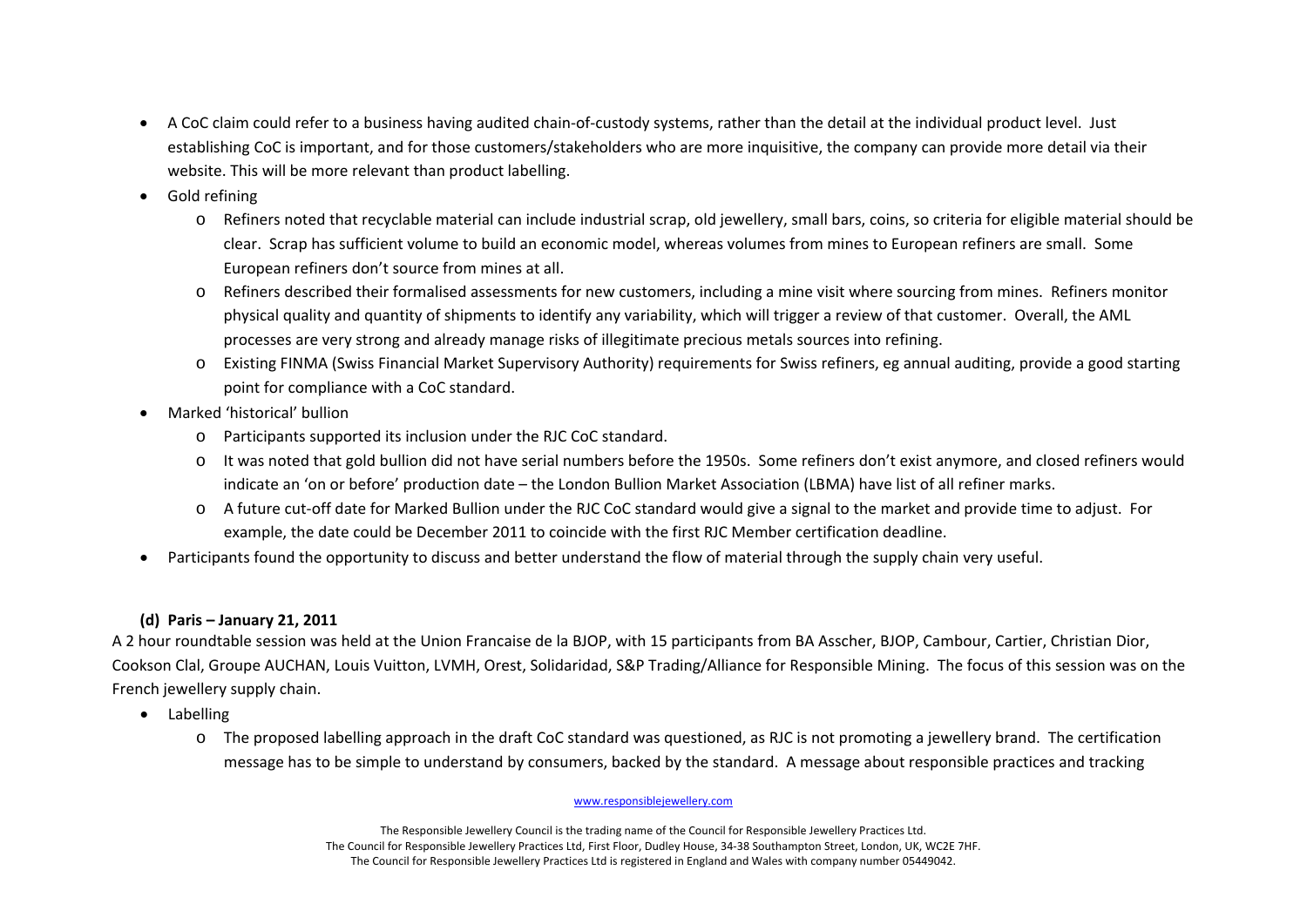sources fits with most brands. An individual company's CoC claim, based on certification, would vary depending on its own brand and position.

- o The RJC draft standard was compared with Fairtrade, which is <sup>a</sup> brand with consumer awareness and that markets Fairtrade products across a range of categories. Fairtrade product has to be labelled, making it hard for small pieces. Rationale for requiring <sup>a</sup> hallmark was that a certificate can be lost. Fewer risks with hallmark, but challenges for implementation. 100% secure process doesn't exist.
- o It was recommended that the RJC standard create <sup>a</sup> framework for companies to decide their own marketing and communication strategies, when they have achieved CoC certification.
- o There are practical difficulties with labelling at the point of sale, so would want some flexibility in the standard. If RJC becomes better known, then less information is needed. If the standard is complex (eg mixed sources), then it will need more communications. Training of salespeople will be important.
- o For example, some brands use small leaflets as part of the 'authenticity' packaging this is <sup>a</sup> better way to talk about the work behind <sup>a</sup> small piece of jewellery than <sup>a</sup> standardised label.
- o With the aluminium industry, there has been lots of communications on recycling which leads consumers to think that it is <sup>a</sup> highly recycled (and therefore environmental) material. In fact, mining is <sup>a</sup> much larger part of the supply. Gold is the opposite, recycling is <sup>a</sup> large proportion of supply, but the public perception is the reverse.
- • Tracking Eligible Material
	- o When there is <sup>a</sup> sufficient pool of CoC certified suppliers, it becomes easy to comply as companies will want to buy 100% eligible material. However the transition needs to be considered under the CoC standard.
	- o Refiners need sufficient volume to carry out tracking, as refining margins are very small. Several refiners are already starting to track recycled gold. Europe has become <sup>a</sup> net producer of gold – recovery of 135% from recycling means that Europe produces more than is used. At the moment claims for recycled are 'self-certified', so refiners are very interested in 3<sup>rd</sup> party certification via RJC.
	- o Findings are fabricated in so many places, so tracking is more difficult. It is easier to track in short supply chains eg casting. However <sup>a</sup> batch process, for example every Friday <sup>a</sup> supplier casts Fairtrade metal to order, won't work for those who need more volume.
	- o The Fairtrade standard does allow non‐ARM‐FLO gold by weight 15%, and only if the business can't source Fairtrade material elsewhere. The restriction is by weight, not by value, because materials such as diamonds can distort the calculation and introduce <sup>a</sup> loophole. Asking 100% of <sup>a</sup> product to be tracked material is too hard.
	- o Participants in the jewellery supply chain in Europe will depend on refiners to initiate eligible sources for gold.

#### www.responsiblejewellery.com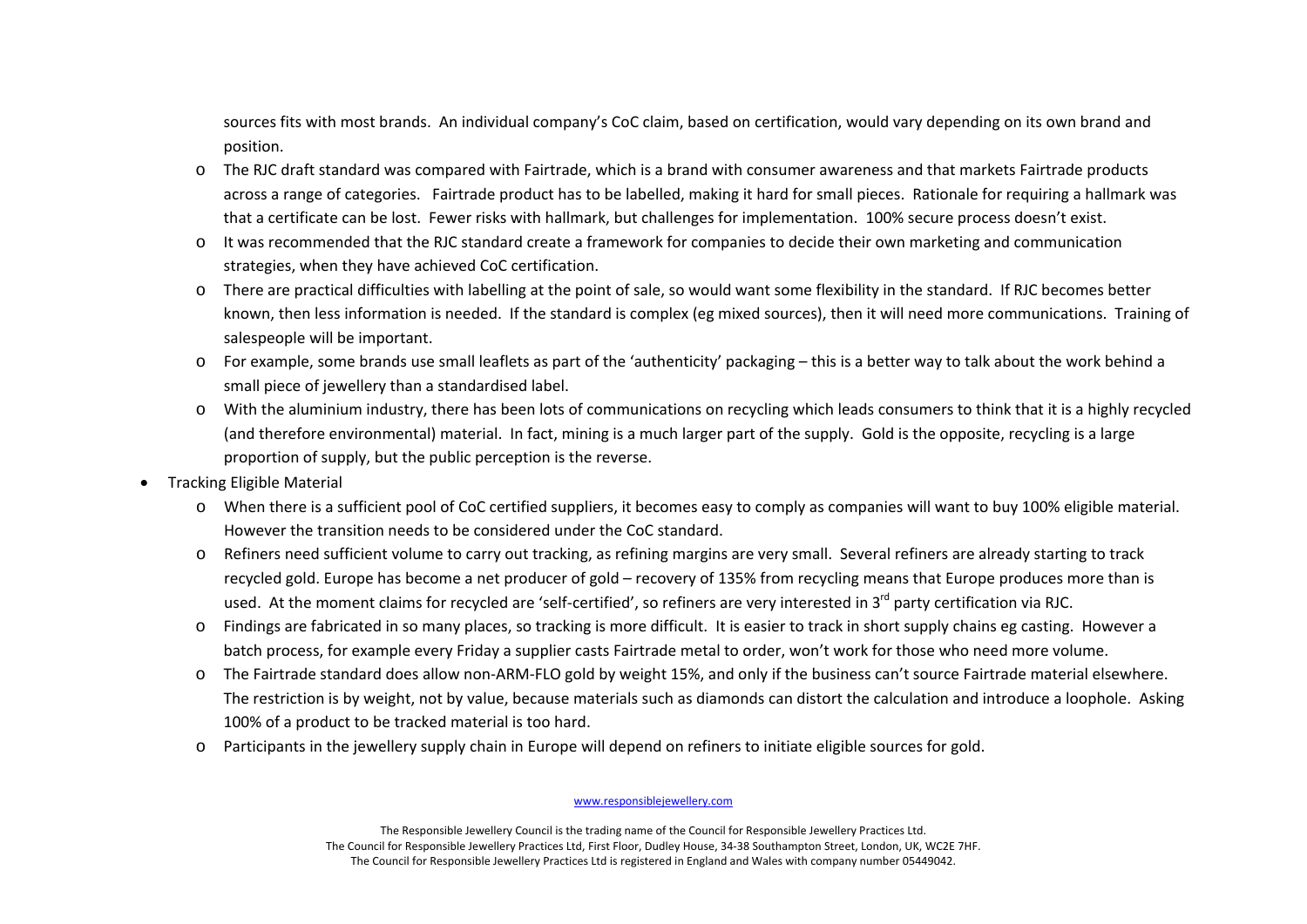#### •**Outsourcing**

- o The draft RJC CoC standard proposed an exemption for outsourcing under certain conditions. Participants saw this as <sup>a</sup> loophole because:
	- It did not encourage minor companies to comply;
	- $\blacksquare$ **Some jewellery brands outsource everything, so this is a major risk;**
	- $\blacksquare$ **Could lead to unfair competition;**
	- Е There is insufficient accountability: does auditor have access to the contractor, who is keeping records, how are they exchanged?
	- $\blacksquare$ Practically, material segregation and other conditions (e.g. no sub‐contracting) may be difficult to enforce without proper oversight;
	- $\blacksquare$ While material may be tracked, poor conditions (e.g. contractor's labour conditions) would undermine the standard's intent.
	- $\blacksquare$ While the location of the contractor may determine the risk, any exemptions should only be temporary.
- o However it was acknowledged that small companies and artisans may find it hard to achieve CoC, and <sup>a</sup> transition period may be warranted. Could be <sup>a</sup> requirement that the auditor looks at outsourcing/sub‐contracting as part of the Member's CoC audit, or that the Member oversees it to their satisfaction. The more companies certified the better, but how to get there, and encourage small companies and artisans to participate.
- o There was also the perspective that it is easier to certify <sup>a</sup> small company than <sup>a</sup> big company as there is more control over practices, processes and purchasing.
- • Other points raised
	- o CoC is very important because good practices for self not enough: they need to be spread wider.
	- o Companies are very dependent on suppliers how to be sure that suppliers are working right, and providing true information.
	- o Costs of implementation should be considered will tracked material cost more.
	- o Certification is <sup>a</sup> means to an end, <sup>a</sup> tool to see how products can improve standards at the origin. Solidaridad have conducted <sup>a</sup> review of standards for mining – RJC ranked the highest. Solidaridad have identified the development potential of mid‐scale industrial mines at the national level. They are initiating <sup>a</sup> pilot at <sup>a</sup> Peru mine, will ask them to adopt the RJC Code of Practices.
	- o It is complicated to build confidence in this kind of system, and can destroy it in one second. Thus loopholes need to be watched carefully.

**(e) Antwerp – January 24, 2011**

#### www.responsiblejewellery.com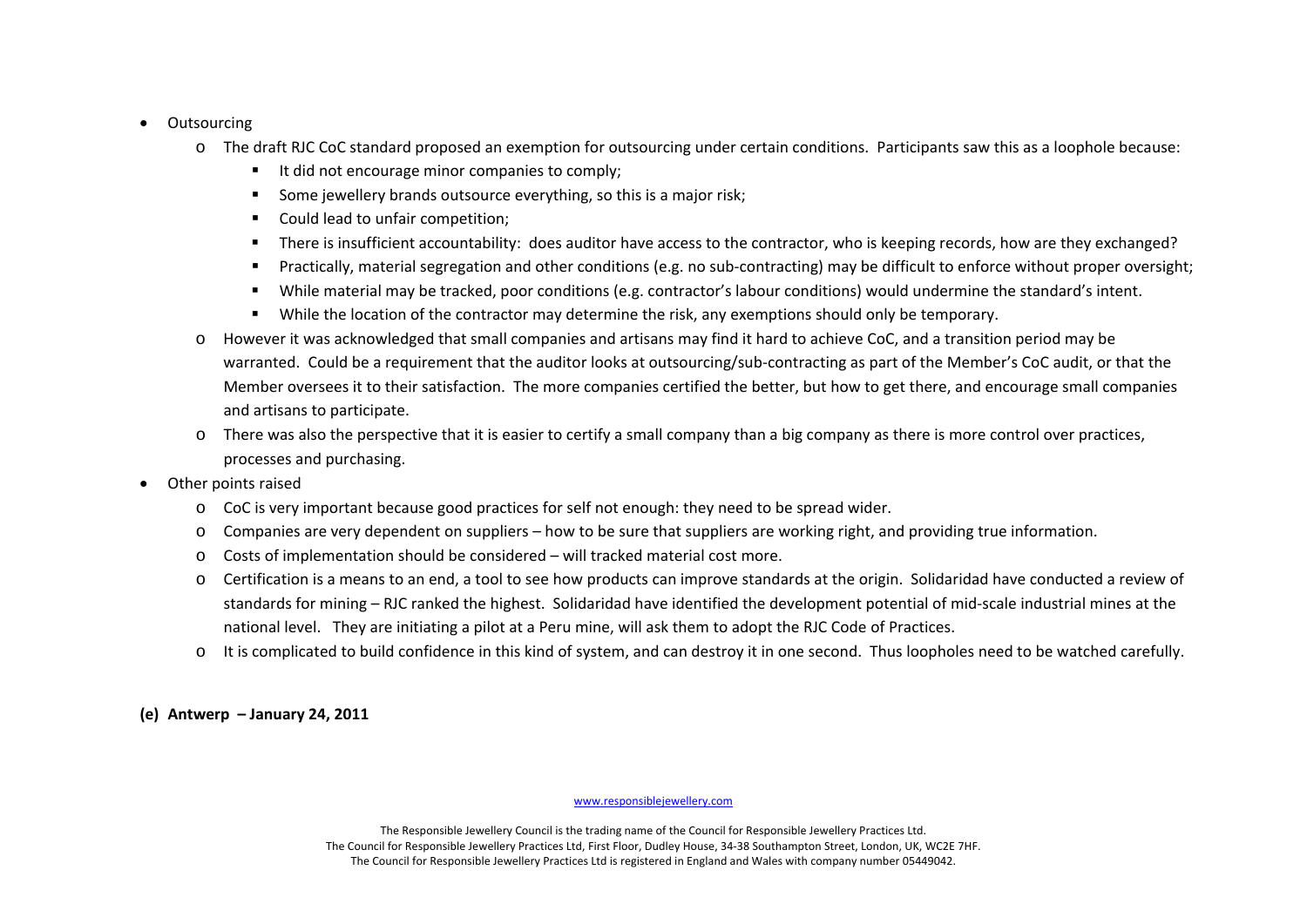A 3 hour roundtable session was held at the Antwerp World Diamond Centre, with 13 participants from BHP Billiton, Bonas & Co, Eurostar, Gembel, Rosy Blue, Rio Tinto, HRD, IDH Diamonds, International Diamond Council, and International Economic Strategy. The focus of this session was on the diamond supply chain.

- Statements of Provenance
	- o Preference for generic or standardised statements of provenance, with the ability to give further details if desired. Example country of origin; or compliant with track‐and‐trace or bulk commodity models.
	- o Note that some regulations governing 'origin' claims relate it to the last place of manufacturer, or the highest value‐add rather than the mined source of the material.
	- o RJC Forum name for mining companies is 'Producers', this could be confused with manufacturing.
	- o Keeping track of who would be certified would be supported by current information on the RJC website (as per Member Certifications currently).
- •**Outsourcing** 
	- o Participants would like to see outsourcing exemptions tightened, to avoid risks. Ideas included guidelines for determining the importance of the outsourcing relationship (for example, the percentage of business that depends on that client); requiring external/internal audits of the contractor by the Member on critical issues.
	- o Flexibility is important, because barriers to entry should be considered, but flexibility could be phased out over time.
- • Diamond melee
	- o Participants thought that physical segregation of tracked melee would not be an issue during manufacturing. However, trading may present issues where trading to meet orders, unless there is critical mass of participation by diamond miners.
	- o Constraints on available tracked goods could restrict available quality, for example for the watch industry.
- • Labelling
	- o Proposed labelling standard sounds like <sup>a</sup> branded line of jewellery, which is not where RJC wants to be. The RJC standard will be certifying Member's systems, not the products that come out of it. RJC CoC certification should assure that systems are in place for CoC, and recognise that business won't do, or start with, 100% traced material.
	- o Didn't think retailers would want to use product labels. Retailers unlikely to move to 100% CoC, but it may not make commercial sense to do isolated lines as it could create questions about the rest of the retailer's range. Since <sup>a</sup> label is meant for consumers, the retailer perspective is important.

### www.responsiblejewellery.com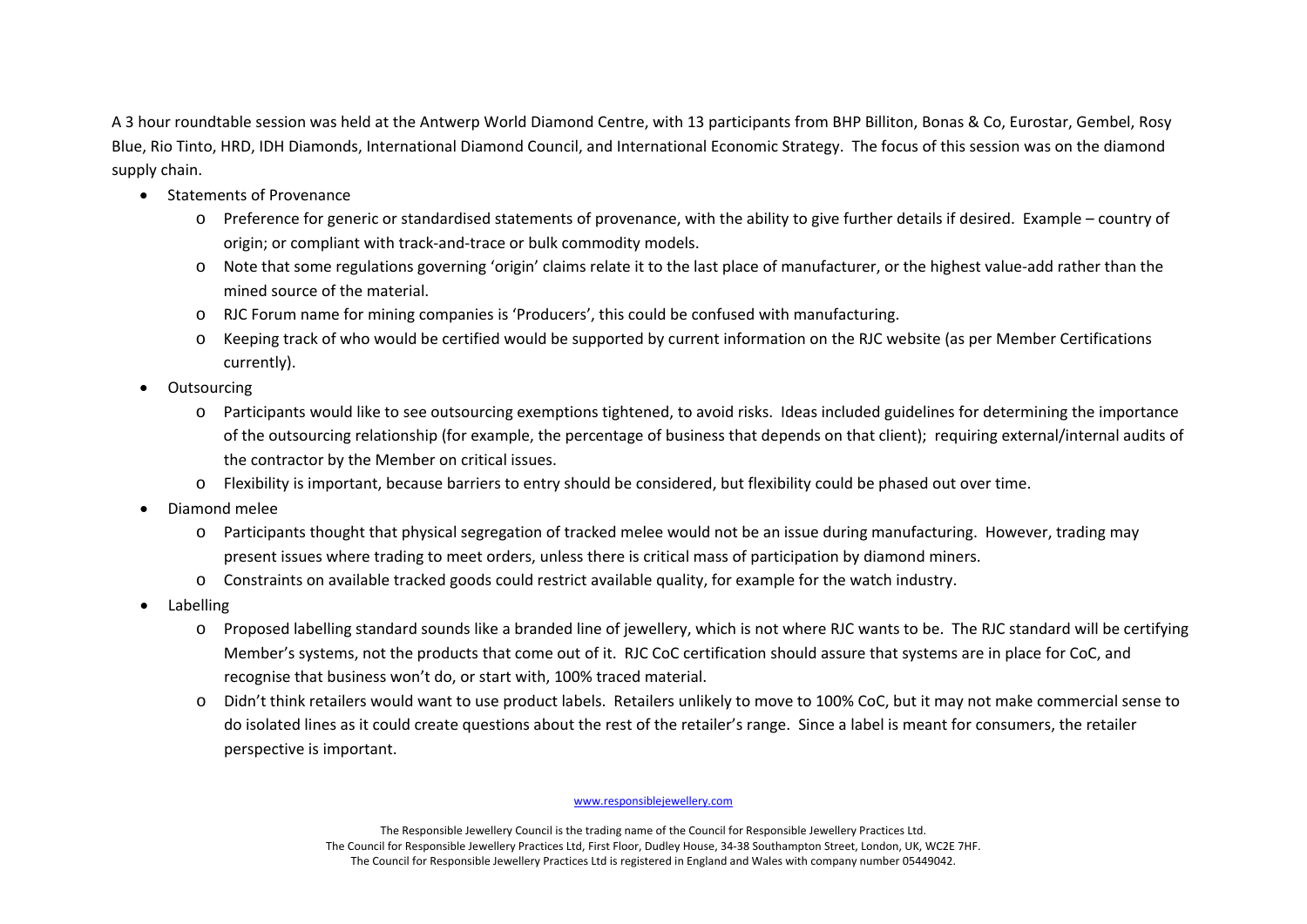- oNeeds to be clear that CoC certification is not making <sup>a</sup> claim about the quality of the product (for example diamond cut quality).
- o Needs clear differentiation between RJC Member certification and CoC / product claims. RJC Members will need to clearly understand the difference, and be able to differentiate to consumers.
- o RJC Member and CoC logos need to be linked, while differentiated. The CoC standard should not inadvertently lower the commitment to, or value of, RJC Member Certification. While CoC certification as proposed also requires RJC Member Certification, that's <sup>a</sup> mouthful of <sup>a</sup> message.
- o Possibility to use CoC certification and/or claims on diamond grading certificates.
- o Pre‐labelled product proposal in standard: retailers should be RJC Members at <sup>a</sup> minimum, else elevates CoC above responsible practices.
- • Other issues
	- o Recycling diamonds is an increasing business which may need to be considered. Market is largely between end‐consumers to retailers/dealers, which limits flow and therefore concerns. In Japan, recycled diamonds represents about 10% of the market. In the US, recycled jewellery is now being broken up, rather than re‐sold as estate pieces, so some diamonds are going into the wholesale market. Low volume now, but may grow.

# **(f) London – January 26, 2011**

A 3 hour roundtable session was held at the De Beers Charterhouse Street offices, with 8 participants from the De Beers group. The focus of this session was on the diamond supply chain.

- •Voluntary aspect of the proposed CoC standard is important. Legal and anti‐trust dimensions should be carefully considered as standard develops.
- •Keep it simple and focused on the RJC Mission.
- • Anticipate that large retailers will be interested and have the influence. Shorter supply chains will be easier to work under the CoC standard, which is why the Kimberley Process works well at the rough diamond supply end.
- • Fragmentation of jewellery sector at retail level, what will be the incentives to participate? Question as to whether there is consumer pull for this standard, particularly for diamonds where KP currently suffices from <sup>a</sup> consumer perspective.
- • There are clearly strong drivers for <sup>a</sup> CoC standard for gold. However diamonds end up set in gold and platinum as jewellery, they are not stand alone products.
- •Product labelling is very problematic. Retailers more likely to note CoC certification in their general brand marketing.

### www.responsiblejewellery.com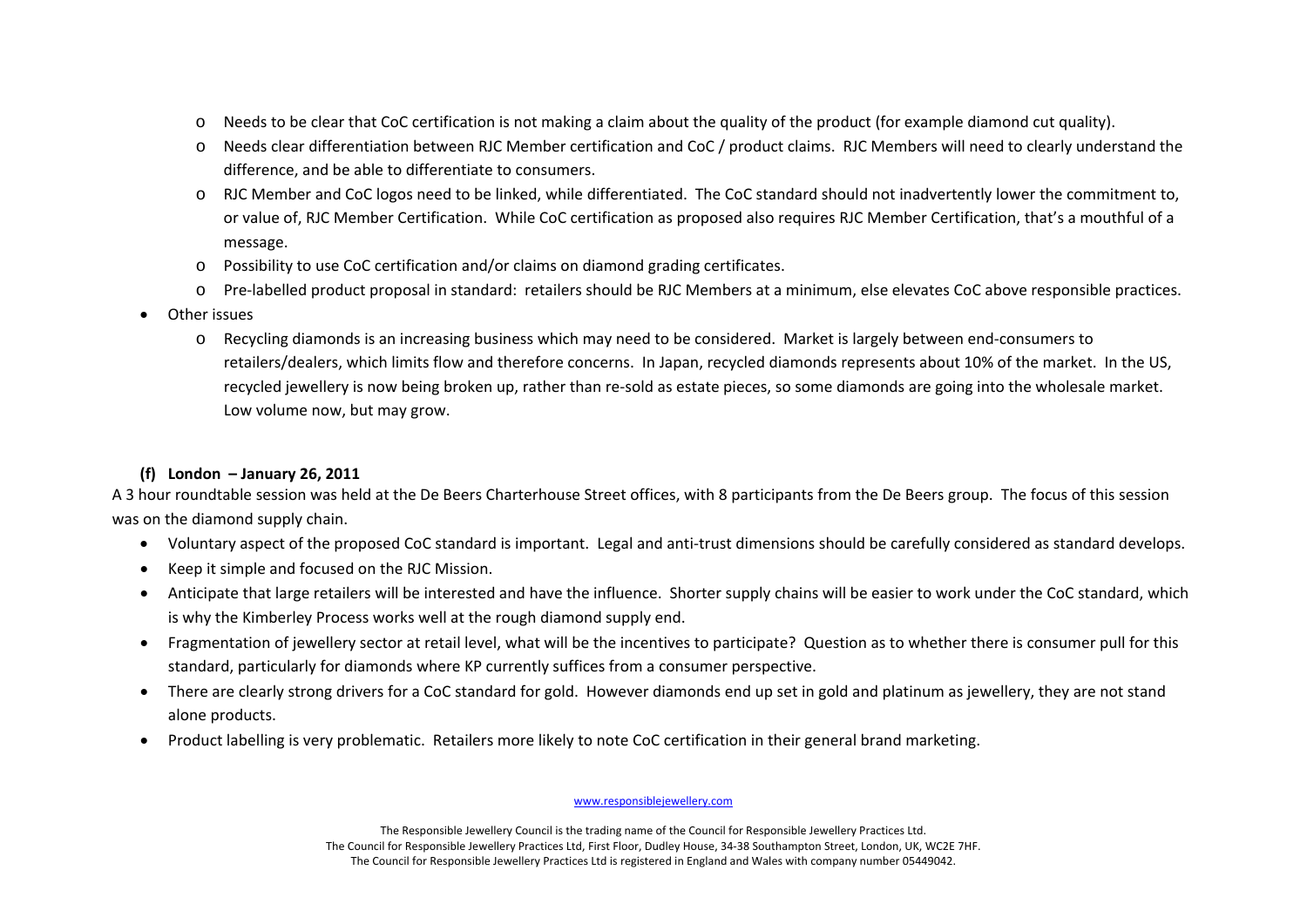- • Several participants noted growing interest in India and China about CSR issues for brands, particularly for luxury products. Wrapping CoC into brand values now could translate to competitive advantage in future in these markets.
- Could add <sup>a</sup> standard to the RJC Code of Practices governing CoC claims, for example that they can't be made without assurance.
- • Evasion of laws, let along voluntary standards, can't be avoided (for example, cigarette smuggling across customs in spite of all the resources of the UK government to stamp it out). RJC should work from the 'what's in it for me' factor, and educate businesses on the benefits of being sincere.
- CoC should be optional for diamonds.
- Tracking is easy for large diamonds because systems are already in place.
- •Mixing of melee will be impossible to monitor, and segregation of melee would drive up prices.
- • Diamonds are commoditised in the cutting sector, which is separated from the consumer. This needs <sup>a</sup> paradigm shift, and this sector should be encouraged as partners in <sup>a</sup> CoC effort, rather than feel like it is being imposed on them.

## **(g) London – January 27, 2011 (morning)**

A 3 hour roundtable session was held at the De Beers Charterhouse Street offices, with 13 participants from AngloGold Ashanti, Brinks, Johnson Matthey, London Bullion Market Association, Metalor, National Association of Goldsmiths, the Platinum Guild, Rand Refinery, and World Gold Council. The focus of this session was on the gold and platinum metals supply chain.

- • Participants discussed the accelerating activity for gold because of the US Dodd‐Frank legislation on conflict minerals. Many businesses will be interested in <sup>a</sup> "Dodd‐Frank compliant" label or certification. Keen to see various initiatives (eg RJC, WGC, EICC, OECD) harmonise and/or integrate.
- • Retail jewellers are aware they are vulnerable to adverse comments about sourcing, and there is <sup>a</sup> pent up desire to sell ethical product. Numerous claims in the marketplace which lead to confusion, and some inertia. There is <sup>a</sup> desire to give assurances to customers, but looking for handholding: an RJC CoC standard would be <sup>a</sup> turnkey solution and shares responsibility through the supply chain. Oblique questions are being asked by customers, essentially 'is this ethical' but not using those words – consumer focus depends on what's in the papers.
- $\bullet$  Concern to also support the reputation of newly mined gold, responsibly extracted. Gold supply chain is complex, and CoC standard should be as inclusive as can be while assuring responsible practices are in place. Dodd‐Frank legislation is <sup>a</sup> critical driver. Underlying economies of the gold market should be considered, to avoid stigmatising large part of gold supply chain.
- •Other materials potentially of interest eg silver, copper used in alloys.
- •Statements of Provenance

### www.responsiblejewellery.com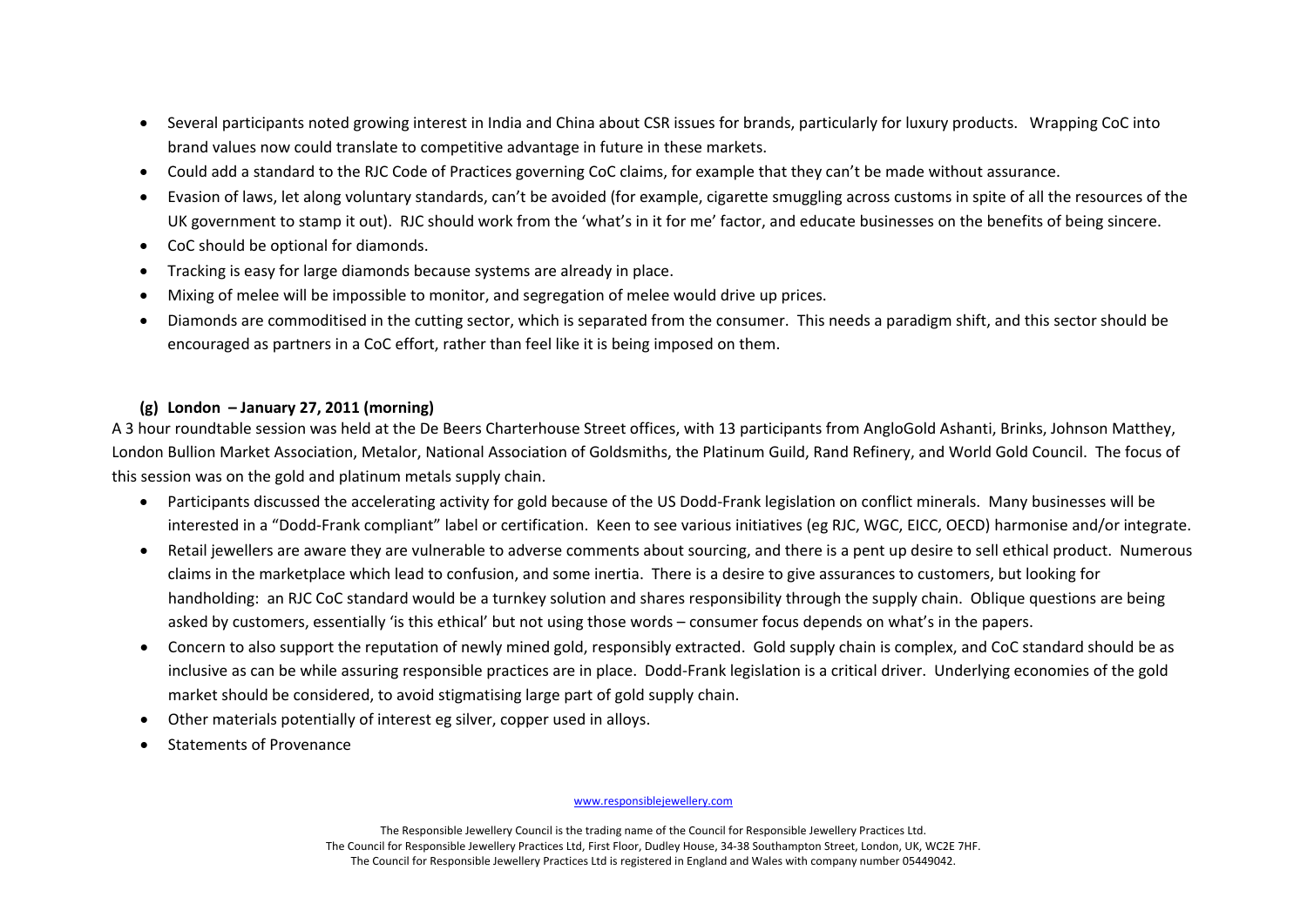- o Over what period would you measure material flow for Statements of Provenance, eg for continuous processing.
- • Minor components
	- o Findings could be 100% of <sup>a</sup> piece how detailed will the rules be, and can conversions be consistent?
- •• Role of refiners
	- o Refiners don't accept material from informal miners, to minimise risk of money laundering and conflict sources.
	- o Could propose <sup>a</sup> transition period for LBMA recognised refiners, for example 2 years, to enable time to become compliant.
	- o Refiners have multiple sources, but <sup>a</sup> single refining process so there will be costs depending on how high <sup>a</sup> bar is set by the standards. Refiners can't cope with everyone wanting to do their own audit, so that's why support development of RJC's CoC standard, to reduce cost and complexity issues of multiple audits.
- • Recycling and KYC
	- o Recycling is important stream for gold and platinum metals (post‐industrial eg auto‐catalytic converters). One refinery looking at streaming into 2 processes, separating newly mined and scrap/recycling.
	- o DRC gold is not coming through the top tier refiners, as these have had anti‐money laundering policies and procedures in place for <sup>a</sup> number of years. There are other avenues eg the scrap business in Saudi Arabia.
	- o If material is in fact recycled, it can't support DRC conflict, it can't have an additional environmental impact at extraction. Anti‐money laundering (AML) and Know Your Customer (KYC) procedures focus on the transaction and preventing illegal sources, it is trying to stop the recycling from being illegitimate, not the material itself which is now divorced from mining. The only problem is with cheating, someone taking DRC gold and pretending it has been 'used'. KYC is strongest at the refiner to avoid this.
	- o For small collectors, for example 'cash for gold' operators, refiners go to the physical presence of the collector as part of their due diligence, but not to every individual who went to the pawn shop. Refiners deal with no one without <sup>a</sup> KYC account and apply AML principles to ensure they are legitimate business people. Refiners monitor the supply quantity and quality and expect to see recurring provenance.
	- o Each business develops its own KYC procedures and doesn't share them, to avoid helping the 'bad guys'. There is no detailed international KYC program, and company approaches need to mould to various legislative requirements. In Switzerland, for example, refiners comply with Swiss banking regulations.
	- o Melted scrap is <sup>a</sup> form of security, so should be accepted under the CoC standard. If melted scrap contained illegitimate sources, this would be by deliberate deception, not by accident – at some point in the chain, someone has seen that it is artisanally mined gold.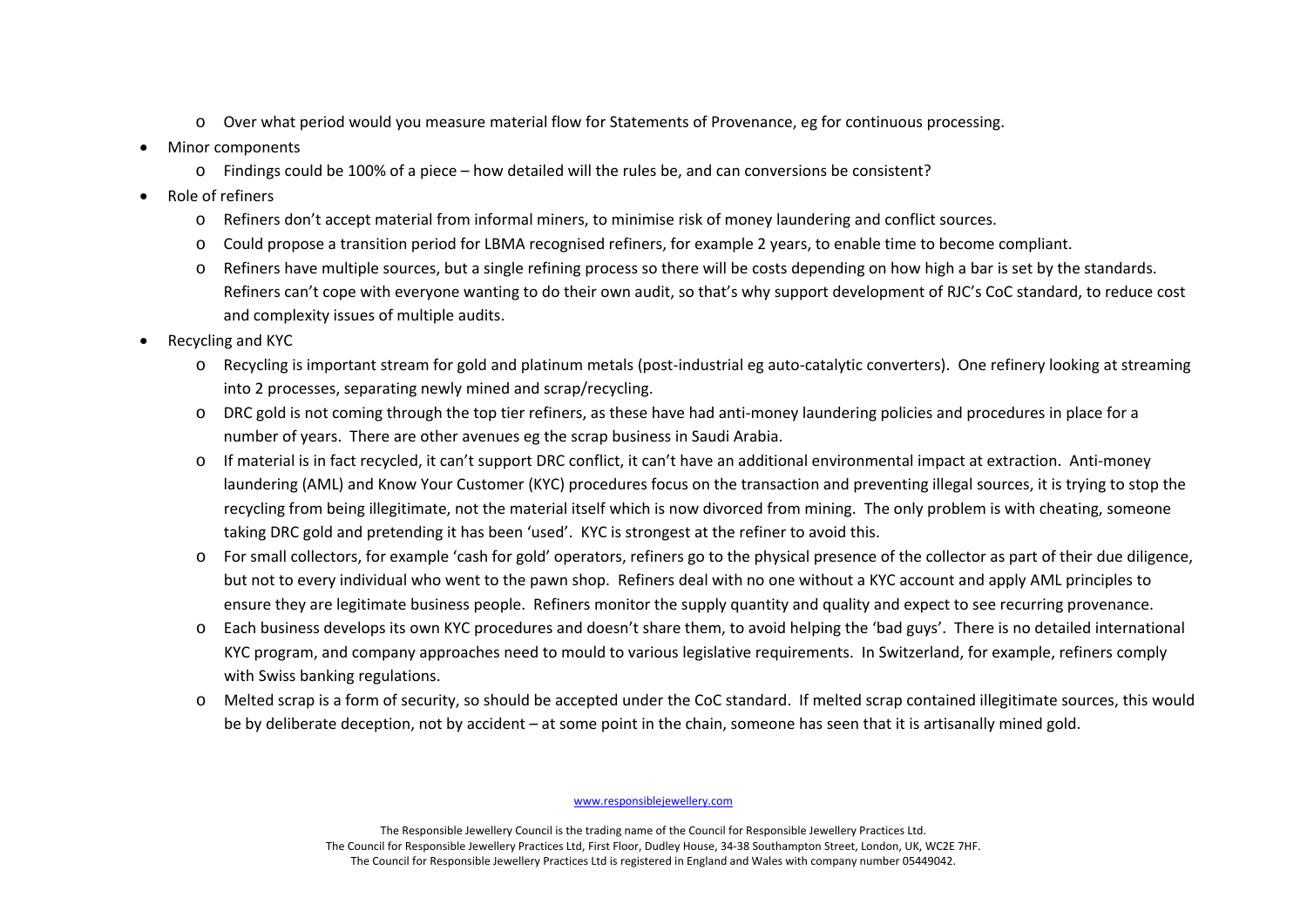- o The CoC standard could include or refer to an additional requirement for refiners to monitor unusual transactions, as is done for AML legislation – this may already be covered under RJC Code of Practices.
- • Marked Bullion
	- o General support for grandfathering eligible marked bullion. The Dodd‐Frank legislation, and also the RJC CoC standard cannot be retrospective on practices or origin, it can only be prospective to prevent future problems.
	- o A potential cut‐off date could be 1 May 2011, to coincide with introduction of SEC rules for Dodd‐Frank conflict minerals legislation.
	- o London Bullion Market Association (LBMA) governs marks on bullion, and only one mark per refiner will be registered. Extra marks may be stamped on bars, but they will be recorded by the LBMA or banks. Bullion banks keep only 4 pieces of data for each London Good Delivery bar: weight, manufacturer, year, assay.
	- o Since 2008, LBMA have required dates to be stamped on bars. Some bullion bars have dates, some don't; some have serial numbers so could theoretically identify date from refiner, but not easily. Kilo bars are not necessarily dated. The refiner is always clear, the date is not always clear before 2008. After 2008, all London Good Delivery bars will have <sup>a</sup> date.
	- o Unmarked bars could be eligible material under the standard by requiring <sup>a</sup> similarly certain record of provenance / date. While banks may have records, if an undated bar is traded this information may no longer be known.
	- o Bullion banks could potentially support requests for 'conflict‐free' bullion, but one would expect at <sup>a</sup> cost. It is the seller's option, as the principle of fungibility is that all London Good Delivery Bars are equal. Based on bar information, banks could provide customers with <sup>a</sup> particular refiner's bar, but would be unlikely to provide <sup>a</sup> list of 'compliant' bars.
	- o Physical segregation in the bank would not be necessary. However in practice it is easier to take out gold 'near the door', which might become an issue to reach older stock later.
	- o What is the status of gold produced after the set cut‐off date how could <sup>a</sup> manufacturer prove it was using eligible marked bullion?
	- o Are other types of bullion eg coins, <sup>a</sup> kind of scrap? Refiners treat coins etc as scrap in refining. If <sup>a</sup> jeweller has <sup>a</sup> 1 kilo bar in their vault they wish to use, it would have provenance if had serial number, else would come under KYC if it was to be recycled. Refiners do reject unmarked 1 kilo bars if don't think the jeweller should have them.
- • World Gold Council (WGC) initiative
	- o The WGC advised they are doing some initial work with their members on assurance around gold. Coming from same principles as RJC, so agree it is important to collaborate. If initiatives excluded <sup>a</sup> lot of newly mined gold, this would affect the whole market. WGC discussing with their members what responsibly mined gold would mean.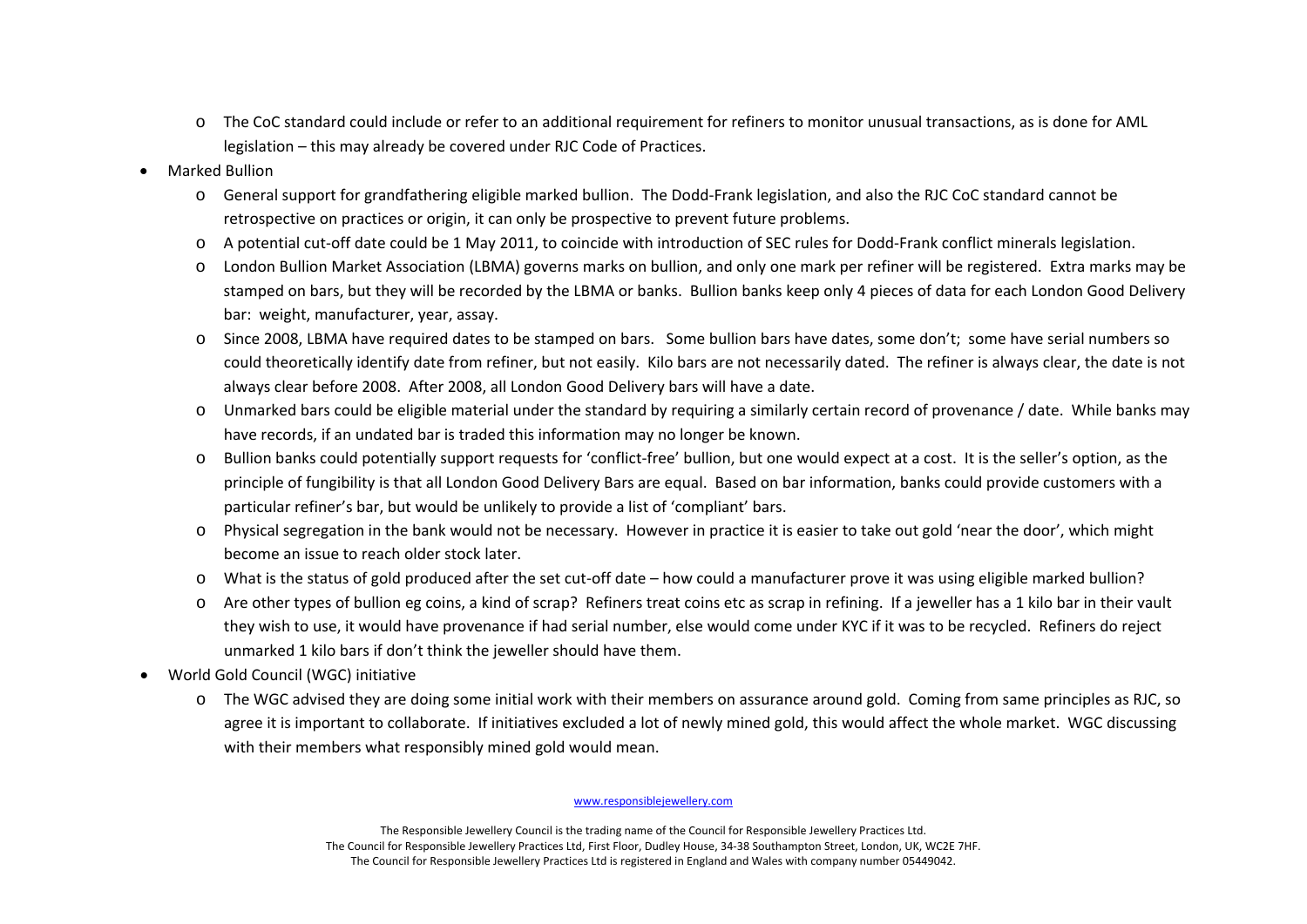o Potential issue of legitimising vast proportion of world's gold automatically, while miners have to go to <sup>a</sup> big effort to demonstrate responsible production. However it was also noted that 60% of annual gold production is newly mined, and gold's reputational issues are around production.

# **(h) London – January 27, 2011 (afternoon)**

A 3 hour roundtable session was held at the De Beers Charterhouse Street offices, with 22 participants from AngloGold Ashanti, Argos, Catherine Jones Jewellery, De Beers, Dennis & Lavery, Fair Jewellery Action, Fairtrade UK, Harriet Kelsall Jewellery, Historic Futures, John Lewis, KPMG, Metalor, Rio Tinto, SGS, Signet, Sustainable Responsible Solutions, Track Record. The focus of this session was on multi‐stakeholder perspectives on chain‐of‐custody.

- Small businesses / producers
	- o Questions were raised as to whether the cost of auditing would be too much for small businesses, with <sup>a</sup> chain‐of‐custody standard potentially pushing them out of the market, and benefiting only larger businesses. Auditors noted that the cost of auditing is relative to the business, and auditors look to see that the controls in place are relevant and achievable for the size of the organisation. The CoC standard needs to be achievable and feasible for <sup>a</sup> wide range of businesses.
	- o Questions were also raised about artisanal and small‐scale mining (ASM), how it can be included. RJC noted that the CoC standard would look to recognise similar standards, such as ARM‐FLO for gold, as eligible material to track under the RJC CoC standard. RJC is also working with the Diamond Development Initiative (DDI) on <sup>a</sup> Development Diamonds standard for artisanal diamond miners. All standards institutions are interested in harmonisation and have been engaging for some time.
- •• Interest in a CoC standard
	- o Diversified retailers already use chain‐of‐custody certified products eg FSC timber, MSC fish. Provenance and supply chain integrity is becoming more important in the UK social, ethical and environmental agenda.
	- o US Dodd‐Frank legislation is <sup>a</sup> major driver, focusing attention on mine‐sourced and recycled gold. Important that RJC standard can help support Dodd‐Frank implementation – SEC rules will be published in April 2011.
	- o Concern about how CoC might affect the diamond industry.
- • Recycling
	- o Recycled diamonds, particularly for large fancy diamonds, is becoming more important. Recycling of precious metals and recycling of diamonds should be treated equally in the CoC standard. For example, if <sup>a</sup> diamond's/jewellery piece's provenance information is available

### www.responsiblejewellery.com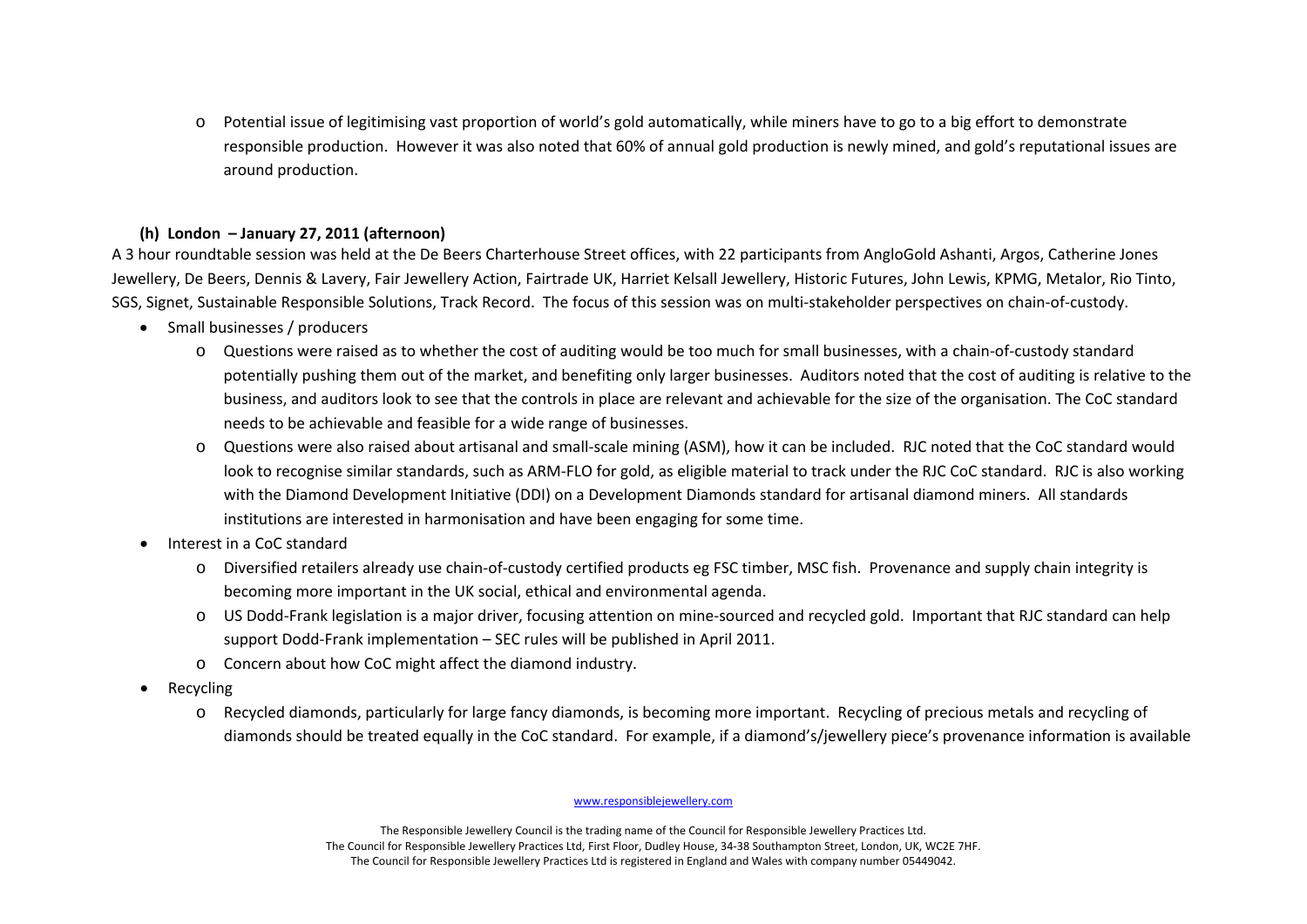through records and KYC principles for the transaction apply, this would be equivalent to the current proposals for gold and platinum metals.

- oRecycling at small business level is important too, where post-consumer jewellery and own scrap material is recycled at the bench.
- o Established refiners use rigorous and well established systems for anti‐money laundering (AML)/ Know Your Customer (KYC) verifications, including escalations for suspicious transactions. In Europe and the US, refiners are regularly audited against these systems.
- o Question whether recycling was as 'good' <sup>a</sup> claim as production standards such as Fairtrade, which aim to have <sup>a</sup> positive social and environmental impact on the ground.
- o Question whether recycling industrial scrap vs recycling post‐consumer scrap had <sup>a</sup> risk of greenwashing. Other participants noted examples of industrial scrap included watch casings – the stamped rejects, and at <sup>a</sup> small business level – bench sweepings, which they argued should be included. Refiners noted that people aren't going to 'fake' industrial scrap, it is not an easy route for laundering gold.

•Product labelling

- o RJC discussed how previous workshops had identified some potential blurring of management systems certification vs product certification in the draft CoC standard published for comment.
- o Other points raised included:
	- $\blacksquare$ Importance of supporting materials for salespeople to clearly explain claims.
	- П ■ Rules to cover reselling certified products.
	- п Differentiating between RJC Member Certification and CoC Certification.
	- $\blacksquare$ **That a product label is important for consumer differentiation.**
	- $\blacksquare$ Question raised as to whether consumers are interested in CoC claims.
- • Marked Bullion
	- o Some participants believe that tracking historical gold bullion is <sup>a</sup> loophole, which could undermine the CoC standard and RJC's effort on its Code of Practices.
	- o Other participants noted that marked bullion in the London Good Delivery system does have some records, including serial numbers etc which identify the refiner. While it would help miners and refiners if existing gold were excluded, RJC's CoC initiative is part of <sup>a</sup> much larger effort to change the gold supply chain – not punish conquistadors or stigmatise IMF gold stocks. RJC could decide to do this, but it seems to be better to aim for <sup>a</sup> longer‐term and larger goal of responsible practices.

### www.responsiblejewellery.com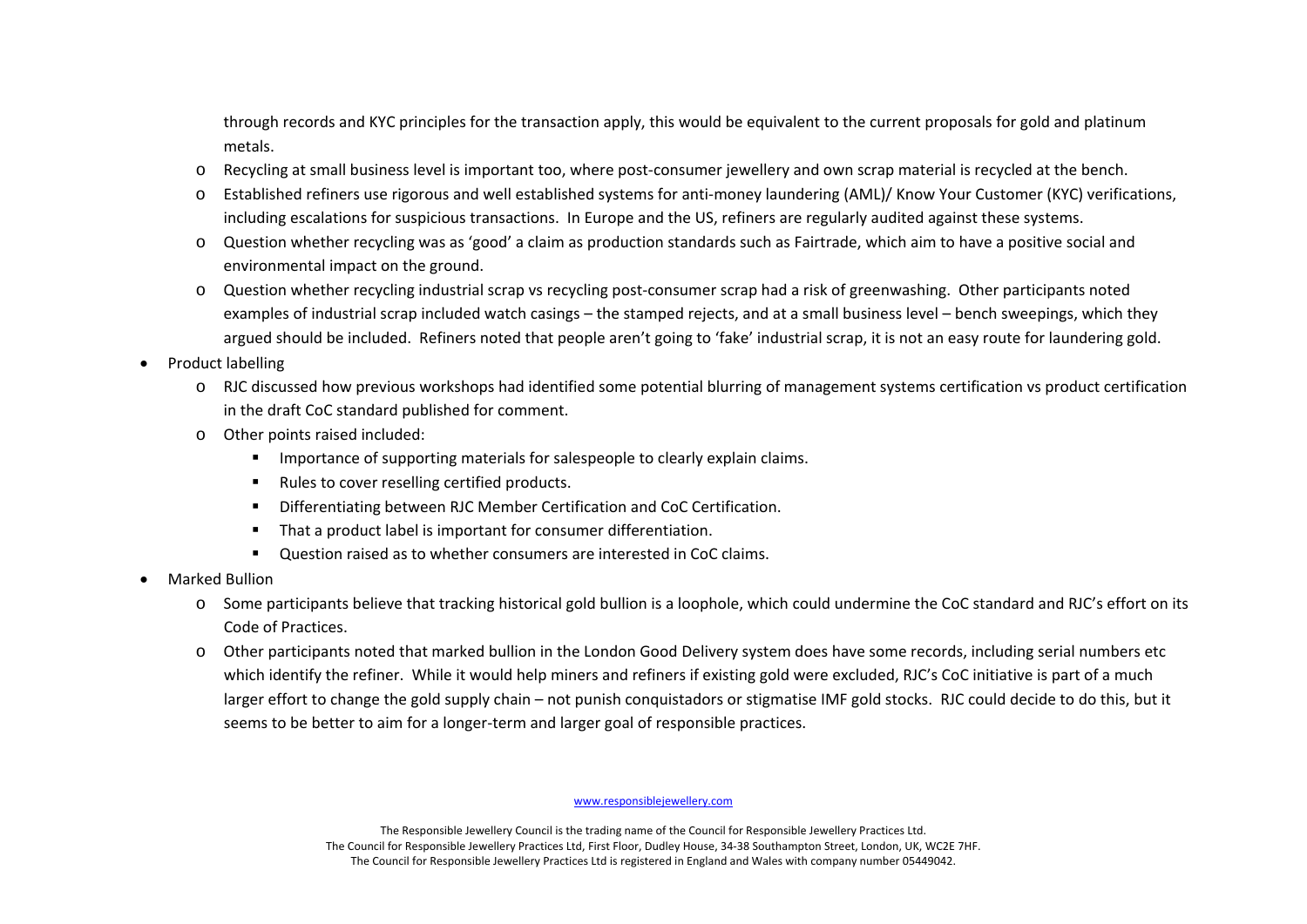o It would be up to each jeweller what they wanted to source. The narrower the sourcing parameters, the cost will increase. Volume will be important, and marked bullion enables volume. For some refiners, approximately 5% of their output goes to jewellery, 95% goes to London Good Delivery bars, so it would be hard to get traction for CoC without including this historically produced bullion.

## **(i) Birmingham – January 28, 2011**

A 2 hour roundtable session was held at the Birmingham Assay Office, with 7 participants from Anna Loucah Fine Jewellery, Aurum, Birmingham Assay Office, British Jewellers Association, Chaos Jewellery, Cooksons, Michael Hall Designer –Jeweller, and Saretta. The focus of this session was on the jewellery supply chain.

- $\bullet$  Participants wished to see the CoC standard have integrity and responsible practices. Businesses are interested in promoting responsible suppliers and sourcing, and being able to back up claims.
- $\bullet$  Questions were raised about applicability of the CoC standard by small business and concerns around audit costs – both for CoC and the existing RJC Code of Practices. Individual designers noted that if enough of the supply chain participates, it should be possible to buy <sup>a</sup> bit of chain from <sup>a</sup> reliable CoC source without filling out lots of paper each time. The challenge will be in the transition to <sup>a</sup> critical mass of supply chain participants.
- • Proposal to phase out any exemptions (for example, outsourcing, minor components), which could be signalled for 2014 with clear indications of how it will be reduced.
- •• Interest in coloured stones also being addressed by the CoC standard in future.

# **(j) Washington DC – February 1, 2011**

A 3 hour roundtable session was held at the Army and Navy Club, with 18 participants from ENOUGH Project, Fund for Peace, Intel, International Cyanide Management Institute, Metalor, Partnership Africa Canada, PACT, Resolve, Tetra Tech ARD, US State Department, US Treasury, US Geological Survey, World Gold Council. The focus of this session was on multi‐stakeholder perspectives of chain‐of‐custody.

- Artisanal mining
	- o Important not to equate conflict‐free with artisanal‐free.
	- o RJC proposal in the draft CoC standard is that standards for practices need to apply at production, not just information about where it is from.
	- o Artisanal mining participation in standards needs <sup>a</sup> premium or price incentive to encourage standards to be applied at the local level, and rewards miners' efforts.

### www.responsiblejewellery.com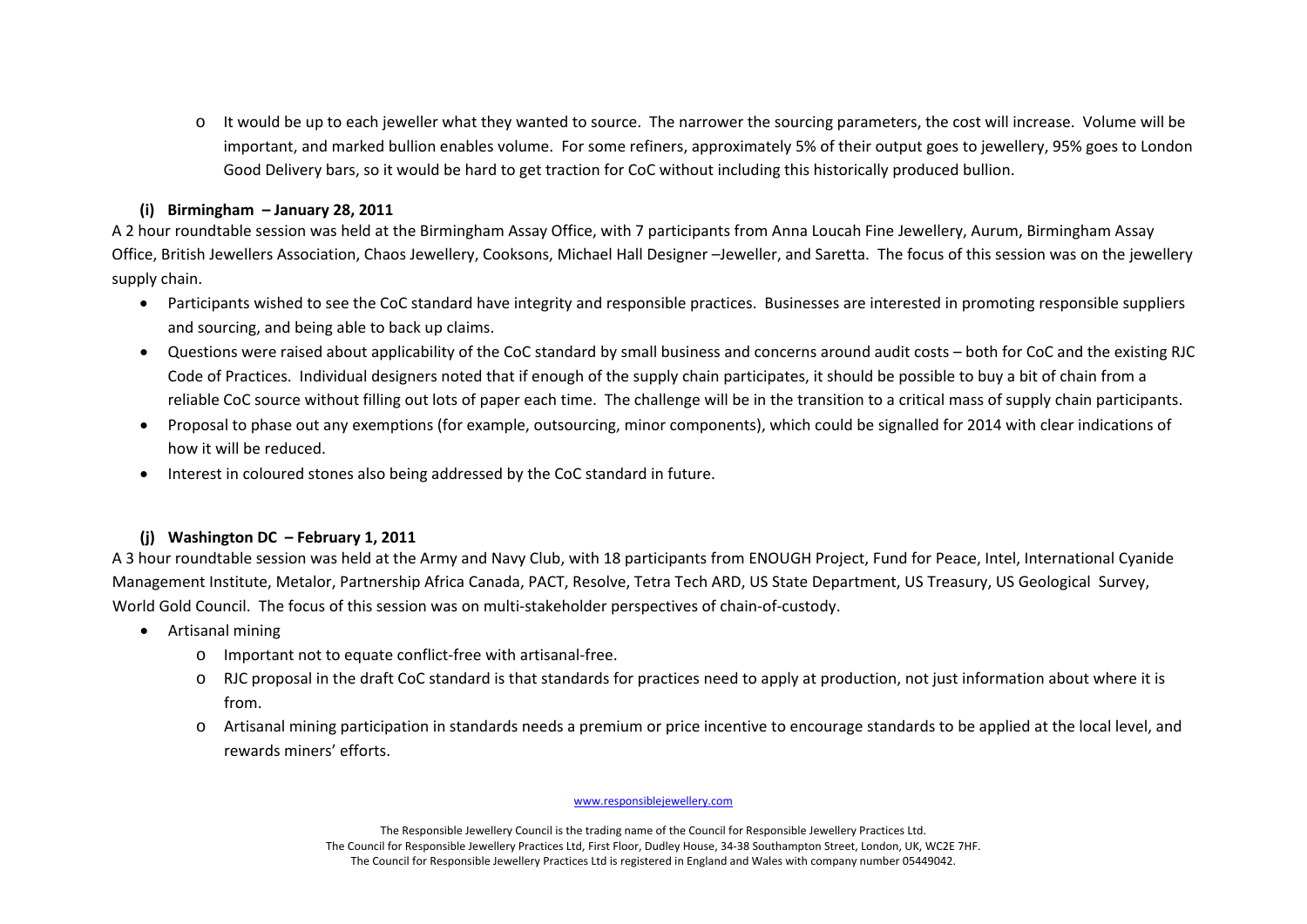- o Question as to whether Kimberley Process would suffice until DDI Development Diamond Standard is delivered, as this could then potentially accommodate ASM diamonds.
- •**•** Gold stocks in US
	- o Roundtable were advised that there are 8000 tonnes of London Good Delivery bars; 190 tonnes per annum recycled gold produced, which meets all US recycling needs for the jewellery sector.
	- o Investment stockpile is not considered 'consumed' under other US legislation.
- • Recycled gold
	- o Question whether recycled gold is <sup>a</sup> loophole for laundered/conflict gold?
	- o Noted that scrap jewellery comes largely from jewellers, pawnshops, collectors. Established refiners don't vet suppliers until they have visited their operation to verify that it is <sup>a</sup> legitimate business. Melt is supplied to refiners for security and commercial reasons – mainly to know how much is in there for assay purposes. Refiners document their expectations of suppliers in AML/KYC procedures, which are audited externally. Variations in supply are monitored.
	- o Support for KYC requirements in RJC CoC standard. In addition, could explicitly require that refiners have <sup>a</sup> policy, have <sup>a</sup> compliance officer, carry out training and audit procedures. Standard could also require dealers to report suspicious activity to relevant authorities.
	- o Participant also noted that standards can't control illegal behaviour that goes on outside the CoC.
- • What should RJC CoC achieve
	- o Lift all attempts at CoC to achieve best practice, and provide <sup>a</sup> lens to analyse other systems.
	- o Help support government policy objectives.
	- o Validating conflict‐free is an imperative, irrespective of what consumers want. As for EICC,RJC should continue to approach the initiative not from the perspective of competitive advantage, but to develop <sup>a</sup> standard that can work for all companies in the supply chain.
	- o Standards harmonisation is important to reduce the audit burden on business. RJC can also consider harmonising with Financial Action Task Force (FATF) risk‐based guidance.
- • Questions to consider
	- o Transparency in publication of audit reports sufficient? Or can transparency introduce security risks for high value commodities like diamonds and precious metals?
	- o Distribution of economic benefits this is addressed by Fairtrade in its standard, whereas RJC leaves it to the market?
	- oConsumer benefits are envisaged, but are the costs of CoC passed on to consumers?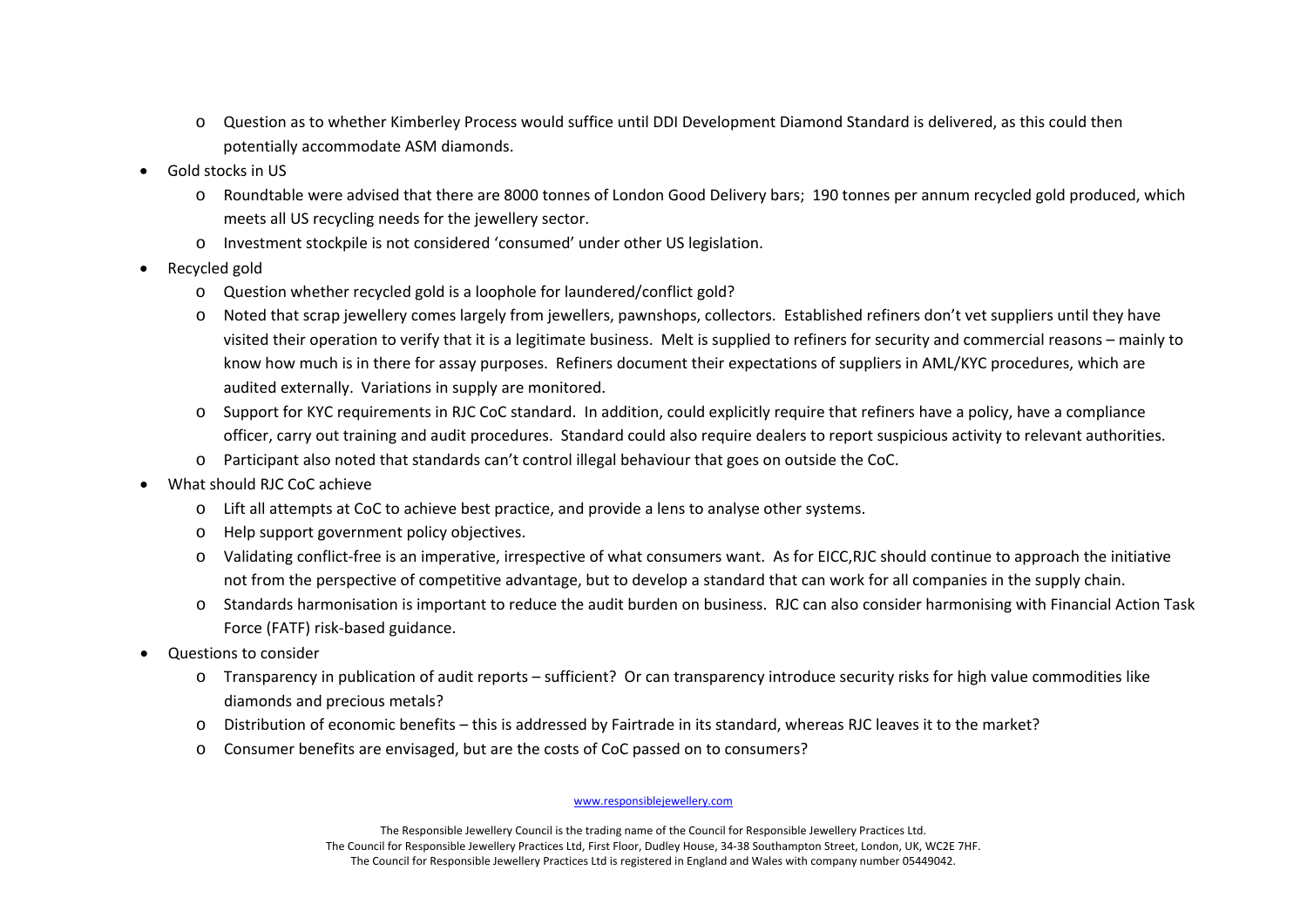- o How would <sup>a</sup> business start <sup>a</sup> CoC, and where, to best implement the standard?
- oWhat would RJC recognise as equivalence in other standards?
- oIs the proposed auditing frequency enough?

# **(k) New York – February 3, 2011 (morning)**

A 3 hour roundtable session was held at the Yale Club, with 11 participants from Fair Trade Jewellery Company, Harry Winston, International Diamond Manufacturers Association (IDMA), Julius Klein, Lazare Kaplan, Lux Bond and Green, Richline, Rio Tinto Diamonds and Signet. The focus of this session was on multi‐stakeholder perspectives of chain‐of‐custody.

- • Diamonds
	- o Will old diamond inventory be grandfathered, as it was under the Kimberley Process (businesses had 6 months to get their stock on invoices), and seems to be for gold bullion? How will old inventories become traceable?
	- o Is KP sufficient for consumer confidence? Some views were yes, others no.
	- o Mixed melee will be very challenging to support under CoC, though the bulk commodity model could apply. Melee is huge part of the jewellery business, but no one can track back to source for 1 point and under. Only place melee is cut profitably is in places with low labour rates.
	- o How can small diamond traders deal with chain‐of‐custody demands?
	- o Some diamond provenance claims can be confusing. Are they mined there, and/or cut and polished? (For example, Canadian, Botswanan claims).
- • Implementation
	- o CoC could be daunting for <sup>a</sup> small company, there is <sup>a</sup> threshold to participate. However larger companies with international sourcing also have challenges, and the issues won't go away.
	- o Don't want to be restricted in purchasing decisions, concerns about cost.
	- o Early adopters will help down the chain to have critical mass of 'good suppliers'.
- • Dodd‐Frank legislation
	- o US publicly listed companies have 2 months to establish CoC systems for reporting of gold sourcing. 'Reasonable inquiry' under Dodd‐Frank not yet defined.

### www.responsiblejewellery.com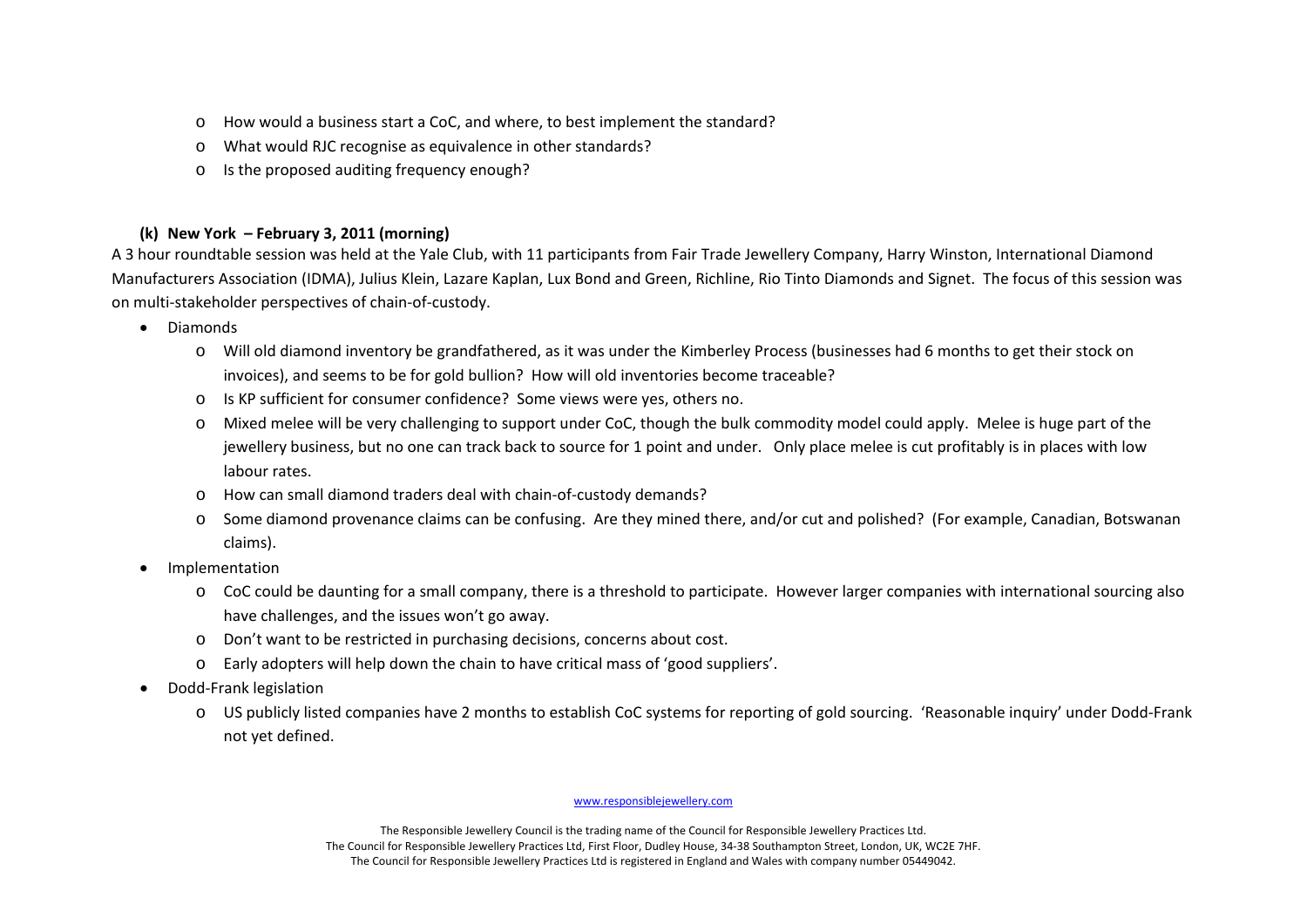- o Even if <sup>a</sup> large retailer can source all their gold from <sup>a</sup> certified place, there is still the problem of segregation with potentially hundreds of manufacturers. Critical mass of jeweller participation will be needed to change the industry.
- o RJC's timing to initiate CoC in 2010 was very good.
- • Product labelling
	- o Jewellery is <sup>a</sup> visual industry message about <sup>a</sup> beautiful product needs to be presented without tickets.
	- o CoC is shareholder/stakeholder rather than consumer driven.
	- o Focus is on store brand, not RJC. RJC Product labels on some stock would stigmatise the rest of the stock wouldn't use it.
	- o There is also <sup>a</sup> legislative driver for publicly listed companies. These companies would be seeking <sup>a</sup> conflict‐free label, not RJC label.
	- o How is the CoC claim/s to be presented to consumers? Particularly where the CoC standard proposes flexibility for less specific claims? Frontline salespeople should be able to answer these questions.
- •**Outsourcing** 
	- o While <sup>a</sup> business may know where most material comes from, when outsourcing to workshops couldn't be sure that physical segregation is maintained.
	- o Will be difficult when manufacturing outside the US.
- • Experience of other initiatives
	- o Fairtrade gold launch will provide useful lessons. CoC gold and diamonds can open up new markets for consumers who previously would not have bought these materials because of negative values‐association.
	- o Starbucks is an example of addressing the volume question with <sup>a</sup> mix of Fairtrade coffee and internal CoC for the remainder.
	- o Supermarkets carry <sup>a</sup> mix of certified organic and non‐organic products.
- • Other issues:
	- o Silver is <sup>a</sup> fast growing market because of gold price should look to include. However it does not yet have the same legislative imperatives as gold.
	- o Should tungsten also be included, because of Dodd Frank? Or leave to EICC smelter validation initiative?
	- o How will this work for alloys?
	- o Could mass balance be considered for melee, to help with manufacturing issues. However for gold this wouldn't meet Dodd Frank requirements.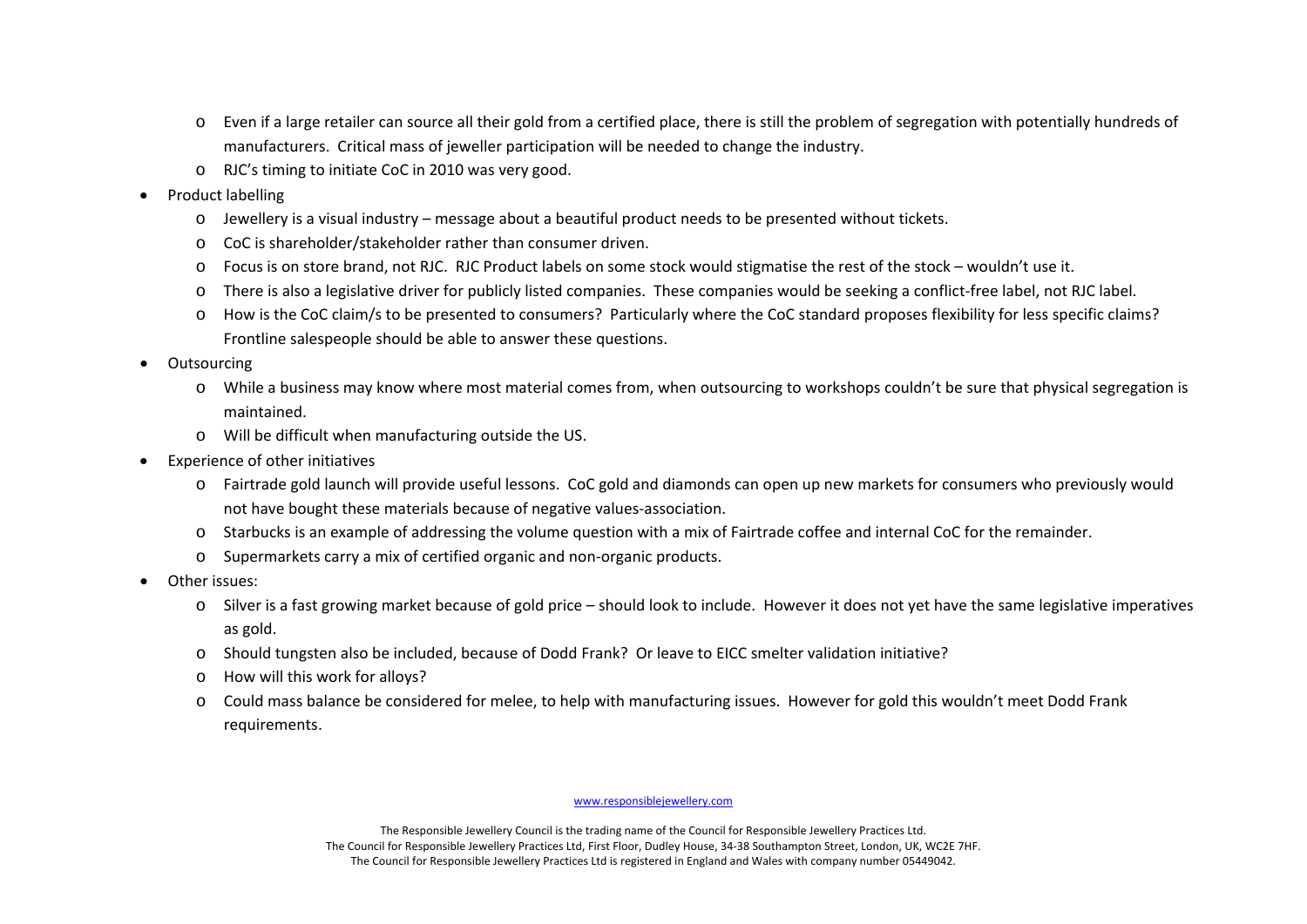# **(l) New York – February 3, 2011 (afternoon)**

A 3 hour roundtable session was held at the Yale Club, with 7 participants from Manufacturing Jewelers and Suppliers of America (MJSA), Kennecott, Signet, STR Responsible Sourcing and Tiffany Foundation. The focus of this session was on multi‐stakeholder perspectives of chain‐of‐custody.

- Interest in CoC varied:
	- o Keen to participate and demonstrate what we do.
	- o Concern CoC will be costly and complicated.
	- o Sourcing is okay, but segregation during manufacturing is the problem. A lot of book‐keeping will be required under Dodd‐Frank.
	- o Would like to see RJC work closely aligned with final SEC rules for Dodd‐Frank Act.
- • Mass balance model:
	- o Track and trace and bulk commodity models would be best for claims, but mass balance would help reduce costs. Mass balance approach suggests you're working on CoC, which may be an important first step for consumers.
	- o However mass balance model would not support Dodd‐Frank reporting. Also the mass balance doesn't translate to consumers because jewellery is personal.
	- o Should mass balance apply to diamond melee?
- • Labelling
	- o RJC is not <sup>a</sup> consumer facing organisation. Retailers tell the story of their own products, so RJC should avoid labelling.
- • Questions:
	- o How to build critical mass with <sup>a</sup> voluntary standard?
	- o Do auditors have to verify that material is recycled? Do they have to verify sourcing mixes, statements of provenance?
	- o How to deal with breaks in the chain? Does <sup>a</sup> retailer need to make sure the links in the chain go all the way back?
	- oHow to bring manufacturers into <sup>a</sup> CoC approach when they are focused on cost?
	- o What if KP failed?

#### **6.Submissions**

RJC published its CoC Discussion Paper 2 inviting written feedback and comments. The Table below documents the submissions received by February 22, 2011.

### www.responsiblejewellery.com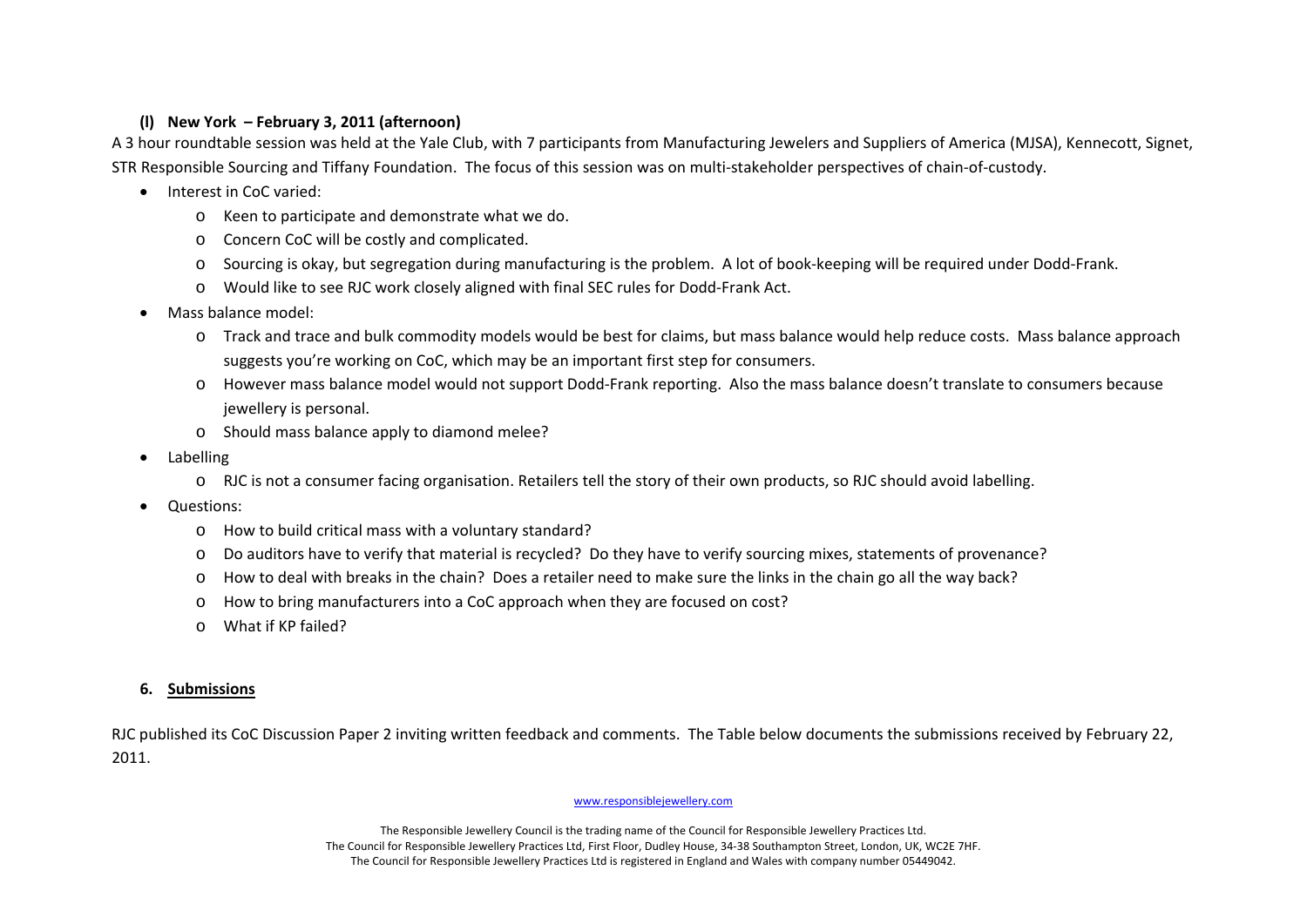| <b>Name</b>                                                             | <b>Date</b>                         | <b>Key issues</b>                                                                        | <b>Summaries / Extracts from submissions</b>                                                                                                                                                                                                                                                                                                                                                                                                                                                                                                                                                                                                                                                                                                                                                                               |
|-------------------------------------------------------------------------|-------------------------------------|------------------------------------------------------------------------------------------|----------------------------------------------------------------------------------------------------------------------------------------------------------------------------------------------------------------------------------------------------------------------------------------------------------------------------------------------------------------------------------------------------------------------------------------------------------------------------------------------------------------------------------------------------------------------------------------------------------------------------------------------------------------------------------------------------------------------------------------------------------------------------------------------------------------------------|
| Deanna<br>Kemp,<br>Centre for<br>Social<br>Responsibili<br>ty in Mining | 13/09/2010                          | Consumer                                                                                 | Need to balance the high level of complexity in establishing a CoC scheme with simplicity at the consumer<br>$\bullet$<br>end.<br>One unintended consequence could be that there will be consumer frustration that this certification<br>$\bullet$<br>scheme remains partial (in some instances). The counterpoint is that some assurance is better than none.<br>Another unintended consequence could be that the CoC scheme reduces the opportunity to expand the<br>$\bullet$<br>'universe' of responsible business because participating companies decide to do business with already<br>responsible businesses/certified business. Is there potential that the scheme may serve as a disincentive<br>for businesses to work with suppliers that may currently be performing poorly, but have potential to<br>improve? |
| Garry<br>Holloway,<br>Holloway<br><b>Diamonds</b>                       | 24/09/2010                          | Small<br>business,<br>complex<br>supply chains                                           | It might work for a few very large focused mining and manufacturing companies, but most companies<br>$\bullet$<br>have far too complex models. Some gold manufacturers for example accept fine gold from customers -<br>yet they would not always be able to assure provenance - and a clients gold is rarely streamed exclusively<br>into that clients products. Diamonds are an even bigger puzzle.                                                                                                                                                                                                                                                                                                                                                                                                                      |
| John Bullock                                                            | 6/10/2010<br>8/11/2010<br>31/1/2010 | Gold<br>$\bullet$<br>recycling<br>, Minor<br>Compon<br>ents,<br>Marked<br><b>Bullion</b> | Recycling: There are very strong and legitimate reasons to melt collections of scrap jewelry as soon as<br>$\bullet$<br>possible in the refining supply chain before delivery to a refiner. A collection of many pieces of scrap<br>jewelry is awkward to handle, and is very vulnerable to loss or theft of one or a few pieces. More<br>importantly, a collection of many pieces of jewelry cannot be accurately sampled and assayed, so the<br>metal value is uncertain. Melting creates a mass that is homogeneous, so a representative sample can be<br>taken, and the value of the mass can be accurately determined by assay. Customers of refiners can then<br>be much more sure of receiving appropriate compensation for their products.                                                                         |
|                                                                         |                                     |                                                                                          | Refiners: The initial statement of provenance by a refiner of recyclable materials may be insufficient if a<br>$\bullet$<br>very high level of due diligence is necessary. A refiner may need to verify that its suppliers of recyclable<br>gold-bearing materials are not mixing in conflict gold, and a company that purchases gold from that<br>refiner may feel the need to verify that in turn through an audit of those suppliers.                                                                                                                                                                                                                                                                                                                                                                                   |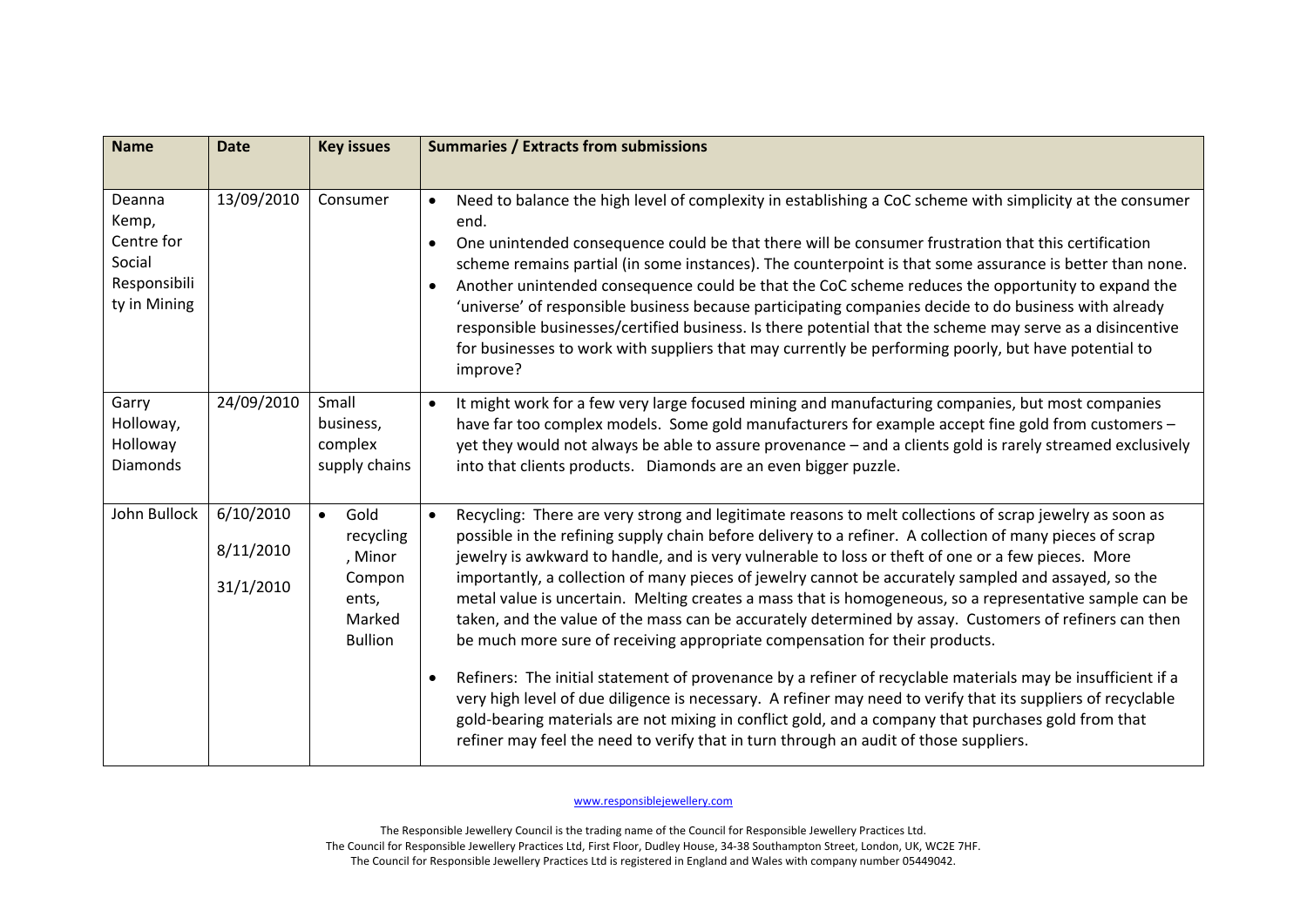| The 5% minor component exception may be too large. For manufacturers of computers or automobiles,<br>which will be required to disclose under Dodd-Frank, the value of included gold is far below 5% of the<br>total value, and so they would not need any verification. Instead, they will need to be much more strict,<br>probably 100%.                                                                                                                                                                                                                                                                                                                                                                                                                                                                                                                                                                                                                                                                                                                                                                                                              |
|---------------------------------------------------------------------------------------------------------------------------------------------------------------------------------------------------------------------------------------------------------------------------------------------------------------------------------------------------------------------------------------------------------------------------------------------------------------------------------------------------------------------------------------------------------------------------------------------------------------------------------------------------------------------------------------------------------------------------------------------------------------------------------------------------------------------------------------------------------------------------------------------------------------------------------------------------------------------------------------------------------------------------------------------------------------------------------------------------------------------------------------------------------|
| Minor Components: The exemption is discussed in the context of "minor components" but that term is<br>٠<br>not well defined, and it still deals with diamonds, gold and platinum, the points of conflict and concern. I<br>recognize the tension involved in the RJC program. The purpose of the supply chain certification is to<br>"demonstrate rigorous assurance" (Discussion Paper p1) of benign provenance. On the other hand, the<br>program needs to recognize "commercially realistic requirements" (Discussion Paper p2). I do not believe<br>that this tension can be resolved, however, with a simple declaration of a 5% exemption, which may be<br>seen as a loophole, or at least may not be seen as rigorous. We should recognize that the entire gold<br>production of the Democratic Republic of the Congo, spread among jewelry manufacturing, could be<br>within the scope of such an exemption if it were so applied.                                                                                                                                                                                                              |
| The difficulty arises in part because the Discussion Paper leaves some uncertainty as to exactly how the<br>exemption is to be applied. At one point it says that an entity "may specify Minor Components in a<br>Jewellery Product as exempt from the requirements for Chain-of-Custody control and labelling for<br>Diamonds and/or Gold and/or Platinum Metals" (Discussion Paper p23). That seems to say that no due<br>diligence need be done at all by the specifying entity, that there are no pre-conditions to qualify for the<br>exemption. An entity simply declares that 5% of the components of its product are exempt from supply<br>chain due diligence. At another point, however, the Discussion Paper seems to say that some initial effort<br>at supply chain due diligence must be made, and only if that effort is unsuccessful may an exemption be<br>claimed: "Minor components containing diamonds, gold and/or platinum metals that cannot be sourced<br>with Statements of Provenance and are less than 5% of the value of a jewellery product can be exempted<br>from the business' tracking systems" (Discussion Paper p8). |
| The second approach seems much better to me, but with additional conditions. I think that there must be                                                                                                                                                                                                                                                                                                                                                                                                                                                                                                                                                                                                                                                                                                                                                                                                                                                                                                                                                                                                                                                 |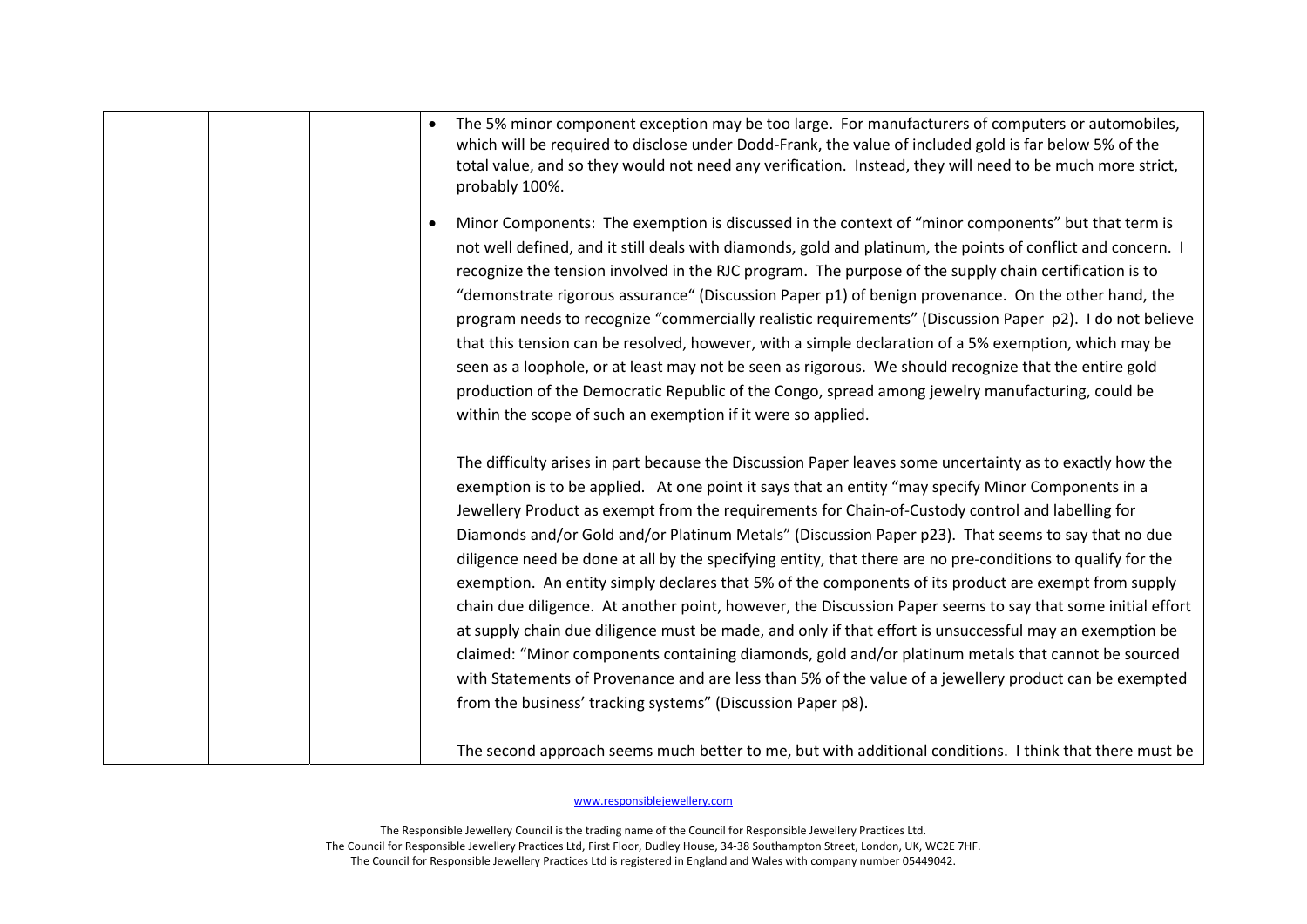| some measure of due diligence applied to 100% of the supply chain, without exception. Inquiry must be         |
|---------------------------------------------------------------------------------------------------------------|
| made of every supplier of every component. If a Statement of Provenance is not or cannot then be given,       |
| the reasons should be evaluated. The RJC program might then recognize that Statements of Provenance           |
| can be difficult to obtain because of the complexity of some supply chains, as well as because of             |
| somewhat unique characteristics of the jewelry industry: the need for commercial secrecy, both as a           |
| matter of security and of competition; and reliance upon trusted personal relationships, often                |
| longstanding, perhaps existing for generations. RJC may therefore want to allow acceptance of a qualified     |
| Statement of Provenance, such as that, upon inquiry, information and belief, the source has not been          |
| completely tracked but should not be from a prohibited origin. If there are no red flags associated with      |
| such a source, and no reason to believe that there has been a violation of RJC principles, a small risk might |
| be deemed acceptable by a jewelry manufacturer.                                                               |
| For comparison, there is a recognition of commercial reality and acceptance of risk in the United States      |
| requirement that dealers in precious metals have anti-money laundering programs, which are know-your-         |
| customer programs with a focus upon the possibility that precious metal transactions might be used to         |
| hide and launder criminal proceeds. Dealers in precious metals are called upon to apply their special         |
| knowledge and experience to the circumstances, and to make judgments that admittedly may                      |
| subsequently prove to have been imperfect. The fact that private dealer programs cannot perfectly             |
| accomplish their AML goal is recognized from the outset; in the initial notice of the U.S. Federal            |
| regulation, the U.S. Treasury and its Financial Crimes Enforcement Network (FinCEN) made the following        |
| statements:                                                                                                   |
| "The Treasury and FinCEN recognize that even the best of anti-money laundering programs cannot                |
| guarantee that a dealer will not be used by a money launderer."                                               |
| 70 Federal Register 33709, June 5, 2005                                                                       |
|                                                                                                               |
| "FinCEN does not expect that this program can prevent all potential money laundering. What is expected        |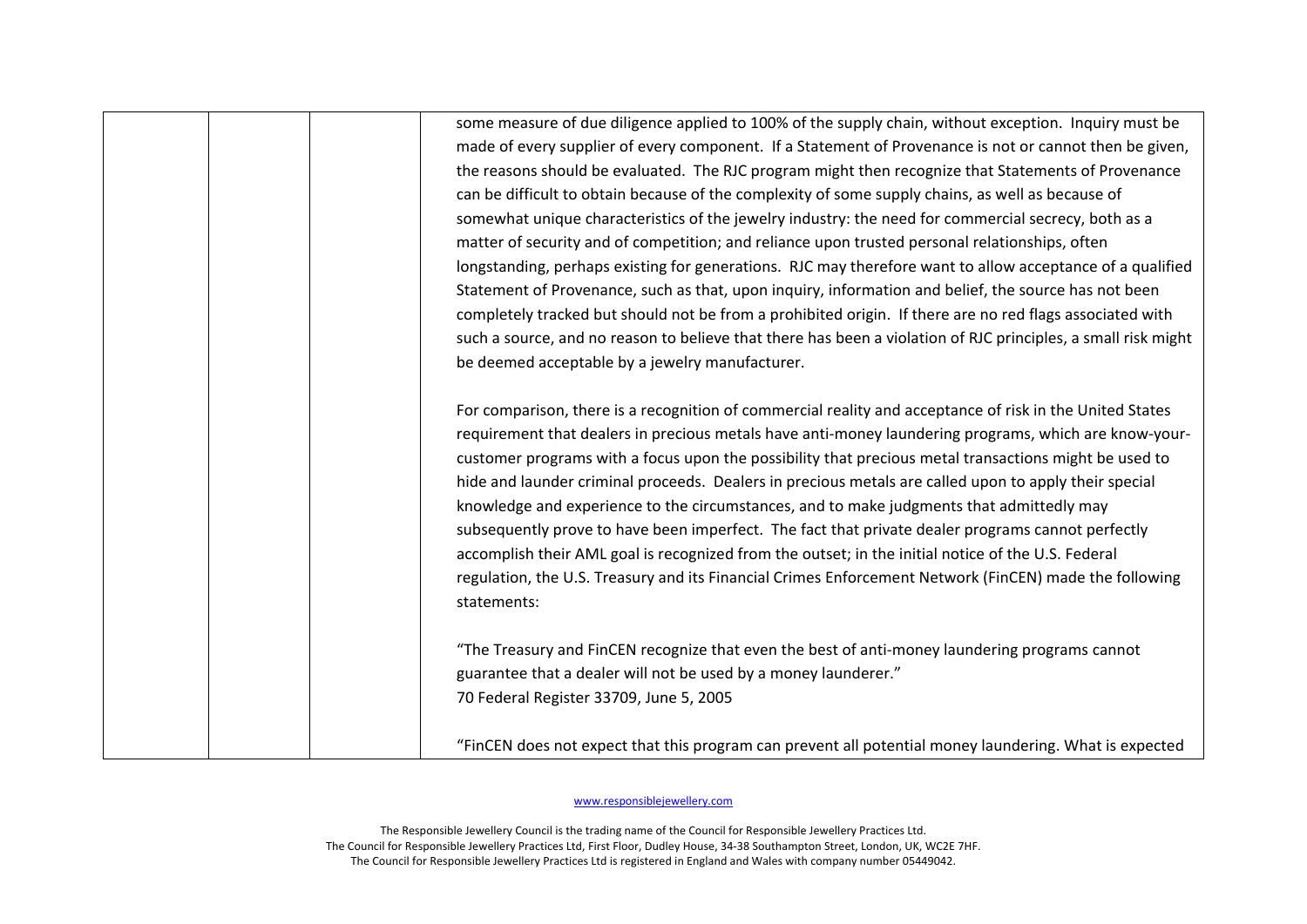| is that your business will take prudent steps, with the same kind of thought and care that you take to                                                                                                                                                                                                                                                                                                                                                                                                                                                                                                                                                                                                                                                                                                                                                                                                                                                                                                                                                                                                                                                                                                                                                                                                                                                                                                                                                                                                                                                                                                                                                                                                                                                                                                                                                                                                                                                                                                                     |
|----------------------------------------------------------------------------------------------------------------------------------------------------------------------------------------------------------------------------------------------------------------------------------------------------------------------------------------------------------------------------------------------------------------------------------------------------------------------------------------------------------------------------------------------------------------------------------------------------------------------------------------------------------------------------------------------------------------------------------------------------------------------------------------------------------------------------------------------------------------------------------------------------------------------------------------------------------------------------------------------------------------------------------------------------------------------------------------------------------------------------------------------------------------------------------------------------------------------------------------------------------------------------------------------------------------------------------------------------------------------------------------------------------------------------------------------------------------------------------------------------------------------------------------------------------------------------------------------------------------------------------------------------------------------------------------------------------------------------------------------------------------------------------------------------------------------------------------------------------------------------------------------------------------------------------------------------------------------------------------------------------------------------|
| guard against other crimes, such as theft or fraud."                                                                                                                                                                                                                                                                                                                                                                                                                                                                                                                                                                                                                                                                                                                                                                                                                                                                                                                                                                                                                                                                                                                                                                                                                                                                                                                                                                                                                                                                                                                                                                                                                                                                                                                                                                                                                                                                                                                                                                       |
| 70 Federal Register 33714, June 5, 2005                                                                                                                                                                                                                                                                                                                                                                                                                                                                                                                                                                                                                                                                                                                                                                                                                                                                                                                                                                                                                                                                                                                                                                                                                                                                                                                                                                                                                                                                                                                                                                                                                                                                                                                                                                                                                                                                                                                                                                                    |
| The RJC supply chain due diligence program, while rigorous in its intolerance of bad provenance, might<br>similarly recognize the possibility or even likelihood of imperfection, and might tolerate some small<br>degree of it as a commercial reality. If qualified statements of provenance are few (less than 5% of value),<br>they may then be acceptable to an auditor, and to the RJC, as not compromising the overall integrity of<br>the system. If that is so, then the RJC certification should be unqualified.                                                                                                                                                                                                                                                                                                                                                                                                                                                                                                                                                                                                                                                                                                                                                                                                                                                                                                                                                                                                                                                                                                                                                                                                                                                                                                                                                                                                                                                                                                 |
| Marked Bullion: I think that bullion should be considered in the same manner as any other product or<br>intermediate product that is already past the process stage at which its detailed origin can be determined,<br>or efficiently determined, on some date certain at which such determination of origin is required. For<br>example, a jewelry manufacturer's current inventory of unsold jewelry should not require retrospective<br>supply chain due diligence, because the industry infrastructure has not been established by which such<br>due diligence would be carried out, at least not efficiently. A great deal of cooperation is going to be<br>required, with education and understanding throughout a supply chain. Looking backward through the<br>chain of production, other final and intermediate products, such as existing findings, metal feedstocks in<br>process and gold alloys, are also probably not now efficiently traceable to a particular origin, if they are<br>traceable at all, until the full supply chain due diligence model is in place. And because any amount of<br>DRC-sourced material will contaminate a larger batch, indeed any amount of non-provenanced material<br>will contaminate a larger batch, it will be necessary to have a full certification program in place before<br>requiring full compliance. In that context, gold bullion is just another intermediate product, like copper,<br>silver and zinc, sitting on a warehouse shelf and waiting for use. The negative side of an exemption for<br>bullion is that because there is so much more stockpiled gold than of other industrial materials, a<br>manufacturer could conceivably use such exempted gold forever. But from the point of view of a raw<br>material supplier I see no reason why a date certain should be different for gold than for other industrial<br>raw materials. RJC might want to collaborate with other supply chain due diligence initiatives upon a<br>common date certain. |
| An RJC chain-of-custody certification is intended to be an extraordinary and positive step, above and                                                                                                                                                                                                                                                                                                                                                                                                                                                                                                                                                                                                                                                                                                                                                                                                                                                                                                                                                                                                                                                                                                                                                                                                                                                                                                                                                                                                                                                                                                                                                                                                                                                                                                                                                                                                                                                                                                                      |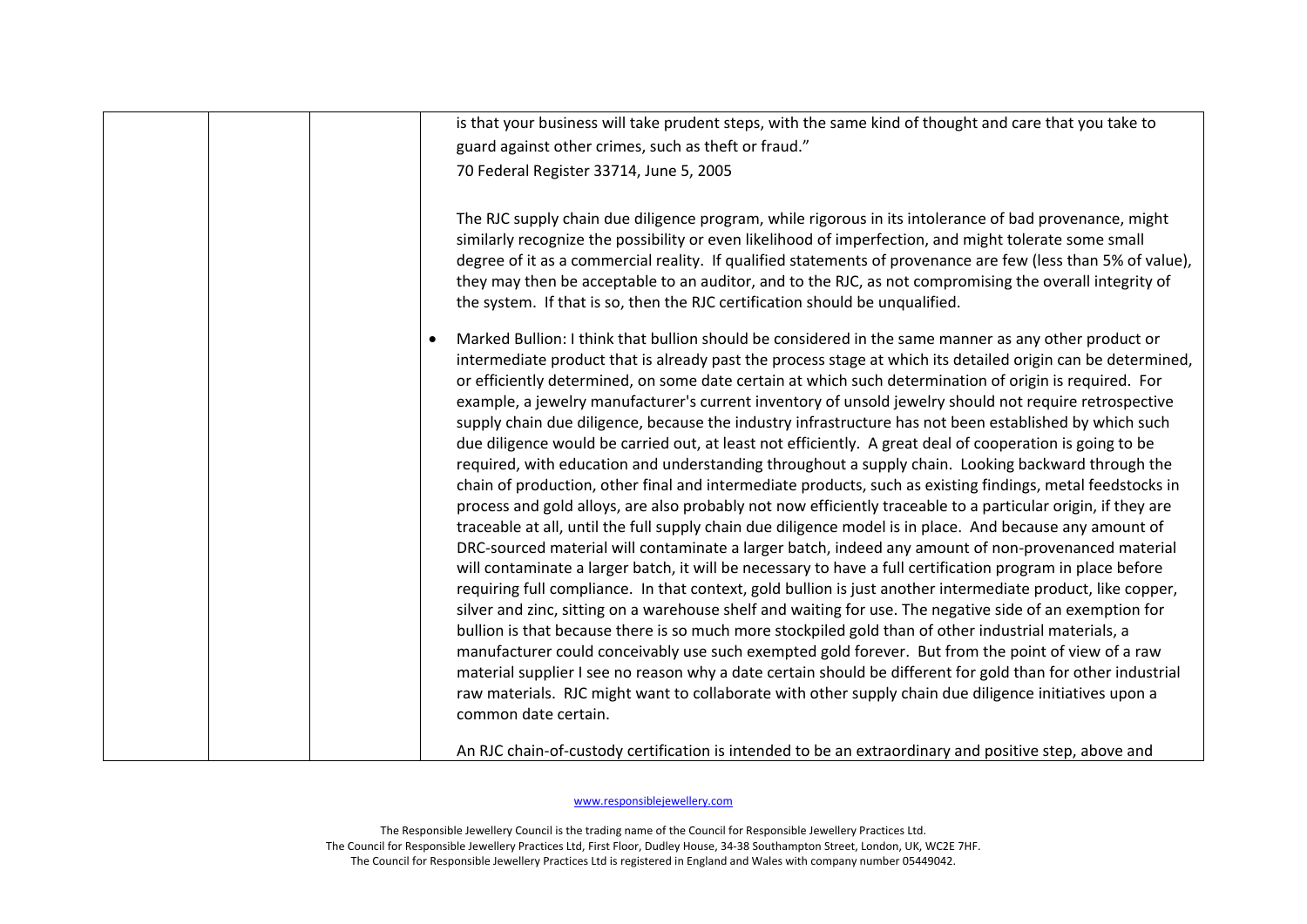| beyond membership and internal certification, to demonstrate concern and action for the external<br>impacts of business activities. With this purpose in mind, and particularly in light of some comments<br>made in the London workshop, I have thought a bit more about existing stocks of gold. If all that is<br>necessary for a jewelry manufacturer, with regard to the origin of its gold, would be to ask a bullion bank<br>for gold produced prior to a certain date, of which there are many thousands of tonnes, that is not much<br>of a demonstration. So existing stocks do not fit well into affirmative purpose of the RJC chain of custody<br>program.                                                                                                                                                                                                                                  |
|----------------------------------------------------------------------------------------------------------------------------------------------------------------------------------------------------------------------------------------------------------------------------------------------------------------------------------------------------------------------------------------------------------------------------------------------------------------------------------------------------------------------------------------------------------------------------------------------------------------------------------------------------------------------------------------------------------------------------------------------------------------------------------------------------------------------------------------------------------------------------------------------------------|
| This differs from exemption of existing stocks of gold from the application of the Dodd Frank Act. In that<br>case, the only goal is to cut off finance of future conflict, and continuing use of existing stocks has no<br>bearing upon that goal. RJC, however, is promoting a much broader set of goals thorough affirmative<br>actions of its members upon current and future production of gold. Continuing use of existing stocks does<br>nothing to advance those goals.                                                                                                                                                                                                                                                                                                                                                                                                                          |
| On the other hand, I think that RJC cannot ask that a jewelry manufacturer cease dealing with bullion<br>banks, and acquire gold only from RJC-certified refiners. The reason is financial; refiners typically do not<br>extend credit for their sale of gold, but instead require immediate payment. This is difficult for a jewelry<br>manufacturer because the products that will contain that gold may not be made, sold and produce<br>revenue for a long time. A bullion bank, on the other hand, may lease gold to that jewelry manufacturer,<br>at favorable interest rates, and then require payment for the amount of gold that is subsequently put into<br>product, when it leaves the controlled inventory of the manufacturer. This financial relationship, built<br>upon trust between the parties and complex evaluation of financial risk, is very important and not easily<br>replaced. |
| There should be ways of moving beyond this dilemma, perhaps with a temporary exemption for existing<br>stocks during a transition. There are some three-sided supply relationships, in which a bullion bank<br>purchases newly-manufactured gold from a refiner for immediate delivery to a customer of the bank<br>rather than to the bank itself. In such a relationship, an RJC-certified supply chain could be initiated by the<br>refiner with gold that truly met RJC guidance, rather than an exemption, while preserving the customer's<br>financial relationship with its bank. Refiners may be better direct suppliers for small manufacturers,<br>because they can supply relatively small quantities of grain, in kilo bottles, which are more easily managed<br>and used that 400 ounce bars. Some buyers of gold grain from refiners in turn sell much smaller                             |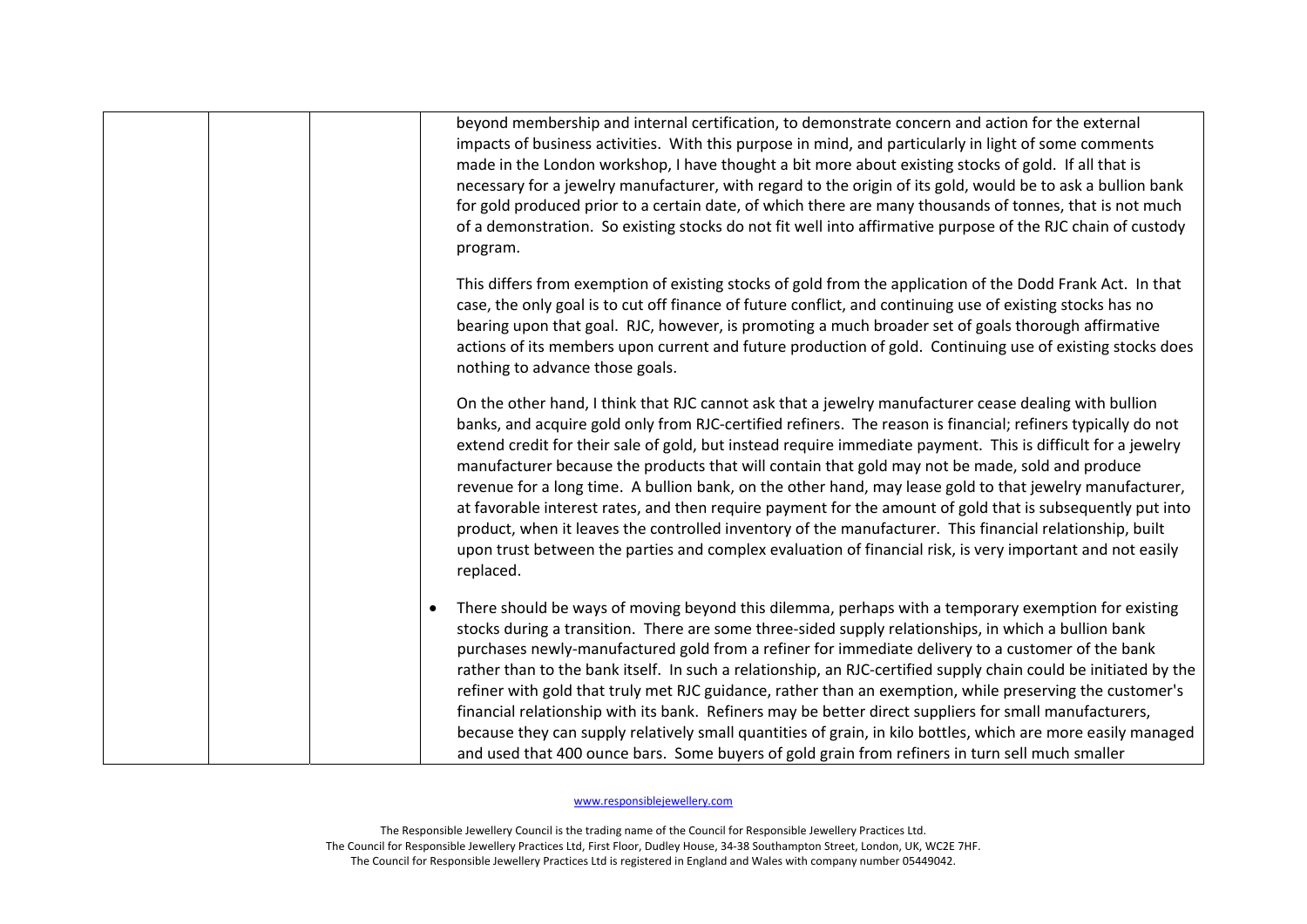|                      |            |                                   | quantities of that grain to very small jewelry manufacturing operations, perhaps on credit with the<br>security of manufacturing scrap from those operations.                                                                                                                                                                                                                                                                                                                                                                                                                                                                                                                                                                                                                                                                                                                                                                                                                                                                                                                                                                                                                                                                                                                                                                                                                                                                                                                                                                                                                                                                                                                                                                                                                                                                                                                                                                                                                                                                                                                                                                                                                                                                                                                                                          |
|----------------------|------------|-----------------------------------|------------------------------------------------------------------------------------------------------------------------------------------------------------------------------------------------------------------------------------------------------------------------------------------------------------------------------------------------------------------------------------------------------------------------------------------------------------------------------------------------------------------------------------------------------------------------------------------------------------------------------------------------------------------------------------------------------------------------------------------------------------------------------------------------------------------------------------------------------------------------------------------------------------------------------------------------------------------------------------------------------------------------------------------------------------------------------------------------------------------------------------------------------------------------------------------------------------------------------------------------------------------------------------------------------------------------------------------------------------------------------------------------------------------------------------------------------------------------------------------------------------------------------------------------------------------------------------------------------------------------------------------------------------------------------------------------------------------------------------------------------------------------------------------------------------------------------------------------------------------------------------------------------------------------------------------------------------------------------------------------------------------------------------------------------------------------------------------------------------------------------------------------------------------------------------------------------------------------------------------------------------------------------------------------------------------------|
| Jack Ogden,<br>Gem-A | 15/10/2010 | Minor<br>components,<br>labelling | I see the 5% rule (or whatever percent is chosen) as almost impossible to apply up a supply chain and, if it<br>is applied, it provides loopholes where none might be desired. We need to avoid opportunities for things<br>to change 'state' as they pass up the supply chain. For simplicity's sake let's call these states 'good' and<br>'bad' - even though I don't suggest being pejorative about components/materials without CoC<br>credentials. An obvious case would be a 'good' gold mount with 'bad' diamonds set in its hoop and which<br>make up more than 5% of the mount's value. The retailer then sells this mount plus a large diamond<br>which is set into the mount forming a complete item in which the 'bad' diamonds now make up well<br>under 5% of total value. Similarly, might there be cases where selling a pendant with a 'good' chain<br>changed the credentials of the pendant? As a more complex example, a retailer might purchase a<br>diamond-set ring - good diamond, bad gold - for \$1000. Who is to say whether the gold represents \$49 or<br>\$51 of that total? And how are manufacturing costs included in the price distributed between the 'values'<br>of the gold and the diamond? I can't imagine many manufacturers being happy to list the individual costs<br>of the different components of an object - and the manufacturing costs. Let's say a retailer buys a 'bad'<br>gold mount for \$49 and a 'good' diamond for \$951. In line with usual trade practices he might mark-up<br>the mount 2.5 times, thus giving a retail price of \$122.50, for the mount, and mark-up the diamond 0.5<br>times, giving the diamond a retail price of \$1426.50 and a combined total retail price for gold + diamond<br>of \$1549. The 'bad' gold now represents some 8% of the whole. Or does the retailer simply say that the<br>gold plus diamond cost \$1000 in total, it sells for \$1549 and by assuming an average mark-up, the gold<br>remains at 4.9% of total? See what I mean? This sort of freedom of choice can occur at several stages up a<br>supply chain. I see no robust way to apply a 5% (or any other agreed percentage) exemption rule -<br>acknowledging also that if there is room for interpretation, it will be used. This is not to say that more |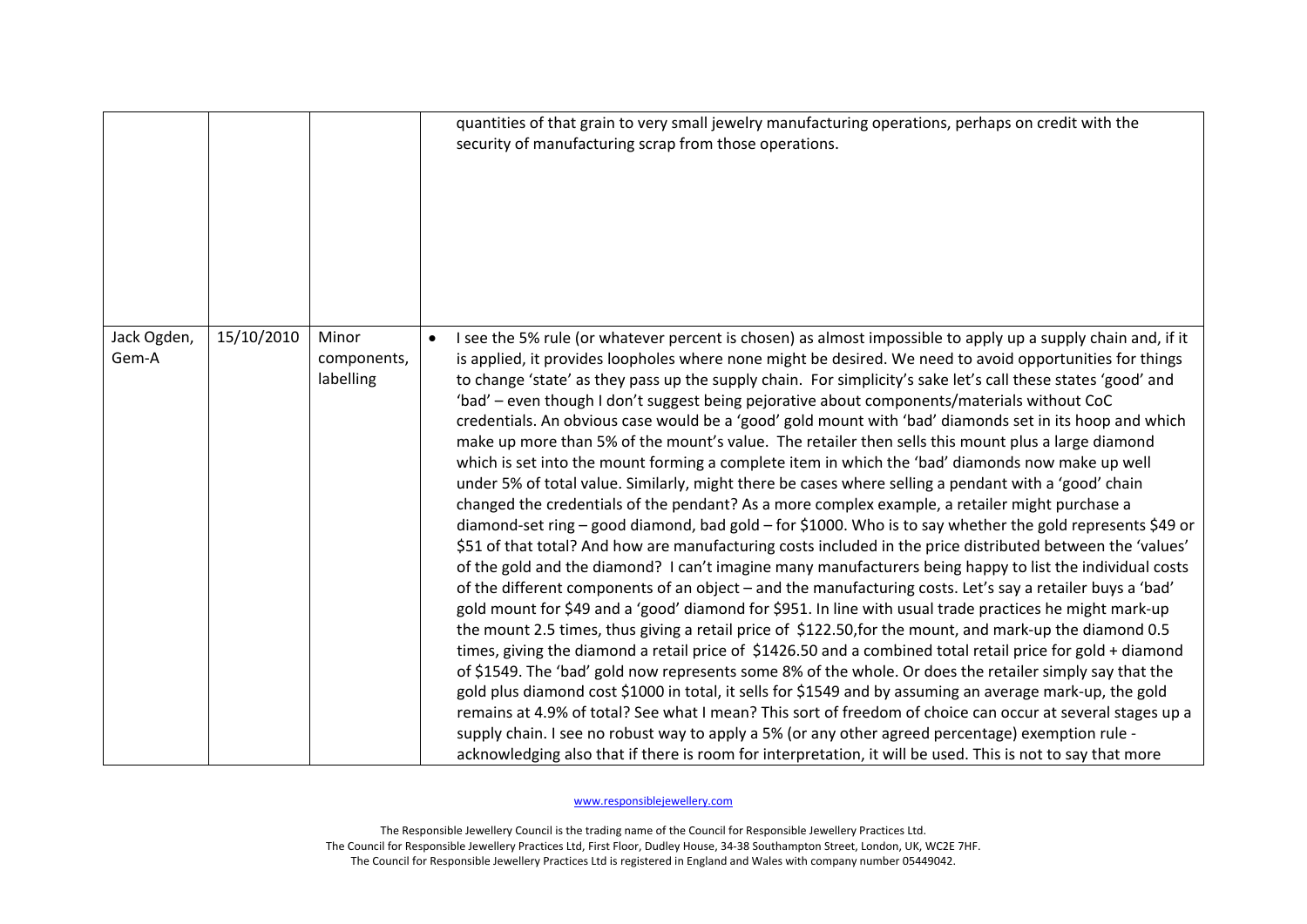|  | than a small (5% maybe!) of the trade is dishonest, but I think we have to work on the assumption that<br>the majority will certainly apply a positive interpretation to help sales whenever there is the slightest<br>opportunity to do so.                                                                                                                                                                                                                                                                                                                                                                                                                                                                                                                                                                                                                                                                                                                                                                                                                                                                                                                                                                                                                                                                                                                                                                                                                                                                                                                                                                                                             |
|--|----------------------------------------------------------------------------------------------------------------------------------------------------------------------------------------------------------------------------------------------------------------------------------------------------------------------------------------------------------------------------------------------------------------------------------------------------------------------------------------------------------------------------------------------------------------------------------------------------------------------------------------------------------------------------------------------------------------------------------------------------------------------------------------------------------------------------------------------------------------------------------------------------------------------------------------------------------------------------------------------------------------------------------------------------------------------------------------------------------------------------------------------------------------------------------------------------------------------------------------------------------------------------------------------------------------------------------------------------------------------------------------------------------------------------------------------------------------------------------------------------------------------------------------------------------------------------------------------------------------------------------------------------------|
|  | The only foolproof way I can see would be to clearly state which components are 'good' and have the CoC<br>records to prove it. It doesn't matter if the 'bad' components represent 1% or 99% of overall 'value' just as<br>long as the buyer is aware of which bits wear the halo. It needs to be made clear that non-CoC-provable<br>components are not necessarily 'bad', but it is simply the case that there are not the records to prove they<br>are 'good'. Such an approach would also facilitate the inclusion of coloured gems and pearls in due course.<br>This approach might also help mitigate negative comment when necklaces appear (as they will) bearing a<br>proud RJC label because, despite the fact that the bead materials were mined using slave labour and cut<br>by workers who died of silicosis whilst still in childhood, they are threaded on a small but 'good' gold<br>clasp. You could argue that this approach would allow too many items to bear the RJC label – for example<br>when just the fourteenth diamond down on the left was 'good', but if it is clear to buyers what the CoC<br>halo applies to, where's the harm? Only cynics would suggest that this was a good way to help achieve<br>critical mass quickly! That said there have to be some limits - bearing a RJC halo when the only 'good'<br>component is the copper used in the solder alloy is clearly not in the spirit of things. The Rules would<br>have to apply to the primary components, the parts that a reasonable person would expect to see listed<br>or named on an appraisal – but just how that Rule might be stated needs thought. |
|  | The definition of 'Diamond' in the glossary needs changing to align with the proposed EU Standard for<br>diamond nomenclature.                                                                                                                                                                                                                                                                                                                                                                                                                                                                                                                                                                                                                                                                                                                                                                                                                                                                                                                                                                                                                                                                                                                                                                                                                                                                                                                                                                                                                                                                                                                           |
|  | The details that could or should be put on a 'ticket' need thought (and not just by the seller at point of<br>$\bullet$<br>sale). There is enough crammed onto tickets as it is, including prices, inventory refs, stone weights and<br>maybe gem treatment codes. Shop staff can be as confused as customers and separate 'certs' are not<br>always the answer (ask any retailer how often a wrong Rolex guarantee, for example, is handed out with a<br>Rolex sale on a busy Saturday). Clearly individual sellers up the supply chain have overall responsibility<br>for dealing with the records of their own pieces, but some uniformity will be a necessity and some<br>guidance from RJC will be needed.                                                                                                                                                                                                                                                                                                                                                                                                                                                                                                                                                                                                                                                                                                                                                                                                                                                                                                                                          |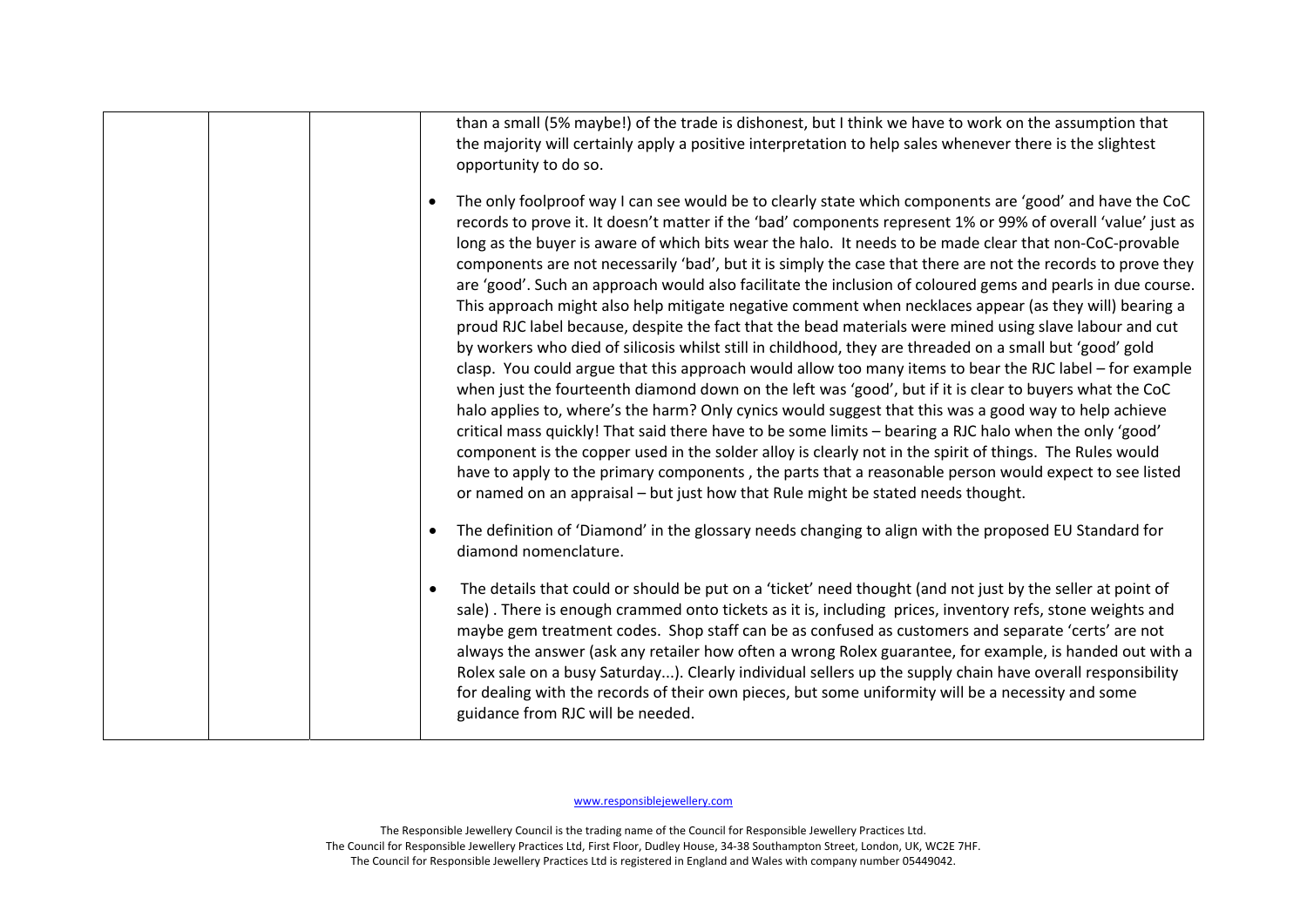| Chikashi    | 11/09/2010 | Retailers    | $\bullet$ | Proposed exemption for retailers with pre-labelled product may end up creating 2 classes of retailers.                                                      |
|-------------|------------|--------------|-----------|-------------------------------------------------------------------------------------------------------------------------------------------------------------|
| Miyamoto,   |            | with pre-    |           | Outsourcing of manufacturing that can happen to keep up with supply when jewellery lines become                                                             |
| Rosy Blue   |            | labelled     |           | popular could further complicate the audit process and oversight.                                                                                           |
|             |            | product      |           |                                                                                                                                                             |
| Charles     | 11/09/2010 | Minor        | $\bullet$ | The "Swiss made" standard system for the watch industry could be a good model for RJC CoC standard -                                                        |
| Chaussepied |            | components,  |           | see http://www.fhs.ch/en/swissm.php                                                                                                                         |
| , Piaget    |            | outsourcing, | $\bullet$ | Minor components proposal: The business practices and guidelines followed by the companies involved                                                         |
|             |            | equivalent   |           | in the supply chain are far from the standards required by a "track and trace" or "bulk commodities"                                                        |
|             |            | systems,     |           | based CoC. Getting to the stage required in the CoC draft will demand an incredible effort and drastic                                                      |
|             |            | recycled     |           | changes in the supply chain organisation and will affect the industrial organisation of the industry of the                                                 |
|             |            | gold, marked |           | watches and jewellery. Some key suppliers, many Mines or refiners are not yet members of the RJC.                                                           |
|             |            | bullion,     |           | Supplying the right component at the right time at the right quality and the right price are the golden rules                                               |
|             |            | diamond      |           | in a very complex and competitive industry. Adding the constraints of a "track and trace" system will not                                                   |
|             |            | melee,       |           | be possible for most of them.                                                                                                                               |
|             |            | labelling.   | $\bullet$ | Outsourcing: The "memo" business" is usual in the retail and the diamond trade, the "Confié" business is                                                    |
|             |            |              |           | usual in the manufacturing process. In case of broken pieces, lost diamonds, the subcontractor is                                                           |
|             |            |              |           | exchanging the missing/lost piece for a similar one. Exemptions will be huge and difficult to trace. Best                                                   |
|             |            |              |           | solution would be having everybody RJC certified.                                                                                                           |
|             |            |              | $\bullet$ | Equivalent systems: We support the RJC proposal to review the "equivalent" systems for responsible                                                          |
|             |            |              |           | jewellery. The review process could also be used to open discussion with the other Certification systems.                                                   |
|             |            |              |           | Collaboration will be necessary to cover all the chain and avoid the loopholes. Adding environmental and                                                    |
|             |            |              |           | ethical claims will be more and more necessary for all the certification systems to appear as consumer                                                      |
|             |            |              |           | friendly and /or to meet the NGO's requirements.<br>Recycled Gold: The "KYC principles" are already implemented and followed by refiners in most countries. |
|             |            |              | $\bullet$ | "Recycling scrap" is part of the business model of the refining industry. Therefore we support the idea of                                                  |
|             |            |              |           | having most of the refiners RJC certified and looking in a first step for a reasonable target of "eligible                                                  |
|             |            |              |           | gold", with this target/percent being slowly upgraded.                                                                                                      |
|             |            |              | $\bullet$ | Marked Bullion: We agree with the RJC proposal of including the Marked Bullion minted before the CoC                                                        |
|             |            |              |           | system as eligible material.                                                                                                                                |
|             |            |              | $\bullet$ | Diamond melee: Critical mass of sight holders is a prerequisite in the diamond business before starting a                                                   |
|             |            |              |           | CoC certification system. Adding new criteria while sorting the diamond Melee rough or polished is a real                                                   |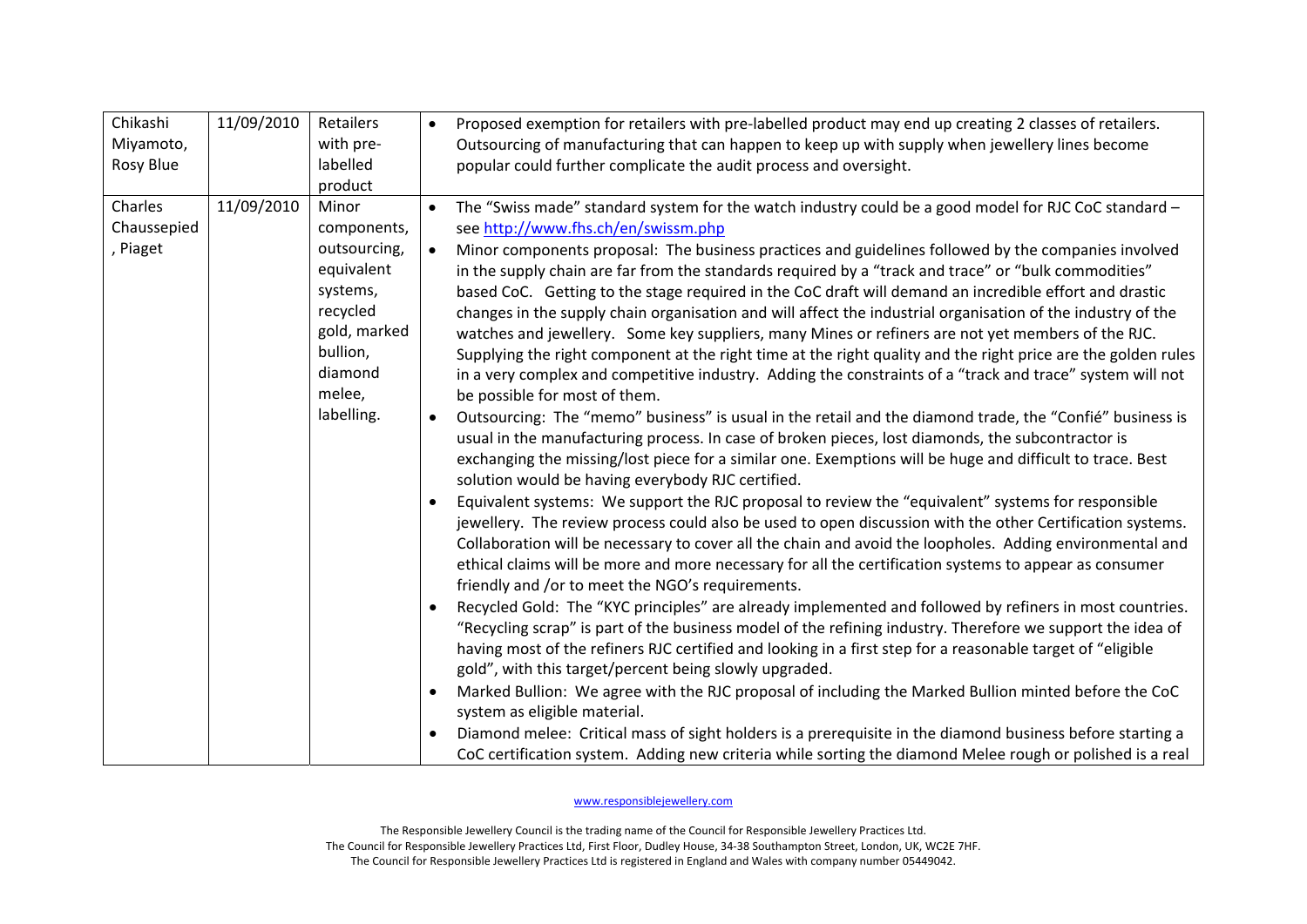|                                                    |            |                              | $\bullet$              | practical challenge. As written in the text by Fiona "Over time commercial arrangements should result in<br>a natural settling point that balances the supply and demand for CoC diamonds". A CoC certification<br>system will be more attractive to this industry if the traders can show their improvements bit by bit.<br>Labelling: "Keep it small and simple". In our opinion, the Brand/company should be labelled, not the<br>product. If the product is labelled, all the product should be, not part of it. The branded products wear<br>already 6 different indications engraved inside the ring/necklace/watch. An additional one would be<br>possible but should certify all of the product. Risk of misuse of the label are high, labelling the Company of<br>the Department of the Company is a solution. |
|----------------------------------------------------|------------|------------------------------|------------------------|-------------------------------------------------------------------------------------------------------------------------------------------------------------------------------------------------------------------------------------------------------------------------------------------------------------------------------------------------------------------------------------------------------------------------------------------------------------------------------------------------------------------------------------------------------------------------------------------------------------------------------------------------------------------------------------------------------------------------------------------------------------------------------------------------------------------------|
| Chris<br>Horsley,<br>Rand<br>Refinery              | 20/09/2010 | Segregation /<br>flexibility | $\bullet$<br>$\bullet$ | By far the most difficult part of the exercise is the steps from refinery through metal trader / bullion bank<br>through manufacturer to retailer and consumer. I think the RJC discussion paper addresses all the<br>pertinent issues, however, it does seem to try and be too flexible and allow too much latitude for choice.<br>For a scheme of this nature to be effective, there needs to be more emphasis on compliance to laid down<br>rules and standards which are not negotiable, otherwise the scheme falls flat as there are too many<br>opportunities in the supply chain for non-responsible metal, stones and base metals to be introduced.<br>Containers and seals are essential if the integrity of the metal in transit is to be maintained.                                                         |
| Ryan Taylor,<br>Fair Trade<br>Jewellery<br>Company | 3/09/2010  | Labs CoC                     | $\bullet$              | Certificates of origin for diamonds have become an interesting branding opportunity for some. Labs/Orgs<br>have begun certifying mine of origin and applying a 'conflict free' labels to diamonds. Without suggesting<br>foul play, the industry desperately needs a minimum set of (global) guidelines for chain of<br>custody documentation required to verify origins. I trust this will be addressed as mines are certified, in<br>the mean time should this not be identified as a potential deterrent to certification? It's cheaper, existing,<br>easier, and consumers rarely question it.                                                                                                                                                                                                                      |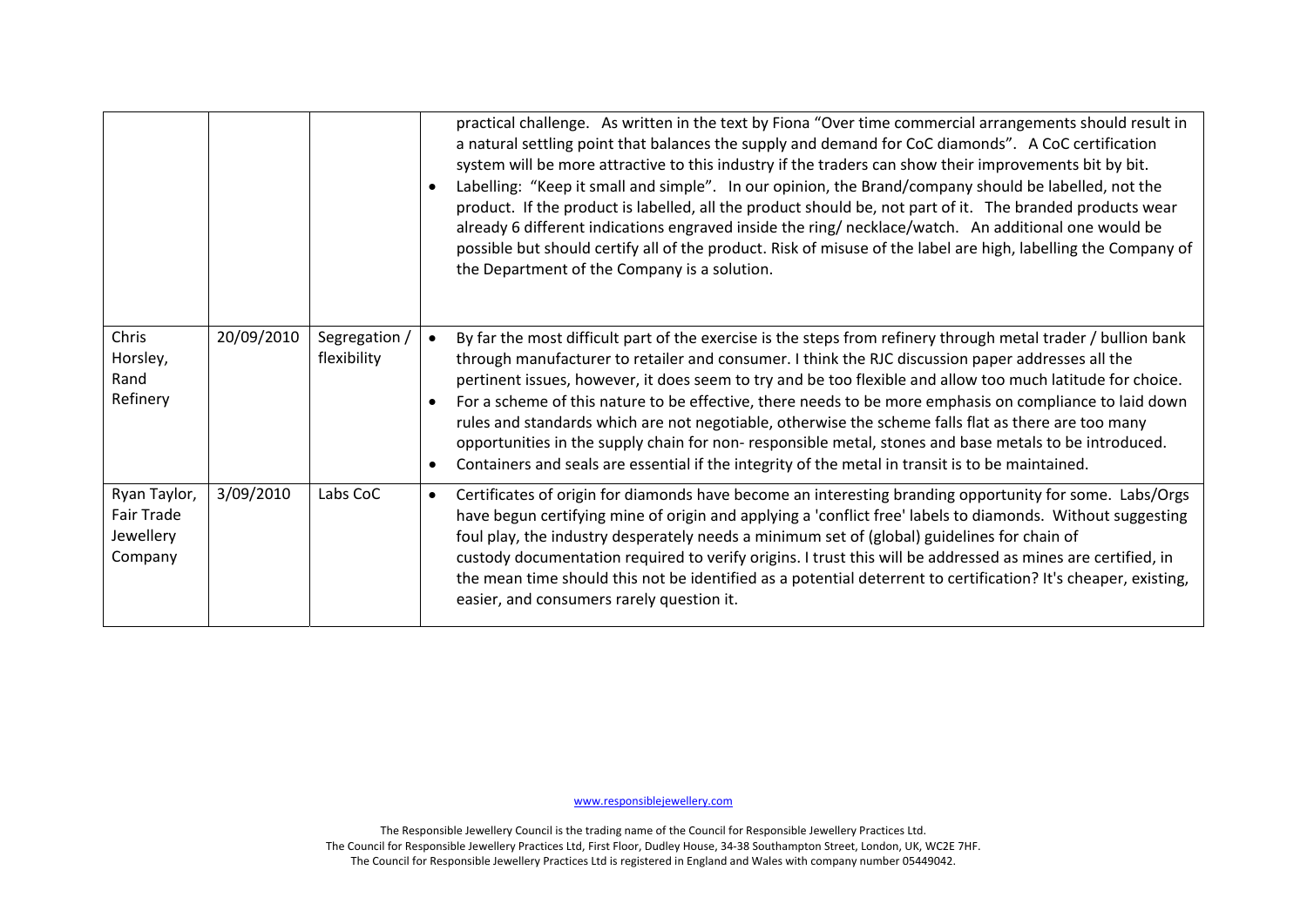| Kathy Pine,<br>WorldWise<br>Jewellery                                                     | 1/09/2010  | Labeling;<br>Creating a<br>chain - how<br>to start | RJC Certified Products Label/Logo, the document says "A Chain-of-Custody certified company would be<br>$\bullet$<br>able to apply the label to a finished jewellery product, and then sell or transfer the product with the label<br>attached to a non-certified retailer for final sale to the consumer, providing the label is integral to the<br>product or protected from tampering." I'm not sure how the label could be protected from tampering.<br>Has there been any discussion around this?<br>In the Appendix, the Note at the end of item #4 says "To create a Chain-of-Custody under this Standard,<br>Eligible and/or Tracked Material must be sold or transferred between CoC Certified Entities." I'm<br>wondering how this would work initially when the number of CoC Certified Entities would be limited?                                                                                                                                                                                                                                                                                                                                                                                                                                                                                                                                                                                                                                                                                                                                                                                                                                                                                                                                                                                                                                                                                                                                                                 |
|-------------------------------------------------------------------------------------------|------------|----------------------------------------------------|----------------------------------------------------------------------------------------------------------------------------------------------------------------------------------------------------------------------------------------------------------------------------------------------------------------------------------------------------------------------------------------------------------------------------------------------------------------------------------------------------------------------------------------------------------------------------------------------------------------------------------------------------------------------------------------------------------------------------------------------------------------------------------------------------------------------------------------------------------------------------------------------------------------------------------------------------------------------------------------------------------------------------------------------------------------------------------------------------------------------------------------------------------------------------------------------------------------------------------------------------------------------------------------------------------------------------------------------------------------------------------------------------------------------------------------------------------------------------------------------------------------------------------------------------------------------------------------------------------------------------------------------------------------------------------------------------------------------------------------------------------------------------------------------------------------------------------------------------------------------------------------------------------------------------------------------------------------------------------------------|
| Shawn<br>Blore,<br>Nadim Kara,<br>Partnership<br>Africa<br>Canada<br>(teleconfere<br>nce) | 21/10/2010 |                                                    | ICGLR regional certification project is planning pilot projects starting in 2011. Key features include a<br>$\bullet$<br>regional 'conflict minerals' standard, a CoC tracking system to export, government issue of certification,<br>regional database to track mineral flows, and third party auditors' review of exporters and mine site<br>production.<br>Gold is one of the conflict minerals identified for the project, but all agreed that the supply chain has more<br>$\bullet$<br>complexities than the 3Ts. The ICGLR project is finding it harder to get buy-in and establish tracking<br>systems.<br>RJC is engaging with ASM production via Alliance for Responsible Mining and Diamond Development<br>$\bullet$<br>Initiative, providing input into their standards/certification programs, and through their involvement in<br>the RJC Consultative Panel. The RJC CoC discussion paper flags the question of how to include 'legitimate'<br>ASM production as a tracked stream into the RJC CoC system.<br>Shawn noted the importance of transparency for audit reports; urged strong consideration for CoC<br>$\bullet$<br>Certification system.<br>General discussion of the role of private industry in financing improvements in internal controls in<br>$\bullet$<br>countries like DRC, Sierra Leone, Liberia. Nadim noted that during his engagements with officials from<br>these countries, a recurring theme is frustration at how the cost of implementing global governance<br>regimes often falls onto them, despite the fact that the tax revenues generated by a diamond at their part<br>of the supply chain are often miniscule (e.g. Liberia gets around \$300,000/yr on legal exports of \$10M,<br>plus some licencing revenues). However leveraging greater investments from the private sector in<br>developed countries would likely only arise from some kind of diamond tax levied by governments on all<br>of them, which is extremely unlikely. |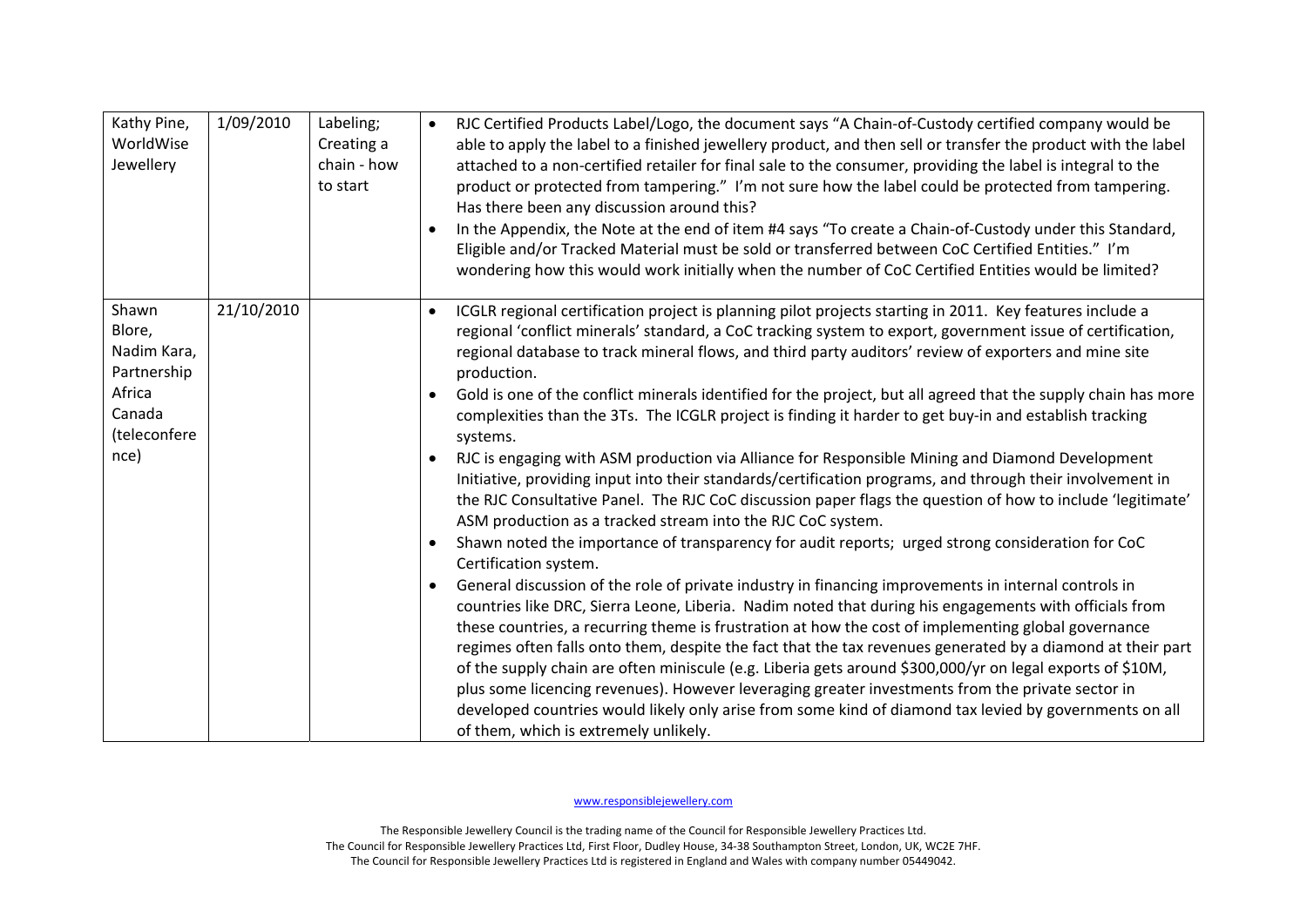| Cecilia<br>Gardner,<br>Jewelers<br>Vigilance<br>Committee     | 26/10/2010 | Material<br>control<br>systems                                                  | $\bullet$              | Is there capacity in manufacturing facilities for physical segregation, or to create such segregated<br>facilities? How would this be defined? And implemented? Does it have to be a different room, or vault?<br>Or a different building? Would it be up to the member, and then audited for integrity? No<br>standardization pertaining to the concept of "segregation"?                                                                                                                                                                                                                                                                                                                                                                                                                                                                                                                                                                                                                                                                                                                                                                                                                                                                                                                                                                                                                                                                                                                                                                                            |
|---------------------------------------------------------------|------------|---------------------------------------------------------------------------------|------------------------|-----------------------------------------------------------------------------------------------------------------------------------------------------------------------------------------------------------------------------------------------------------------------------------------------------------------------------------------------------------------------------------------------------------------------------------------------------------------------------------------------------------------------------------------------------------------------------------------------------------------------------------------------------------------------------------------------------------------------------------------------------------------------------------------------------------------------------------------------------------------------------------------------------------------------------------------------------------------------------------------------------------------------------------------------------------------------------------------------------------------------------------------------------------------------------------------------------------------------------------------------------------------------------------------------------------------------------------------------------------------------------------------------------------------------------------------------------------------------------------------------------------------------------------------------------------------------|
| Massimo<br>Megazzini                                          | 20/1/2011  | Consumer<br>engagement                                                          | $\bullet$<br>$\bullet$ | There are two aspects of the process, one concerning the organization that should adopt and apply the<br>principles (through standards, guides and reference manuals), the other concerning the traceability of the<br>product, they traveling side by side even if one precedes the other and support each other. But<br>what allow at the whole system to proceed in the desired direction is the market, that is the choice of<br>final consumer, who pays all us. The President Zucchi has appealed to journalists asking them to help<br>convey these values and it is right, but we need that the consumer can recognize the difference<br>between trasparent and opaque ; Fiona Solomon asked more questions about how to develop<br>procedures for control and instead we asked only what can be done for colored stones and silver.<br>We must act on the consumer, as in the arts there are those who can play and paint and there are those<br>who only knows listen and watch but understands the differences between an original and a copy trivial,<br>even in the jewelry we should cultivate the culture, the knowledge. If the consumer will be able to<br>recognize and prefer the ethical product then the whole supply chain will align.<br>So: adoption of ethical values -> Transparency -> Traceability -> Training.<br>On ethical values and transparency we are at a good point, but we need to find a good way to track the<br>product, but also allow consumers to recognize them, but attention Ethics can not be reduced<br>"Etiquette". |
| Michèle<br>Brülhart,<br><b>STR</b><br>Responsible<br>Sourcing | 21/1/2011  | <b>Standards</b><br>harmonisatio<br>n, auditing,<br>consequence<br>on suppliers | $\bullet$              | Under Section 4.2. Policy of the RJC certification, Members are required to "adopt a policy that is<br>endorsed by senior management, supports achievement of this Code of Practices". In accordance with<br>OECD Due Diligence Guidance for Responsible Supply Chains of Minerals from Conflict-Affected and High-<br>Risk Areas, companies are recommended to "adopt, and clearly communicate to suppliers and the public,<br>a company policy for the supply chain of minerals originating from conflict-affected and high-risk areas". A<br>model of such policy is annexed to the OECD Guidance Document. The chain of custody programme could<br>include under Section 1, Management Systems and Responsibility, a requirement for companies to adopt<br>and publish a conflict-mineral policy based on the recommendations of the OECD as well as the<br>requirements set forth in Section 4.2. of the RJC certification standard.                                                                                                                                                                                                                                                                                                                                                                                                                                                                                                                                                                                                                             |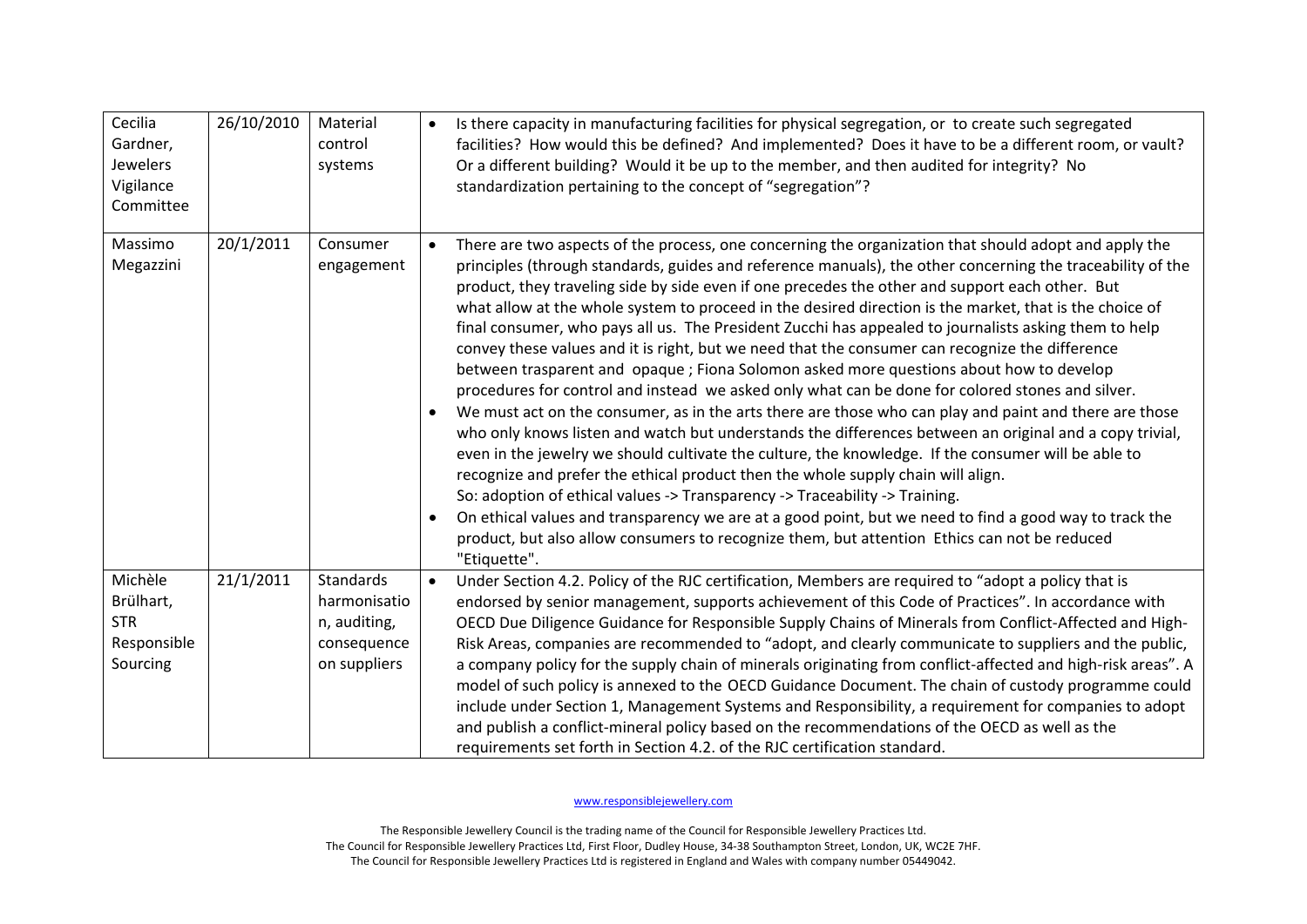|  | $\bullet$ | The RJC certification requires Members to conduct a risk assessment of business partners in order to be<br>able to better target their actions regarding the promotion of responsible business practices. Similarly, the<br>OECD Guidance Document recommends companies to identify risks in their supply chains (Step 2) as well<br>as to design and implement a strategy to respond to identified risks (Step 3). Therefore, it is<br>recommended for the RJC to include a requirement under Section 1, Management Systems and<br>Responsibility, for Members to assess potential risks constituted by their business partners as a first step<br>for ensuring that their chain of custody efforts are appropriately prioritized. Ideally, Members would<br>already include risks related to the sourcing of conflict minerals when assessing risks under Section 4.3 of<br>the RJC certification standard, or alternatively base their assessment on the information obtained through<br>this process.<br>The OECD Due Diligence Guidance Document represents a consensus of multiple stakeholders and has<br>been endorsed by the Governments of the Member States of the International Conference on the Great<br>Lakes Countries (ICGLR). Bringing together the Democratic Republic of the Congo (DRC), its nine adjoining<br>countries as well as Kenya, the ICGLR has called upon companies to comply with the due diligence<br>requirements set forth by the OECD. The RJC's proposed chain of custody programme already covers two<br>of the five main steps outlined by the OECD Guidance Document (Step 1 on the establishment of strong<br>management systems and Step 4 on third-party auditing), thus reference to these guidelines could be<br>included in order to guide RJC Members in their efforts to promote transparency in their supply chain.<br>In addition, the Electronic Industry Citizenship Coalition (EICC) has officially launched their "Conflict Free<br>Smelter" (CFS) Programme on 10 December 2010. The CFS Programme "aims to identify smelters that can<br>demonstrate through an independent third party assessment that the raw materials they procured did not<br>originate from sources that contribute to conflict in the Democratic Republic of Congo", and is expected<br>to expand its scope to include tin, tungsten and gold in addition to tantalum by 2011. First assessments of<br>smelters' due diligence efforts have been completed. With a view to prevent duplication of efforts, the<br>RJC's chain of custody programme should take into consideration achievements, lessons learned and any<br>future development of the EICC's CFS Programme for gold suppliers.<br>Certification for RJC Members on their compliance with Code of Practices requirements can be completed |
|--|-----------|-----------------------------------------------------------------------------------------------------------------------------------------------------------------------------------------------------------------------------------------------------------------------------------------------------------------------------------------------------------------------------------------------------------------------------------------------------------------------------------------------------------------------------------------------------------------------------------------------------------------------------------------------------------------------------------------------------------------------------------------------------------------------------------------------------------------------------------------------------------------------------------------------------------------------------------------------------------------------------------------------------------------------------------------------------------------------------------------------------------------------------------------------------------------------------------------------------------------------------------------------------------------------------------------------------------------------------------------------------------------------------------------------------------------------------------------------------------------------------------------------------------------------------------------------------------------------------------------------------------------------------------------------------------------------------------------------------------------------------------------------------------------------------------------------------------------------------------------------------------------------------------------------------------------------------------------------------------------------------------------------------------------------------------------------------------------------------------------------------------------------------------------------------------------------------------------------------------------------------------------------------------------------------------------------------------------------------------------------------------------------------------------------------------------------------------------------------------------------------------------------------------------------------------------------------------------------------------------------------------------------------------------------------------------------------------------------------------------------------------------------------------------------------------------------------------------------------------------|
|  |           | at any level of the supply chain. The aim of the RJC chain of custody programme being the establishment<br>of certified supply chains for diamond, gold and platinum products, the sequence of certification for its                                                                                                                                                                                                                                                                                                                                                                                                                                                                                                                                                                                                                                                                                                                                                                                                                                                                                                                                                                                                                                                                                                                                                                                                                                                                                                                                                                                                                                                                                                                                                                                                                                                                                                                                                                                                                                                                                                                                                                                                                                                                                                                                                                                                                                                                                                                                                                                                                                                                                                                                                                                                                    |
|  |           | Members would need to be taken into consideration. A manufacturer of jewellery products for instance                                                                                                                                                                                                                                                                                                                                                                                                                                                                                                                                                                                                                                                                                                                                                                                                                                                                                                                                                                                                                                                                                                                                                                                                                                                                                                                                                                                                                                                                                                                                                                                                                                                                                                                                                                                                                                                                                                                                                                                                                                                                                                                                                                                                                                                                                                                                                                                                                                                                                                                                                                                                                                                                                                                                    |
|  |           | would not be entitled to issue SoPs under Section 5.1 of the standard. In this case, certification might not                                                                                                                                                                                                                                                                                                                                                                                                                                                                                                                                                                                                                                                                                                                                                                                                                                                                                                                                                                                                                                                                                                                                                                                                                                                                                                                                                                                                                                                                                                                                                                                                                                                                                                                                                                                                                                                                                                                                                                                                                                                                                                                                                                                                                                                                                                                                                                                                                                                                                                                                                                                                                                                                                                                            |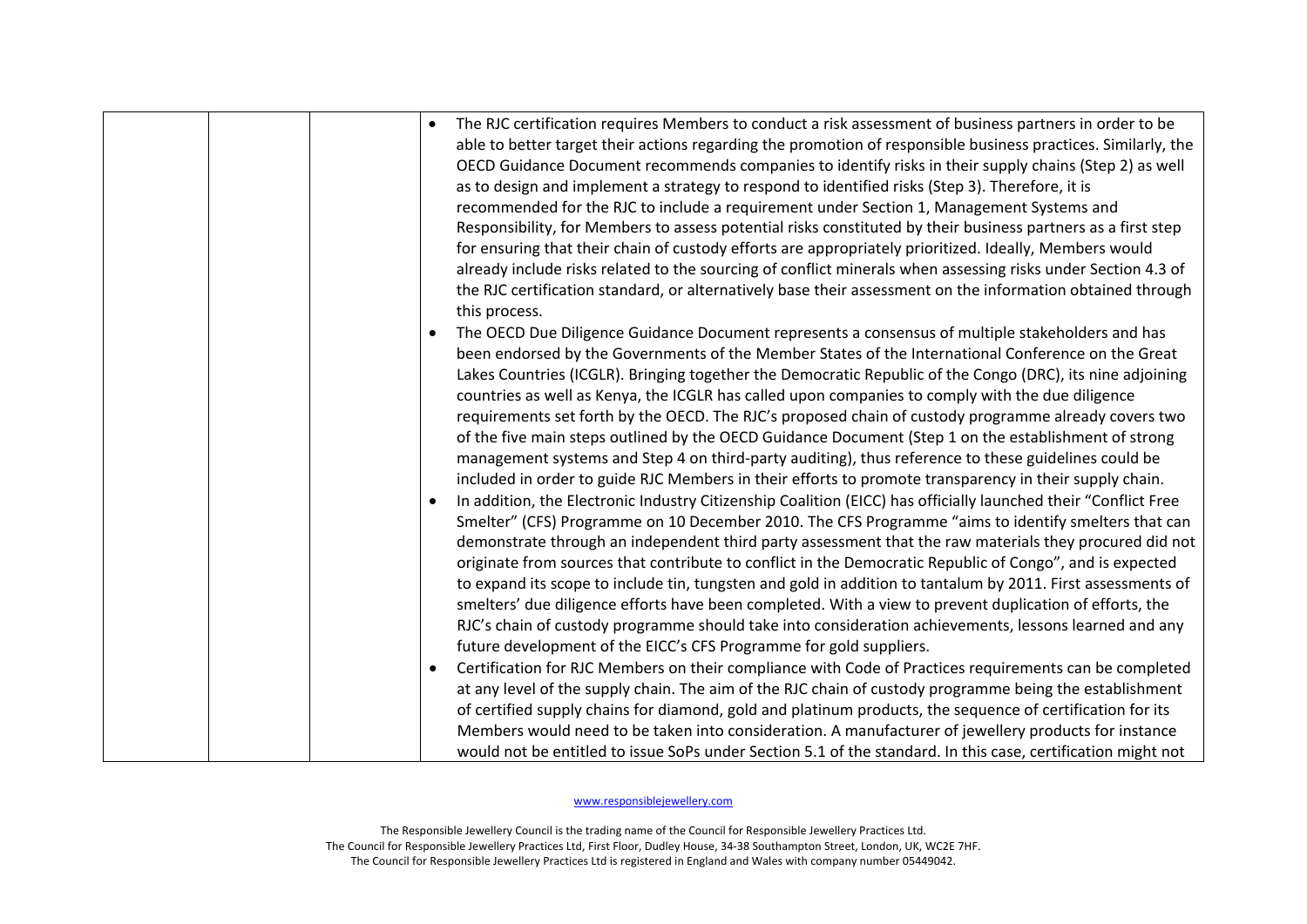|  | be possible unless the smelter and upstream suppliers used by the manufacturer are already certified and<br>thus entitled to issue SoPs. The RJC may want to consider a phased introduction of its chain of custody<br>programme, starting with producers, smelters and only gradually extending throughout the supply chain.<br>As regards to supplementary requirements for Entities that outsource processing or manufacturing to<br>contractors, the RJC requires that explicit procedures be included in the management system and shared<br>with the relevant contractor to ensure tracked material is not mixed with any other material. It is not clear<br>though how the implementation of such procedures by the contractor would be monitored. Would the<br>RJC Member be required to conduct spot-checks? Should contractors be included in the scope of the<br>third-party audit and/or interim surveillance audit?                                                                                                                                                                                                                                                                                                                                                                                                                                                                |
|--|-------------------------------------------------------------------------------------------------------------------------------------------------------------------------------------------------------------------------------------------------------------------------------------------------------------------------------------------------------------------------------------------------------------------------------------------------------------------------------------------------------------------------------------------------------------------------------------------------------------------------------------------------------------------------------------------------------------------------------------------------------------------------------------------------------------------------------------------------------------------------------------------------------------------------------------------------------------------------------------------------------------------------------------------------------------------------------------------------------------------------------------------------------------------------------------------------------------------------------------------------------------------------------------------------------------------------------------------------------------------------------------------------|
|  | Finally, the RJC standard makes provisions for "interim surveillance audits" to be conducted during the<br>three year certification period. What would be the scope of these audits? In what intervals should these<br>be conducted? Should surveillance audits, similarly to certification assessments, focus on the systems<br>established by the Member for the implementation of the standard or serve as an external verification of<br>Statements of Provenance (SoP) issued? As SoPs are issued directly by certified Entities, there is no control<br>mechanism that Statements indeed describe tracked material truthfully, clearly and accurately. Should<br>interim surveillance audits serve to verify the authenticity of SoPs, the RJC would need to provide<br>additional guidance and assessment tools outlining the scope and methodology of such audits.<br>The RJC does not intend to prescribe a chain of custody system for its Members, however, it may be<br>helpful for its Members to define some basic elements of management systems required to track eligible<br>material. As outlined above, the OECD Due Diligence Guidance could serve as a minimum standard for<br>companies' efforts to address the issue of traceability in their supply chain.<br>According to the RJC Discussion Paper 2, only certified Members are allowed to issue SoPs (p.8). However, |
|  | the standard refers to Members' systems in place regarding SoPs issued (Point 4.1.). On what basis would<br>these systems be assessed by auditors in order to provide a recommendation for certification if no SoPs<br>have been issued yet?                                                                                                                                                                                                                                                                                                                                                                                                                                                                                                                                                                                                                                                                                                                                                                                                                                                                                                                                                                                                                                                                                                                                                    |
|  | The RJC proposes to include recycled gold and platinum metals, starting its chain of custody at the refiner.<br>It is widely recognized that recycled material cannot be traced back to the source of origin of the ore.<br>Consequently, the RJC refers to the "know your customer" principle detailed in the Code of Practice as a<br>minimum requirement for refiners to accept scrap and post-consumer gold. This principle, however, aims<br>at detecting issues related to money-laundering and requests companies to maintain records of high-                                                                                                                                                                                                                                                                                                                                                                                                                                                                                                                                                                                                                                                                                                                                                                                                                                           |
|  | value transactions as well as to report any suspicions regarding illegal activities. The requirements would                                                                                                                                                                                                                                                                                                                                                                                                                                                                                                                                                                                                                                                                                                                                                                                                                                                                                                                                                                                                                                                                                                                                                                                                                                                                                     |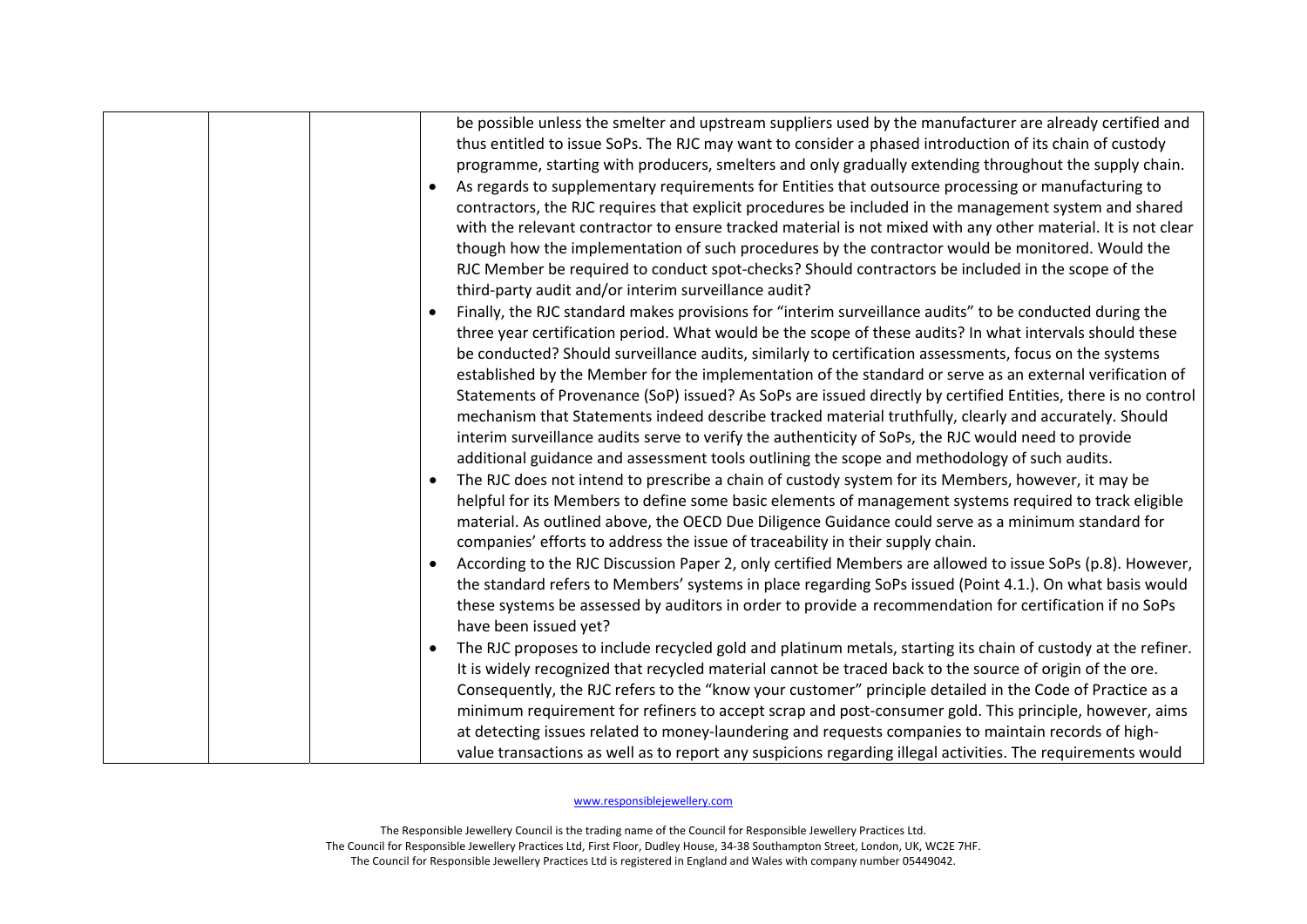| $\bullet$ | need to be complemented to address the potential risks related to illegal mining or the funding of conflict.<br>For scrap material received from another refinery, mine and/or country of origin documentation should<br>be requested for the ore used to produce the material supplied. When receiving recycled metal from<br>other sources, reasonable efforts should be made to verify if the customer obtained the material through<br>legitimate channels. Such efforts could include, as a minimum, checks if the customer has any known links<br>to individuals or companies listed by the UN Security Council under Resolution 1596 and/or named by the<br>UN Group of Experts latest report on the Democratic Republic of Congo.<br>Lastly, the standard proposes that minor components be exempt from the requirements for chain of<br>custody control, if constituting less than "5% of the value of a Jewellery Product". Provided that other<br>metals or precious stones are not covered by the RJC chain of custody standard, further definition of this<br>threshold would need to be included in the Standard Guidance and/or Assessment Tools. For instance in<br>the case of a jewellery product mixing gold and other previous stones, does the limit of 5% of the value<br>refer to the total value of the product or only to the value of the gold parts? Does the value refer to the<br>market price of the total amount of diamond, gold or platinum metal at the time of production, the price<br>of the finished product or to its retail price?<br>As mentioned in the feedback to the RJC chain of custody Discussion Paper 1 by the Fair Jewellery Action,<br>the RJC standard does not consider small and artisanal mining (SAM), thereby de facto excluding a<br>significant number of producers from its certification programme. Should this be the intention of the RJC,<br>it is recommended to include explicit reference in the standard document that SAM operations are not<br>within the scope of the RJC programme. Alternatively, guidance should be included on the type of<br>documentation RJC Members are required to furnish to proof origin of material sourced from SAM.<br>The provisions of the RJC standard require Members to establish a bulk commodity tracking system,<br>regardless of their type of operation. Members are not required to track and trace their material, and<br>there does not appear to be a requirement for Members to only purchase tracked material or to work<br>towards exclusively purchasing tracked material. In the absence of such requirement, there might be little<br>incentive for upstream suppliers to join the RJC certification scheme. In accordance with Section 6 of the<br>RJC standard, refiners would still be able to issue Statements of Provenance for the recycled material used<br>and would be free to purchase diamonds, gold or platinum metals from un-certified sources. To<br>strengthen the RJC chain of custody certification, as well as to provide more incentives for upstream<br>producers to participate in the programme, an explicit provision could be included requiring Members to |
|-----------|----------------------------------------------------------------------------------------------------------------------------------------------------------------------------------------------------------------------------------------------------------------------------------------------------------------------------------------------------------------------------------------------------------------------------------------------------------------------------------------------------------------------------------------------------------------------------------------------------------------------------------------------------------------------------------------------------------------------------------------------------------------------------------------------------------------------------------------------------------------------------------------------------------------------------------------------------------------------------------------------------------------------------------------------------------------------------------------------------------------------------------------------------------------------------------------------------------------------------------------------------------------------------------------------------------------------------------------------------------------------------------------------------------------------------------------------------------------------------------------------------------------------------------------------------------------------------------------------------------------------------------------------------------------------------------------------------------------------------------------------------------------------------------------------------------------------------------------------------------------------------------------------------------------------------------------------------------------------------------------------------------------------------------------------------------------------------------------------------------------------------------------------------------------------------------------------------------------------------------------------------------------------------------------------------------------------------------------------------------------------------------------------------------------------------------------------------------------------------------------------------------------------------------------------------------------------------------------------------------------------------------------------------------------------------------------------------------------------------------------------------------------------------------------------------------------------------------------------------------------------------------------------------------------------------------------------------------------------------------------------------------------------------------------------------------------------------------------------------------------------------------------------------------------------------------------------------------------|
|           |                                                                                                                                                                                                                                                                                                                                                                                                                                                                                                                                                                                                                                                                                                                                                                                                                                                                                                                                                                                                                                                                                                                                                                                                                                                                                                                                                                                                                                                                                                                                                                                                                                                                                                                                                                                                                                                                                                                                                                                                                                                                                                                                                                                                                                                                                                                                                                                                                                                                                                                                                                                                                                                                                                                                                                                                                                                                                                                                                                                                                                                                                                                                                                                                                |
|           | only purchase tracked material after an initial transition period.                                                                                                                                                                                                                                                                                                                                                                                                                                                                                                                                                                                                                                                                                                                                                                                                                                                                                                                                                                                                                                                                                                                                                                                                                                                                                                                                                                                                                                                                                                                                                                                                                                                                                                                                                                                                                                                                                                                                                                                                                                                                                                                                                                                                                                                                                                                                                                                                                                                                                                                                                                                                                                                                                                                                                                                                                                                                                                                                                                                                                                                                                                                                             |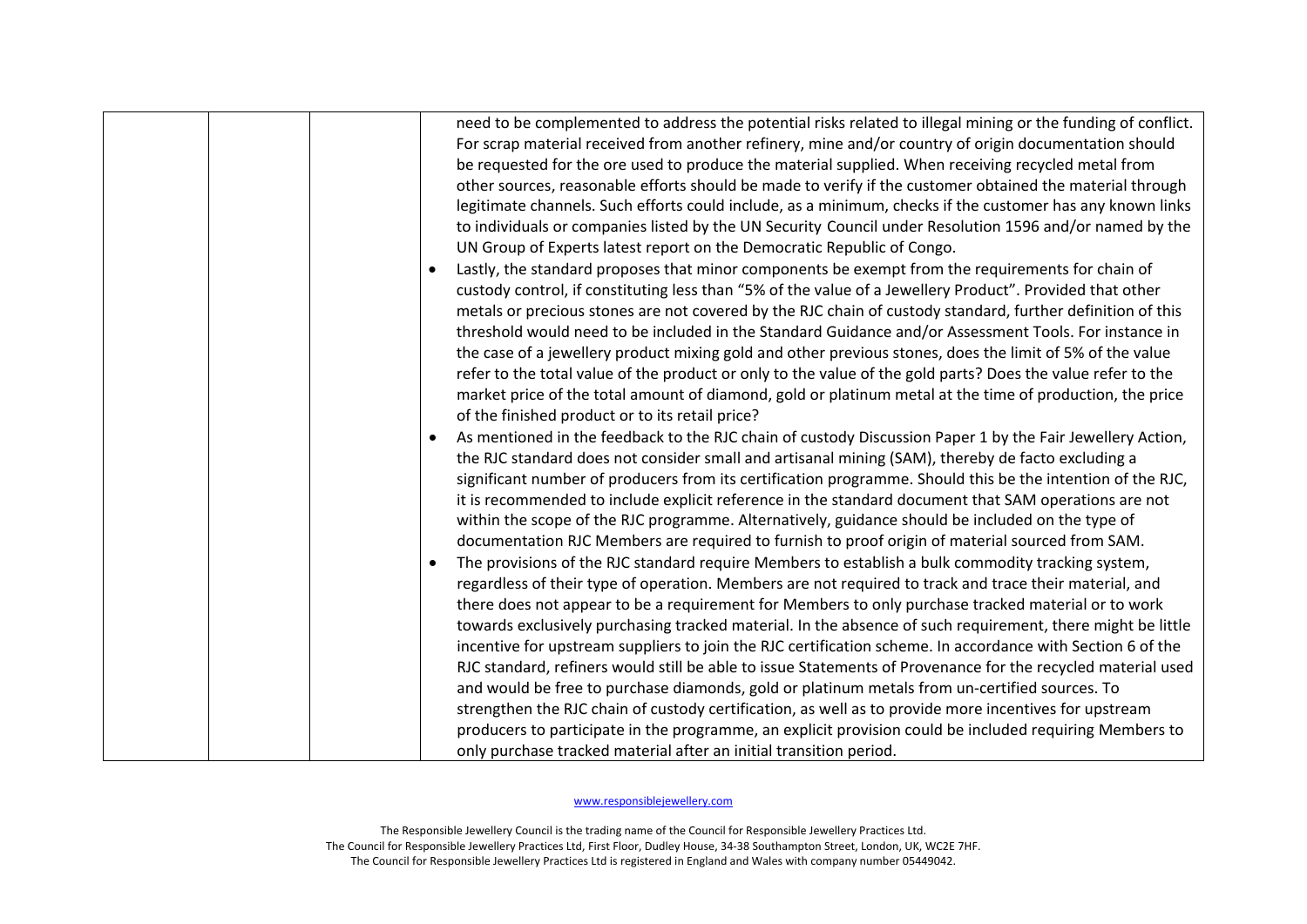| Anonymous | 27/1/2011<br>29/1/2011 | Small<br>business |           | We are bespoke jewellers so each product is often individually sourced. Whilst we do buy our metal from<br>only about 4 or 5 different places, we have about 20 regular stone dealers and many others from time to<br>time. This would be very hard to get all of those chain-of-custody sources and I would say probably<br>impossible. They are other companies – not mine – so how can I possibly influence this when I am just                                                                                                                                                                                                                                                                                                                                                                                                                                                                                                                                                                                                                                                                                                                                                                                                                                                                                                                                                                                                                                                                                    |
|-----------|------------------------|-------------------|-----------|-----------------------------------------------------------------------------------------------------------------------------------------------------------------------------------------------------------------------------------------------------------------------------------------------------------------------------------------------------------------------------------------------------------------------------------------------------------------------------------------------------------------------------------------------------------------------------------------------------------------------------------------------------------------------------------------------------------------------------------------------------------------------------------------------------------------------------------------------------------------------------------------------------------------------------------------------------------------------------------------------------------------------------------------------------------------------------------------------------------------------------------------------------------------------------------------------------------------------------------------------------------------------------------------------------------------------------------------------------------------------------------------------------------------------------------------------------------------------------------------------------------------------|
|           |                        |                   |           | one small business. I notice too on the chain of custody document that you are talking again about<br>auditors - how are small companies to afford this?                                                                                                                                                                                                                                                                                                                                                                                                                                                                                                                                                                                                                                                                                                                                                                                                                                                                                                                                                                                                                                                                                                                                                                                                                                                                                                                                                              |
|           |                        |                   |           | What about alloys. Our customers often quite like unusual alloys like 9ct rose/red gold for example. This<br>is obviously only 37.5% gold. I can't see how that could possibly fit in with your model? Whilst I<br>understand the 5% model - how would this apply to 9ct white, yellow or red gold which are alloyed with,<br>for example, copper and silver etc? If my customers want me to use 9ct gold for their product, they<br>should be allowed to and if this is what they like and can affod there should be a way to get this certified<br>too.                                                                                                                                                                                                                                                                                                                                                                                                                                                                                                                                                                                                                                                                                                                                                                                                                                                                                                                                                             |
|           |                        |                   | $\bullet$ | You talk a lot about recycled metal from refiners. We often recycle metal for our customers at the bench.<br>This may be melted up jeweller from their family or gemstones removed from their mum's old<br>engagement ring, for example. This, I guess, would not be chain-of-custody certifiable which isn't really<br>okay in my opinion. Whilst it is important for recycled metal/stones not to be a 'loophole' to allow things<br>into the chain, I do think there needs to be a process to be 'allowed' to do this on a smaller scale. If a<br>piece of jewellery is presented to us to be melted down or for the stones to be reused, then if, for<br>example, it has a hallmark which is older than, say, 2010, then this hallmark could be<br>recorded/photographed as proof of existing as a hallmark before a certain time, (ie not so recent as to be<br>a 'way in' for corrupt materials). Then if this hallmark is recorded as proof then surely it could then be<br>'okayed' to be used as recycled gold to be used. Because even if the original source of the gold may not<br>be clear, then this gold 'in the hand' is fresh gold to use and is surely an okay way to start the making<br>process is it environmentally better to use this than to use fresh gold from a mine. And if it is hallmarked<br>before a specified time then this could be deemed as not a recent 'way in'.<br>Also with stones - if I buy a brooch at auction now which my own expertise tells me is, say, Victorian and |
|           |                        |                   |           | the mounts and stones are intact and have not been replaced, then why should I not be able to use the<br>diamonds as 'recycled diamonds'? I can photograph the mount before I take the diamonds out as proof or<br>its antique form. Even if 120 years ago they were mined and we can't be sure where or how, it will be<br>clear that they are of that age by their mount and their cut. Why can't I then re-cut them in Belgium and<br>use them as 'recycled' diamonds? As above, if the date is before a certain time so as not to allow this to                                                                                                                                                                                                                                                                                                                                                                                                                                                                                                                                                                                                                                                                                                                                                                                                                                                                                                                                                                   |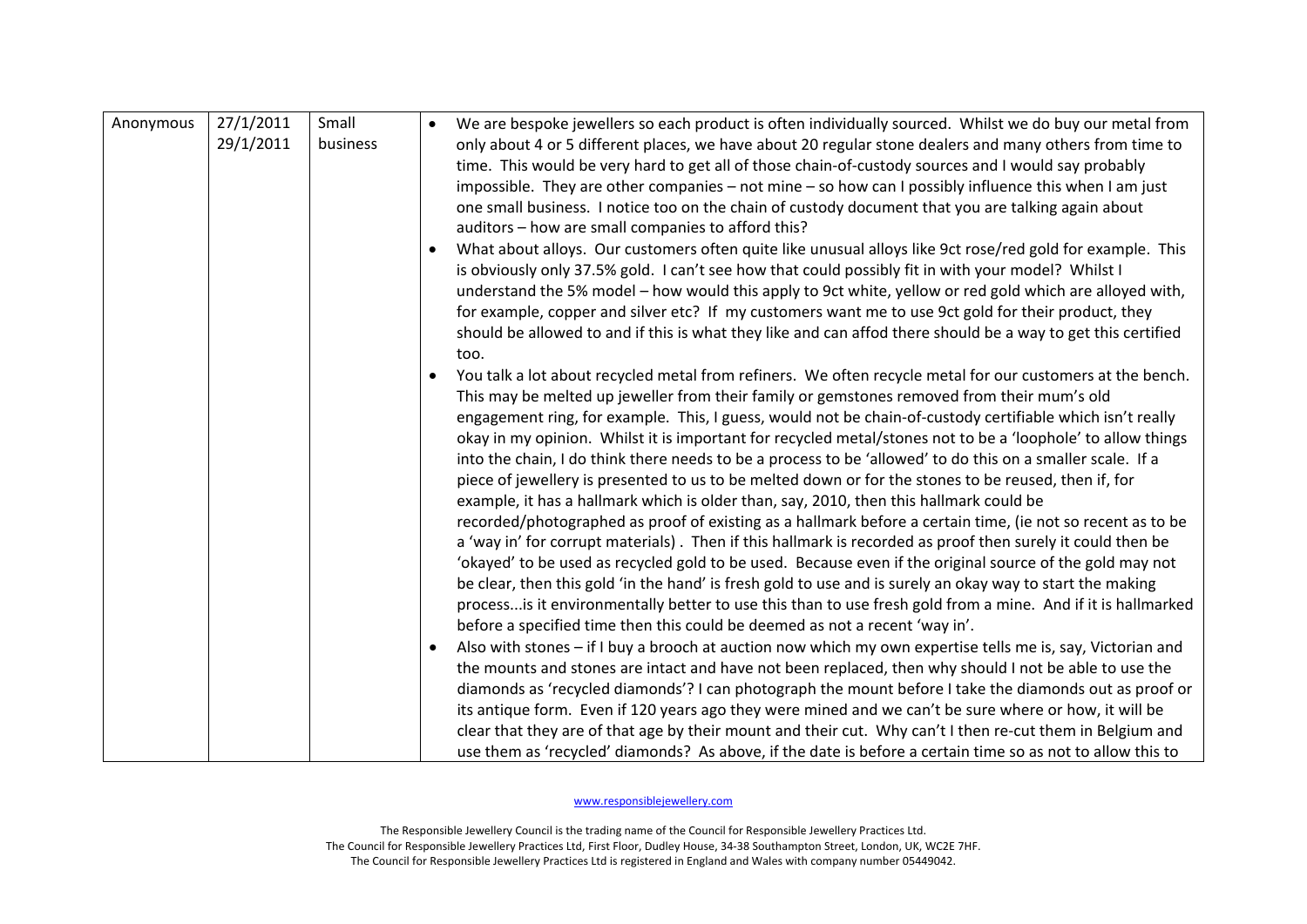| be a modern loop-hole and if the jeweller is expert in antique jewellery - what is wrong with this?<br>In general, my overriding comment for the both the RJC certification and also for the Chain-of-Custody<br>certification is that is NOT OKAY to make this an impossible goal for small companies and it is not oaky for<br>a group of larger companies to make it work for them and therefore give themselves a market advantage<br>whilst companies like mine and the numerous other small companies get left behind.<br>29/1/2011<br>$\bullet$<br>Following the meeting yesterday, and having slept on it all, my opinion is that the RJC should not be trying<br>to go ahead with Chain of Custody at the moment.<br>I think that this is an almost unreachable goal for a large majority of the jewellery industry in this country<br>(namely the smaller independent businesses, who may each be small individually but who make up a large<br>proportion of the jewellery industry in the UK en masse). We for example, as bespoke jewellers, use<br>different suppliers all the time and need to continue to do this. Some of the suppliers certainly tick my<br>own 'ethical box' but who would never be able to make this chain of custody certification (eg our contact<br>who visits various gemstone mines around the world and checks he is happy with the conditions and buys<br>from them and brings back stones for usbut he is just a one man operation who I know won't ever<br>consider being part of the RJC or anything).<br>I think that if you do go ahead with this in the near-ish future, then larger companies like DeBeers, Tiffany<br>$\bullet$<br>etc will obviously find it very easy to quickly identify or even label their products with some kind of<br>'responsible jewellery council chain of custody 'stamp'' so they would very easily achieve this because<br>they own the mines and retail the jewellery. I think that despite what some people said in the meeting,<br>consumers would see this label as a very good thing even if they don't understand it properly. This would<br>allow these large companies to make claims about their products which would give them a competitive<br>advantage. This would quickly give them an unfair advantage because smaller businesses would not be<br>able to achieve this easily, if at all and so even if the independents' products may actually be just as ethical<br>(if not more so, historically), they may be seen by consumers as being less 'responsible' for not bearing |
|---------------------------------------------------------------------------------------------------------------------------------------------------------------------------------------------------------------------------------------------------------------------------------------------------------------------------------------------------------------------------------------------------------------------------------------------------------------------------------------------------------------------------------------------------------------------------------------------------------------------------------------------------------------------------------------------------------------------------------------------------------------------------------------------------------------------------------------------------------------------------------------------------------------------------------------------------------------------------------------------------------------------------------------------------------------------------------------------------------------------------------------------------------------------------------------------------------------------------------------------------------------------------------------------------------------------------------------------------------------------------------------------------------------------------------------------------------------------------------------------------------------------------------------------------------------------------------------------------------------------------------------------------------------------------------------------------------------------------------------------------------------------------------------------------------------------------------------------------------------------------------------------------------------------------------------------------------------------------------------------------------------------------------------------------------------------------------------------------------------------------------------------------------------------------------------------------------------------------------------------------------------------------------------------------------------------------------------------------------------------------------------------------------------------------------------------------------------------------------------------------------------------------------------------------------------------------------|
| such a mark. Even if there isn't labelling, this still applies.                                                                                                                                                                                                                                                                                                                                                                                                                                                                                                                                                                                                                                                                                                                                                                                                                                                                                                                                                                                                                                                                                                                                                                                                                                                                                                                                                                                                                                                                                                                                                                                                                                                                                                                                                                                                                                                                                                                                                                                                                                                                                                                                                                                                                                                                                                                                                                                                                                                                                                                 |
| I don't think the RJC should be looking into this now. I think that the RJC should instead be focussing the<br>energy it is clearly taking to look into this difficult subject into getting people though the RJC certification<br>process. Country specific legislation guidance, more examples and financial help for auditing for small                                                                                                                                                                                                                                                                                                                                                                                                                                                                                                                                                                                                                                                                                                                                                                                                                                                                                                                                                                                                                                                                                                                                                                                                                                                                                                                                                                                                                                                                                                                                                                                                                                                                                                                                                                                                                                                                                                                                                                                                                                                                                                                                                                                                                                      |
| companies, to name but a few important things.                                                                                                                                                                                                                                                                                                                                                                                                                                                                                                                                                                                                                                                                                                                                                                                                                                                                                                                                                                                                                                                                                                                                                                                                                                                                                                                                                                                                                                                                                                                                                                                                                                                                                                                                                                                                                                                                                                                                                                                                                                                                                                                                                                                                                                                                                                                                                                                                                                                                                                                                  |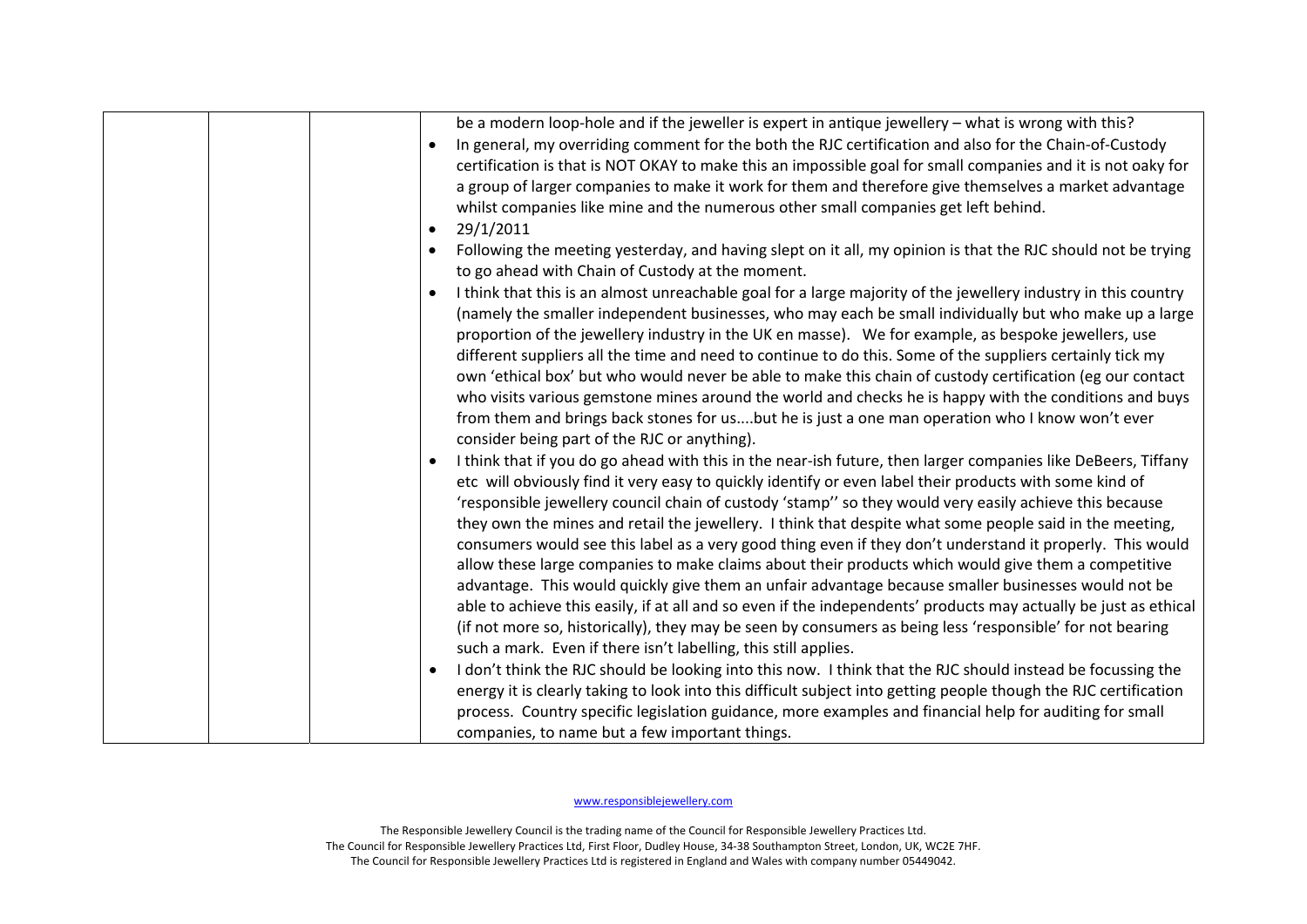| Patrick     | 27/1/2011 | Gold | $\bullet$ | We believe that an independent recycling label is a must for the industry. Therefore, RJC initiative for the |
|-------------|-----------|------|-----------|--------------------------------------------------------------------------------------------------------------|
| Schein, S&P |           |      |           | CoC is long-awaited by us and as a refiner, we could be interested to join in order to benefit from a        |
| Trading     |           |      |           | certified third party label. We think the jewelry industry in Europe would be pleased to be decoupled of     |
|             |           |      |           | the mining industry and today this is easily achievable and needs a reliable recycled label with no          |
|             |           |      |           | loopholes. As you might not know our company is the first french refiner proposing recycled 100% post-       |
|             |           |      |           | consumer material to the industry. (See : http://goldbygold.com/or-goldbygold-en.php)                        |
|             |           |      | $\bullet$ | => ON THE FABRICATION SCRAP. The main problem here to our view is that you have to separate the              |
|             |           |      |           | "new scrap" from the "post consumer scrap" the later having passed through a consumer life cycle. The        |
|             |           |      |           | problem with the fabrication scrap is that it can have been mined 1 week before in DRC or any other mine     |
|             |           |      |           | and most of all, you can fabricate it. For years some of latin american countries fabricated "jewelry scrap" |
|             |           |      |           | in order not to pay the mining tax for example or to cash export incentives. A refiner could use DRC gold,   |
|             |           |      |           | which will sell at discount, and then fabricate scrap that will not sell at discount. Scrap generation is    |
|             |           |      |           | important specially in the minted products where it can go up as high as 50% in weight (skeleton scrap).     |
|             |           |      |           |                                                                                                              |
|             |           |      |           | By not including fabrication scrap you would eliminate one possible important loophole. The cost of such     |
|             |           |      |           | is not high as selling price of recycled gold is the same than non recycled. One who would want to label its |
|             |           |      |           | fabrication scrap "recycled" would simply source his gold from recycled sources.                             |
|             |           |      |           | => ON OLD BULLION and FINANCIAL GOLD. We do not think that using "financial gold" is adequate                |
|             |           |      |           | because 1- financial gold is in majority not a "consumer product", (it is a wealth protection tool) and 2-   |
|             |           |      |           | you can buy new coins anywhere even from a state mint with almost no premium and melt it right away          |
|             |           |      |           | converting them into scrap. Accepting all existing bullion before a specific date would mean that 1-you      |
|             |           |      |           | occult the past practices and implicitly accept them 2- new mined gold might be undermined by the            |
|             |           |      |           | jewelry industry as they want to be decoupled from the mining industry. Recycled will be very cheaply and    |
|             |           |      |           | easily sourced as there is more than 20 year of jewelry consumption in existing above the ground bullion.    |
|             |           |      |           |                                                                                                              |
|             |           |      |           | We recommend that Fabrication scrap and Financial gold should be excluded from the recycled standards        |
|             |           |      |           | in order to be stronger at time of launch. Those products could be included only if fabricated from post-    |
|             |           |      |           | consumer sources.                                                                                            |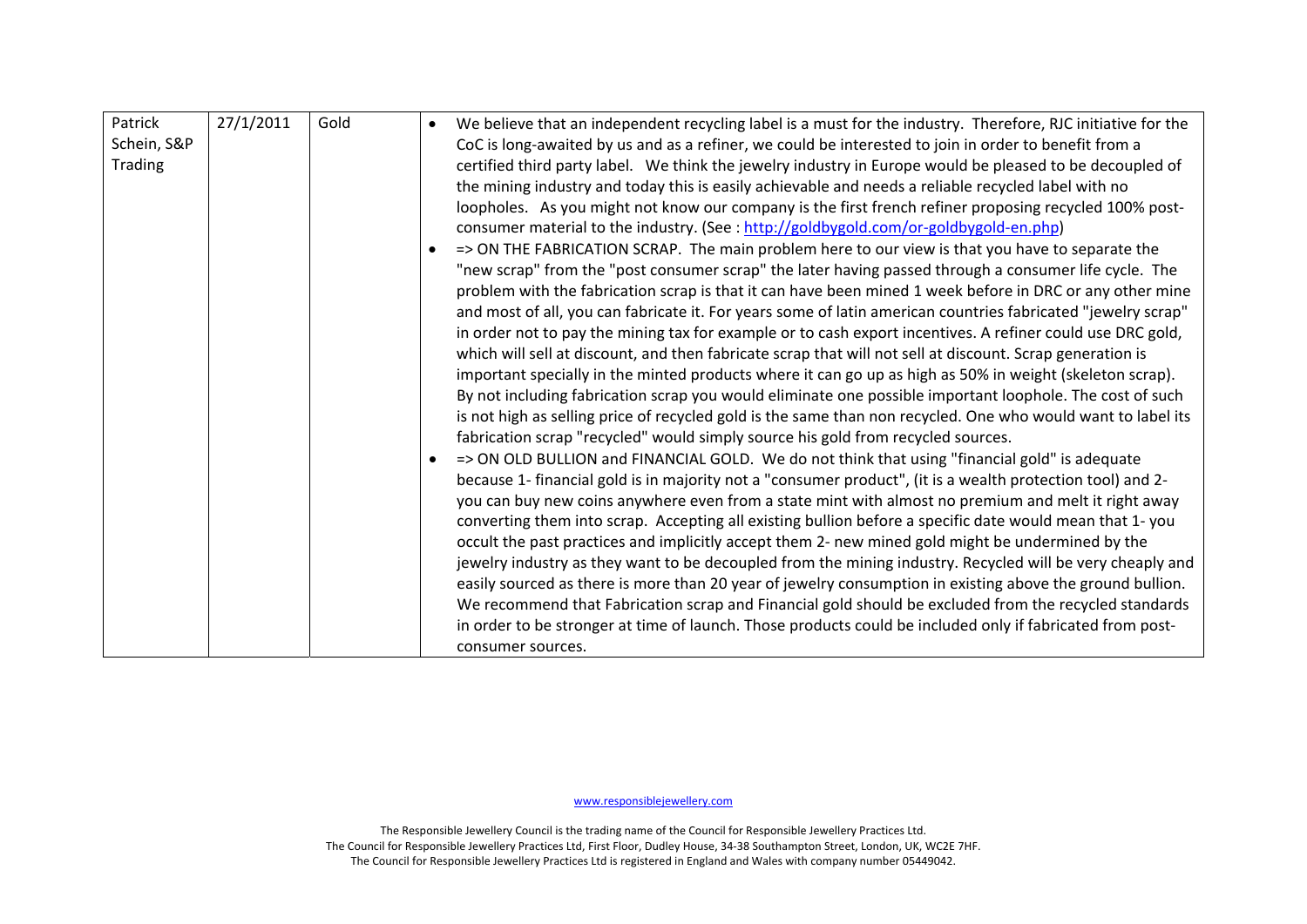| Philip        | 29/1/2011 | Marked         | Potential reasons for including historical marked gold bullion in the proposed Chain of Custody:                           |
|---------------|-----------|----------------|----------------------------------------------------------------------------------------------------------------------------|
| Olden, RJC    |           | <b>Bullion</b> | The RJC chain of custody relates to the future responsible practices of producing, manufacturing, and                      |
| Adviser       |           |                | trading of gold through the jewellery supply chain. Gold already held in bullion form (mainly held by                      |
|               |           |                | banks) is effectively the start of the supply chain for the production of new jewellery, in the same way as                |
|               |           |                | newly mined gold, or recycled gold from previously manufactured products such as jewellery.                                |
|               |           |                | The RJC chain of custody standards are intended to take effect from a future date, yet to be determined: it<br>$\bullet$   |
|               |           |                | is therefore both inappropriate and impractical to apply the chain of custody to any form of gold or                       |
|               |           |                | jewellery produced before the implementation date.                                                                         |
|               |           |                | Gold held in bullion form constitutes the largest holding of gold (by investment, retail and central banks)                |
|               |           |                | and is subject to anti-money laundering legislation in the same way as currency. Banks are therefore                       |
|               |           |                | obliged to keep records of the details of each bullion bar, including serial numbers, refiner/manufacturer,                |
|               |           |                | and, in some cases, date. Even without date marks, banks can verify the dates of receipt of each bar                       |
|               |           |                | through the serial number (this applies to 400 oz "good delivery" bullion bars as well as kilo bars, which                 |
|               |           |                | are mostly used by jewellery manufacturers). This enables the banks to ensure that existing stocks of gold                 |
|               |           |                | (to which the chain of custody will not apply) and any new production of gold bullion (to which the chain                  |
|               |           |                | of custody will apply) can be easily identified.                                                                           |
|               |           |                | Incorporating existing marked bullion as eligible material will establish immediate critical mass into the                 |
|               |           |                | RJC's chain of custody, and reduce the barriers for gold jewellery businesses to initiate the chain of                     |
|               |           |                | custody system (by requesting gold bullion from banks with a manufacturing or storage date prior to the                    |
|               |           |                | implementation of the CoC system).                                                                                         |
|               |           |                | Including marked bullion will facilitate the inclusion of major bullion banks in the chain of custody system;<br>$\bullet$ |
|               |           |                | these banks are major participants in the supply chain and RJC wishes to ensure they are included,                         |
|               |           |                | otherwise the chain of custody will be difficult to maintain.                                                              |
|               |           |                | Excluding existing gold bullion would be inconsistent with other established policies and systems in the                   |
|               |           |                | jewellery industry, such as the Kimberley Process (KP), which allows all diamonds certified before 2003 to                 |
|               |           |                | be excluded from KP certification. This policy was supported at the inception of the Kimberley Process by                  |
|               |           |                | the United Nations.                                                                                                        |
| Frank Miller, | 31/1/2011 | Labelling      | An area of the RJC's programme that I think needs clarification is the relationship between Product Labels<br>$\bullet$    |
| <b>Track</b>  |           |                | - Chain-of-Custody Certification - RJC Member Certification. I think there is a dilemma for any                            |
| Record        |           |                | programme that addresses an entire value chain. Track Record, through our involvement with the                             |
|               |           |                | Responsible Aluminium initiative, faces the same issues.                                                                   |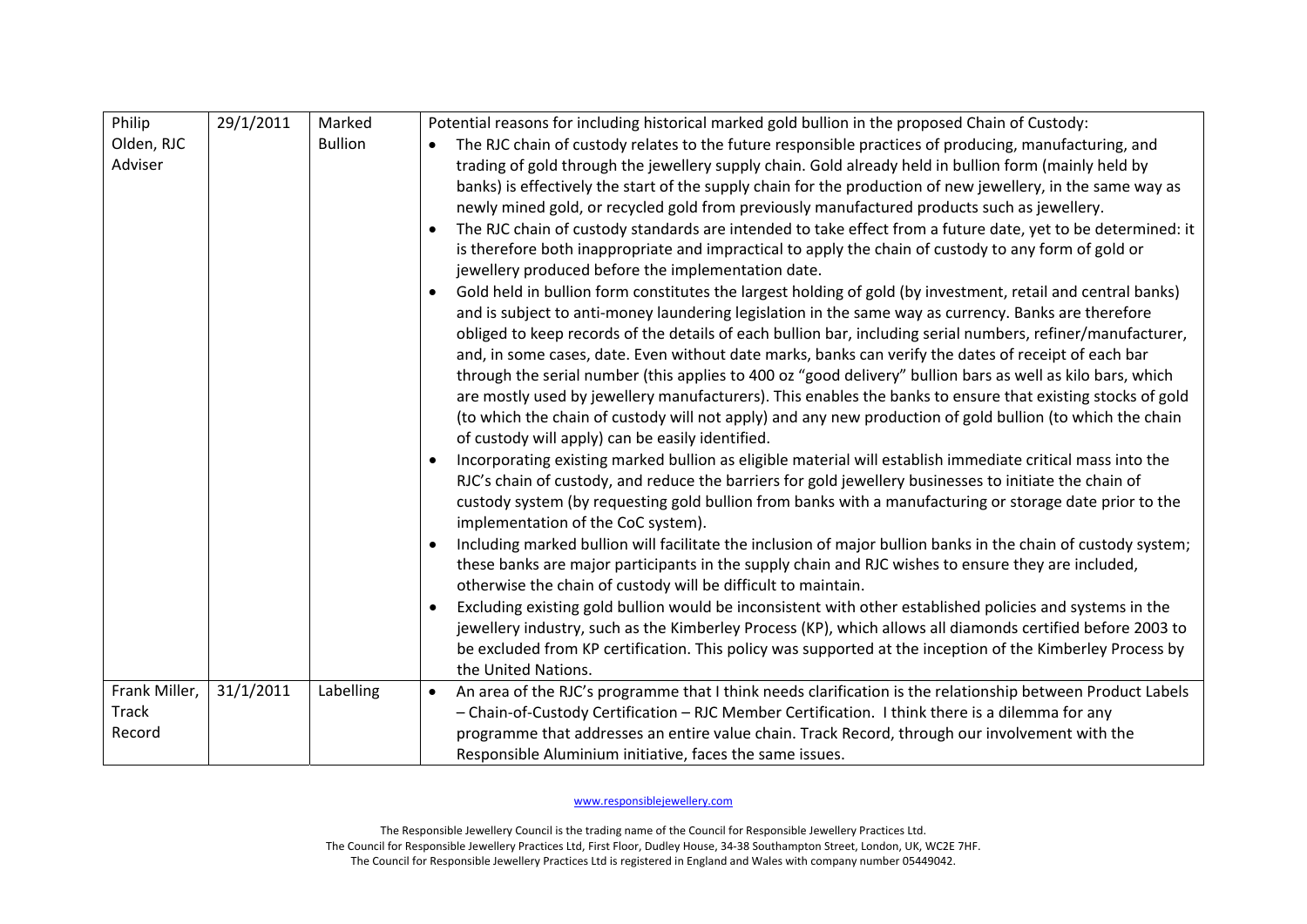|                                                                      |          | $\bullet$<br>$\bullet$ | I think that there are 2 overarching but very different 'benefits' that potentially accrue to each<br>participating value chain operator. The first benefit is the consumer perception that the certified<br>organisation is 'responsible' in terms of its management processes. The second benefit being that the<br>raw materials/products being processed by the certified company are imbued with a 'responsible' quality<br>- but of course in reality only if there is CoC.<br>The large scale businesses at the raw material end of the value chain principally want a certificate that<br>says 'we operate according to responsible sourcing best practice'. That's good for brand, good for<br>shareholder confidence and good for staff. The raw material processors are a long way from consumers<br>(in terms of the value chain) and therefore less interested in their raw materials carrying a 'responsible'<br>quality - although it's a benefit if they do.<br>The businesses at the market end of the value-chain, however, want a certificate that allows them to<br>conceptually add an additional value to a product that says 'this product was responsibly sourced'. That's<br>key for market differentiation and selling more of what is effectively a 'new' product line.<br>These two business objectives are not the same. One makes a statement about how a business operates<br>and the quality of its management processes. The other is about the (intangible) qualities a product<br>holds. The end of market businesses succeed or fail by the amount of product they sell. Whatever 'value'<br>the RJC certification process imbues them with, they are going to leverage that into selling more product<br>(or selling higher value product) in any way that they can.<br>I think RJC certification clearly delivers the 'responsibly managed business' benefits. The CoC certification<br>has the potential to identify products with 'responsible' quality - if structured appropriately. A product<br>label is the logical expression of 'responsible' quality. Obviously the meeting we had on Thurs will help the<br>development. But I think you can sense that those selling to consumers want that 'responsible' product<br>quality. |
|----------------------------------------------------------------------|----------|------------------------|---------------------------------------------------------------------------------------------------------------------------------------------------------------------------------------------------------------------------------------------------------------------------------------------------------------------------------------------------------------------------------------------------------------------------------------------------------------------------------------------------------------------------------------------------------------------------------------------------------------------------------------------------------------------------------------------------------------------------------------------------------------------------------------------------------------------------------------------------------------------------------------------------------------------------------------------------------------------------------------------------------------------------------------------------------------------------------------------------------------------------------------------------------------------------------------------------------------------------------------------------------------------------------------------------------------------------------------------------------------------------------------------------------------------------------------------------------------------------------------------------------------------------------------------------------------------------------------------------------------------------------------------------------------------------------------------------------------------------------------------------------------------------------------------------------------------------------------------------------------------------------------------------------------------------------------------------------------------------------------------------------------------------------------------------------------------------------------------------------------------------------------------------------------------------------------------------------------------------------------------------------------------------------|
| Felix<br>Hruschka,<br>Alliance for<br>Responsible<br>Mining<br>(ARM) | 1/2/2011 | $\bullet$              | We would like to focus our comments mainly on possible future synergies and compatibilities<br>betweenyour certification scheme and the Fairtrade and Fairmined certification scheme for gold from<br>artisanal and small-scale mining, which ARM started to develop five years ago and which we are now<br>implementing in partnership with FLO; but also to comment on a few issues with potential of becoming<br>loopholes.<br>We believe, the broad sector approach of RJC and the specific development approach of our system are<br>highly complementary, and are confident regarding future equivalency (chapter 7) between Fairtrade and<br>Fairmined certification and the RJC certification. In order to achieve this, we would like to bring the                                                                                                                                                                                                                                                                                                                                                                                                                                                                                                                                                                                                                                                                                                                                                                                                                                                                                                                                                                                                                                                                                                                                                                                                                                                                                                                                                                                                                                                                                                                     |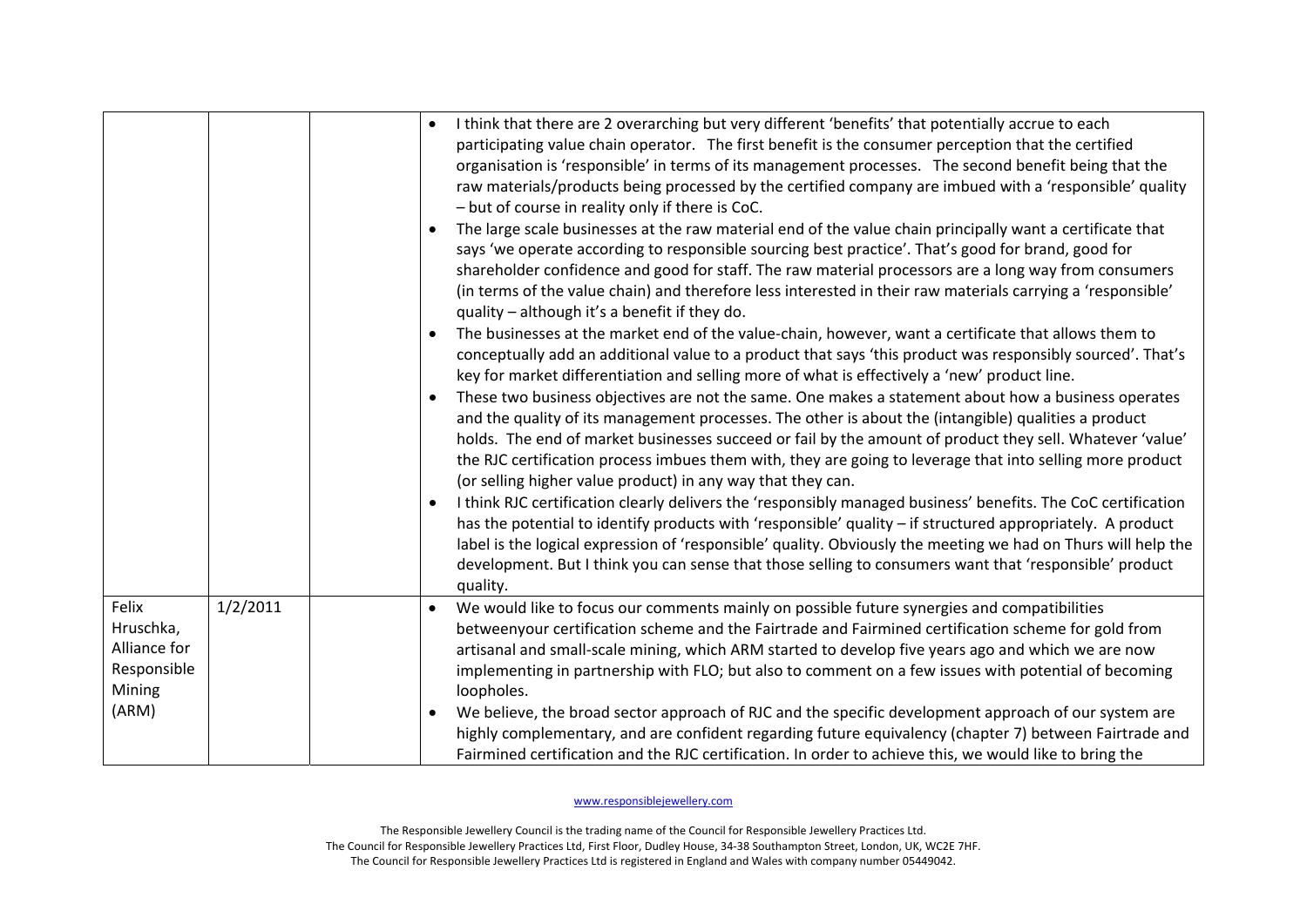|           | following issues to your attention:                                                                                                                                                                                                                                                                                                                                                                                                                                                                                                                                                                                                                                                                                                                                                                                                                |
|-----------|----------------------------------------------------------------------------------------------------------------------------------------------------------------------------------------------------------------------------------------------------------------------------------------------------------------------------------------------------------------------------------------------------------------------------------------------------------------------------------------------------------------------------------------------------------------------------------------------------------------------------------------------------------------------------------------------------------------------------------------------------------------------------------------------------------------------------------------------------|
| $\bullet$ | RJC proposes as CoC models exclusively the "bulk-commodity" and the "track-and-trace" scheme.                                                                                                                                                                                                                                                                                                                                                                                                                                                                                                                                                                                                                                                                                                                                                      |
|           | Fairtrade and Fairmined Standards demand in any case full "documentary traceability" as well as "physical<br>traceability", however allow under exceptional circumstances for "mass balance" in order to not<br>jeopardize the development opportunity for the ASGM producers. The example shown in the images<br>below can help to fully understand such circumstances (for example, at industrial desorption plant for<br>gold impregnated activated carbon from a number of artisanal producers). The decision among our<br>stakeholders to allow for such exemptions from full physical segregation was not an easy one. However,<br>we consider the consensus reached as the right decision for achieving our development goal, and are very                                                                                                  |
|           | confident that consumers will understand this (as they also understand this for other Fairtrade products).                                                                                                                                                                                                                                                                                                                                                                                                                                                                                                                                                                                                                                                                                                                                         |
|           | We are also confident about a shared vision between ARM and RJC about a fair contribution of mineral<br>raw materials extraction to local development. We therefore wish to approach RJC with the request to<br>allow in equivalent standards for exemption from full physical segregation, if such exemption is justified<br>by their development goal. This would not affect RJC compatible provenance claims, as for example<br>"Fairtrade and Fairmined Gold", if these apply.                                                                                                                                                                                                                                                                                                                                                                 |
|           | On page 9, under "b) Auditor Accreditation and Verification", the draft indicates: "To become CoC<br>certified, the company's internal systems would have to be audited by an RJC accredited, independent<br>third party auditor ", and on page 9, first bullet point of chapter 5, the draft indicates: "All entities in the<br>supply chain for the jewellery product are Chain-of-Custody certified and are Members of the RJC (or<br>participants in equivalent systems for responsible business practices)" From our point of view, the<br>equivalency of Standards should not only substitute membership of the RJC, but allow for recognition of<br>certification status. In case of equivalency, ASGM producers already certified against the Fairtrade and<br>Fairmined Standard should not be required a second audit by an RJC auditor. |
|           | On page 12 chapter 7, the draft indicates: "The RJC will establish a formal and transparent process of                                                                                                                                                                                                                                                                                                                                                                                                                                                                                                                                                                                                                                                                                                                                             |
|           | review, including public comment periods, to judge equivalency." The procedure of a formal and                                                                                                                                                                                                                                                                                                                                                                                                                                                                                                                                                                                                                                                                                                                                                     |
|           | transparent review process is welcome. The draft does not yet specify the composition of the review<br>team, and how such a review is initiated and performed: at initiative of RJC or at request of the equivalent                                                                                                                                                                                                                                                                                                                                                                                                                                                                                                                                                                                                                                |
|           | certification system? We are confident about RJC's intents to establish this review process under a rights                                                                                                                                                                                                                                                                                                                                                                                                                                                                                                                                                                                                                                                                                                                                         |
|           | based approach, including the "right" to request evaluation of equivalency and by considering an appeals<br>mechanism if such equivalency is not granted.                                                                                                                                                                                                                                                                                                                                                                                                                                                                                                                                                                                                                                                                                          |
|           | The approach to allow for exemptions for minor components is $-$ from a pragmatic point of view                                                                                                                                                                                                                                                                                                                                                                                                                                                                                                                                                                                                                                                                                                                                                    |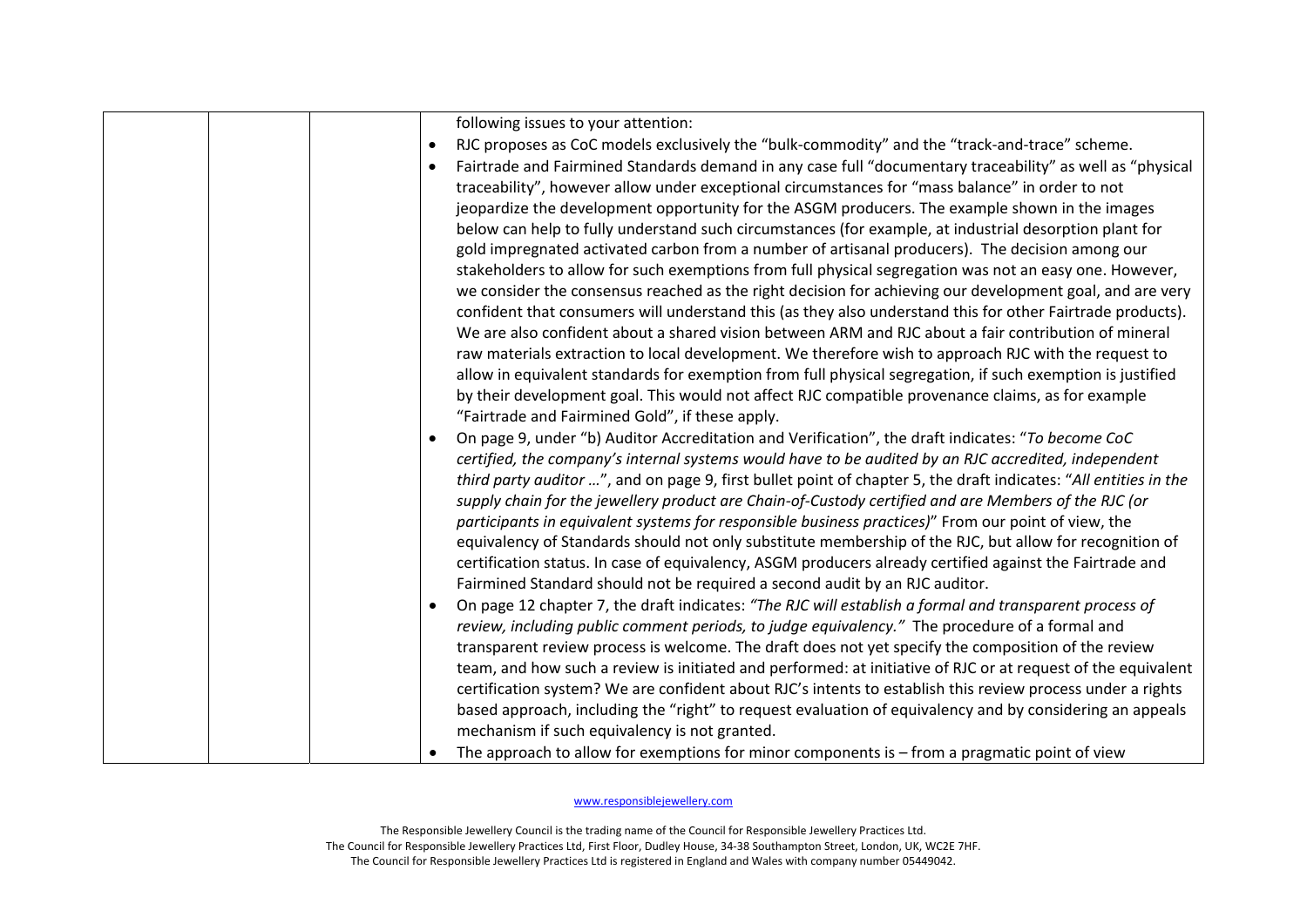|                                                        | $\bullet$                | - an important element for start-up. It is unrealistic to expect all components to be available<br>from the outset. The composite rules of the Fairtrade and Fairmined Standard contain for similar<br>reasons similar exemptions. Our advice would be to limit the allowance for 5% (or any percentage<br>deemed appropriate) not to "5% of the value of a jewellery product" but to 5% of each component's value<br>(gold, diamonds). Otherwise, in an example like table 3 (US\$ 10,200 diamond ring), all precious metals<br>might qualify for exemption  which is surely not RJC's intention.<br>The requirements for outsourcing processing or manufacturing to contractors are in principle suitable to<br>assure the integrity of the chain of custody in terms of materials' ownership, but might be insufficient to<br>provide consumers with the level of assurance and confidence which RJC aims for. Outsourcing to<br>contractors starts at the mine site (operators handling ore) and occurs throughout the entire supply chain<br>up to the final point of sale. In principle almost the entire process from mine to market can be outsourced.<br>For the credibility of a future RJC label, article 4.3 of the current Code of Practices, which requires that<br>"Members will use their best endeavours, commensurate with their ability to influence, to promote<br>responsible business practices among their Business Partners", by commensurate promotion of<br>responsible practices, might not be sufficient. Consumers will demand an assurance that an RJC Chain of<br>Custody labelled jewellery item has been responsibly produced under the custody of the entire supply<br>chain. Potential misbehaviour of contractors is an enormous reputational risk. In our opinion, the CoC<br>Standards are a great opportunity to close this potential loophole, by requiring all contractors handling<br>Tracked Material to adhere to the RJC Principles and to act according to the RCJ Code of Practices. For<br>practical reasons, this should not require all contractors to become RJC Members and become certified,<br>but the practices of contractors would need to be audited under the responsibility of the contracting RJC<br>member applying for certification. |
|--------------------------------------------------------|--------------------------|------------------------------------------------------------------------------------------------------------------------------------------------------------------------------------------------------------------------------------------------------------------------------------------------------------------------------------------------------------------------------------------------------------------------------------------------------------------------------------------------------------------------------------------------------------------------------------------------------------------------------------------------------------------------------------------------------------------------------------------------------------------------------------------------------------------------------------------------------------------------------------------------------------------------------------------------------------------------------------------------------------------------------------------------------------------------------------------------------------------------------------------------------------------------------------------------------------------------------------------------------------------------------------------------------------------------------------------------------------------------------------------------------------------------------------------------------------------------------------------------------------------------------------------------------------------------------------------------------------------------------------------------------------------------------------------------------------------------------------------------------------------------------------------------------------------------------------------------------------------------------------------------------------------------------------------------------------------------------------------------------------------------------------------------------------------------------------------------------------------------------------------------------------------------------------------------------------------------------------------------------------------------------------------------------|
| 1/2/2011<br>Greg<br>Valerio, Fair<br>Jewelry<br>Action | Roundtables<br>$\bullet$ | I am very happy that RJC have engaged with CoC issues and whilst I am aware they are complex, I am also<br>aware that they are key to building consumer confidence.                                                                                                                                                                                                                                                                                                                                                                                                                                                                                                                                                                                                                                                                                                                                                                                                                                                                                                                                                                                                                                                                                                                                                                                                                                                                                                                                                                                                                                                                                                                                                                                                                                                                                                                                                                                                                                                                                                                                                                                                                                                                                                                                  |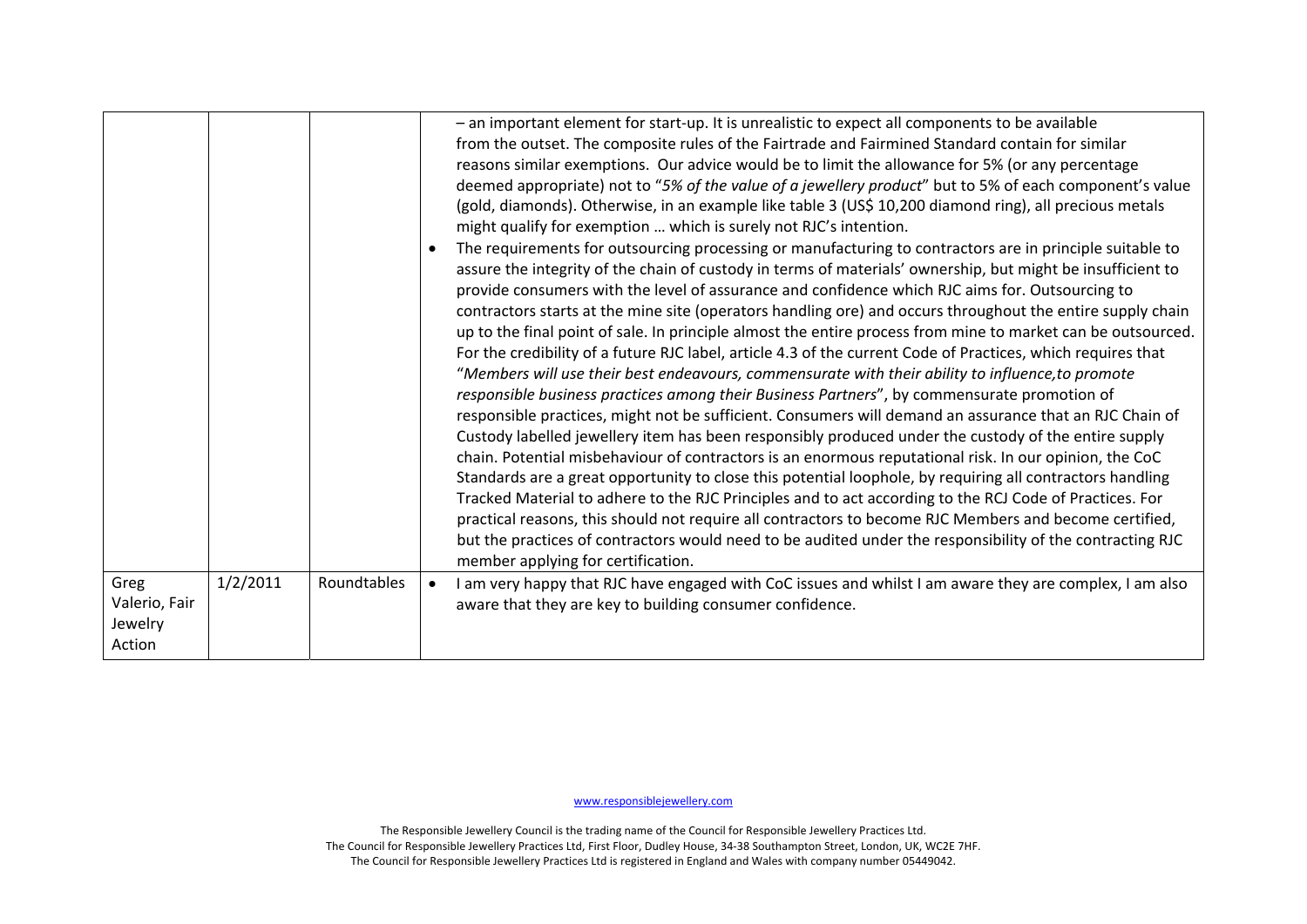| Anna   | 1/2/2011 | I think the future for the proposals the RJC are putting in place is very exciting and marks a hugely positive                                                                                                                                                                                                                                                                                                                                                                                                                                                                                                                                                                                                                                                                                                                                                                                                                                                                                                                                                                                                                                                                                                                                                                                               |
|--------|----------|--------------------------------------------------------------------------------------------------------------------------------------------------------------------------------------------------------------------------------------------------------------------------------------------------------------------------------------------------------------------------------------------------------------------------------------------------------------------------------------------------------------------------------------------------------------------------------------------------------------------------------------------------------------------------------------------------------------------------------------------------------------------------------------------------------------------------------------------------------------------------------------------------------------------------------------------------------------------------------------------------------------------------------------------------------------------------------------------------------------------------------------------------------------------------------------------------------------------------------------------------------------------------------------------------------------|
| Loucah |          | change as the jewellery industry moves forward over the coming years.                                                                                                                                                                                                                                                                                                                                                                                                                                                                                                                                                                                                                                                                                                                                                                                                                                                                                                                                                                                                                                                                                                                                                                                                                                        |
|        |          | From the perspective of the independent designer maker in the RJC plans, my concern is as I mentioned at<br>the table that the cost of audit and the time involved may exclude many independent makers who, with<br>all the best will in the world, would love to become members. It is no secret that the life of an<br>independent maker is a busy one and that the time versus cost balance is always extremely tight. It<br>involves being solely responsible for designing, making, accounting, PR, promotion, purchasing, sales,<br>webs design etc etc all on an often ridiculously small budget. However we are the big business's of the<br>future and in my mind independent designers are what keeps the industry so buoyant and fresh, providing<br>a consistent flow of new ideas and designs. As we are also solely responsible for our own purchases and<br>an awareness of provenance is something of increasing importance and interest within the community.<br>With the information about the not so sparkly side of the jewellery industry being thankfully, so well<br>documented these days, nobody wants to turn a blind eye. When you have such knowledge you have a<br>responsibility to do something about it. However, any barriers that are put in place to being able to act on |
|        |          | this knowledge can be very frustrating and leave you feeling powerless to create any noticeable change.<br>My point is that membership to the RJC or becoming CoC certified could really help to create a sense of<br>change and of being part of something special where as being an independent can often be quite<br>isolating. I do feel that all efforts should be made to not make certification feel like another monumental<br>mountain to overcome on a time / cash starved business.                                                                                                                                                                                                                                                                                                                                                                                                                                                                                                                                                                                                                                                                                                                                                                                                               |
|        |          | Also on the same note is it essential that a business becomes an RJC member before becoming CoC<br>certified? Could the two not be run along side each other or grouped together as one strong 'ethical<br>business' statement?                                                                                                                                                                                                                                                                                                                                                                                                                                                                                                                                                                                                                                                                                                                                                                                                                                                                                                                                                                                                                                                                              |
|        |          | If you could, as we discussed work something out with the BJA to assist this journey, helping monitor each<br>step, maybe even breaking the audit down into steps, make the costs involved clear and also allow for the<br>size of the enterprise when considering what to ask of it then that would be a huge step in the right<br>direction. There are a lot of us out there that really want to do it so perhaps breaking it down into chunks,<br>and numerous deadlines rather than a broad 2 year plan would help it to become digestible and not let<br>those 2 years fly by with nothing been done towards it.                                                                                                                                                                                                                                                                                                                                                                                                                                                                                                                                                                                                                                                                                        |
|        |          | Also clarity on the auditing. I think its a great idea that we could share the cost of an auditor but I would<br>$\bullet$<br>like to just check that if we shared an audit, we would all be checked independently. Not that if one fails<br>we all fail, we would have to keep it all very separate.                                                                                                                                                                                                                                                                                                                                                                                                                                                                                                                                                                                                                                                                                                                                                                                                                                                                                                                                                                                                        |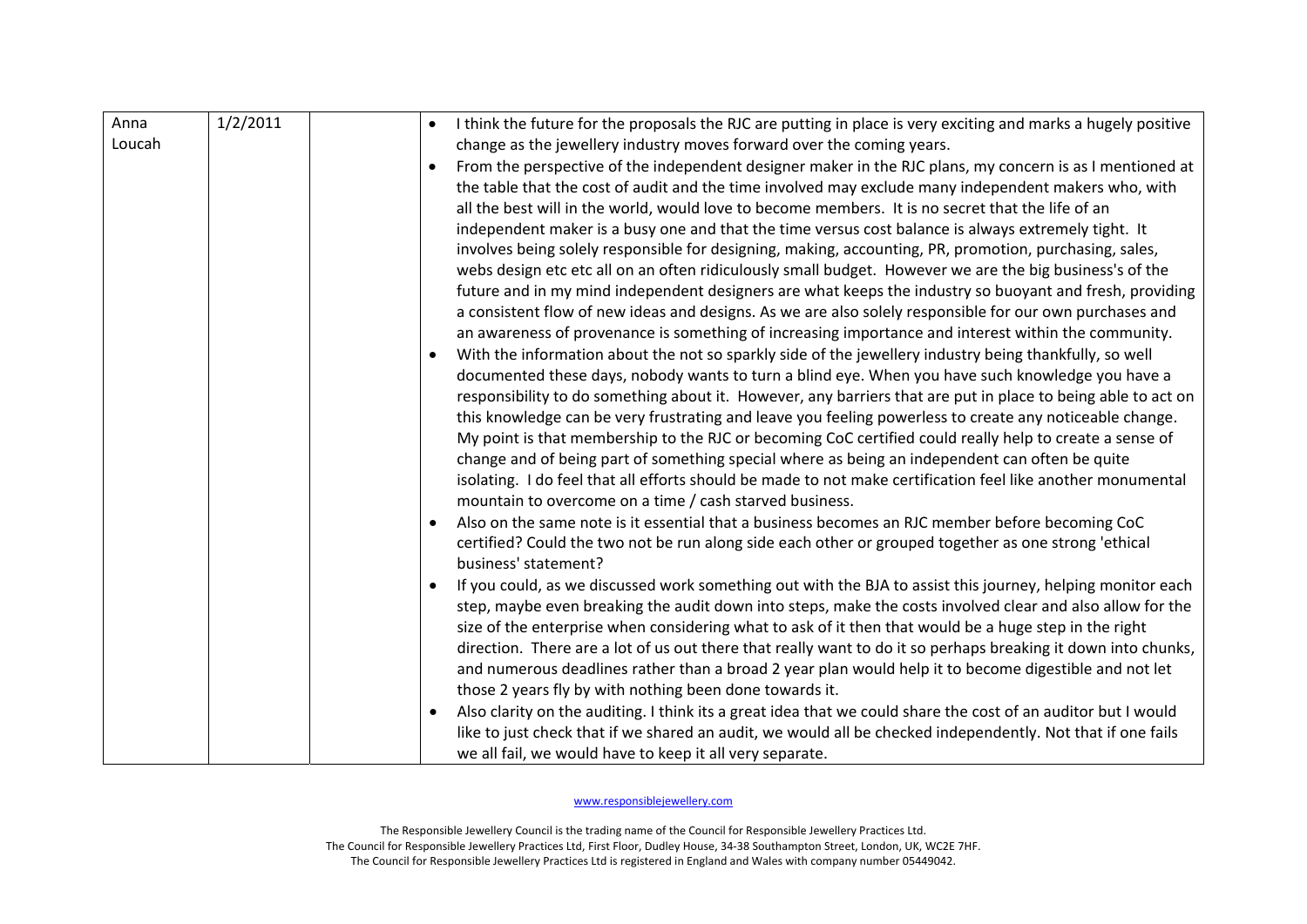|                                      |                      | Having said all that I do believe very strongly that neither the RJC membership or the CoC certification<br>$\bullet$<br>should be made 'easy' to achieve. Both should become clear indicators of a strong stance taken on the<br>issues facing our industry and that definite change has taken place to achieve them. That way the<br>certified status will come to represent a positive message of trust and confidence.<br>For this to work to the amazing scale it has the potential to then no part of the chain can be broken and<br>$\bullet$<br>but sensitivity needs to be applied to the members, be it a factory in China or a bench worker in the UK. I<br>believe we could all work together to achieve this and it could be fantastic.<br>Also one other thing on that note that I would like to raise is about those artisanal miners / gem cutters/<br>$\bullet$<br>small scale business in countries less wealthy than ours. What can be done to ensure the membership and<br>certification is available to them where the cost of an audit or even general literacy is an unrealistic<br>expectation?<br>My hope is that this proposed certification will have a kind of trickle-down effect to all parts of industry in<br>$\bullet$<br>all corners of the globe. But this will of course take many years to achieve. I see a very bright future here<br>and think that the passion that you as the RJC team have is truly inspiring. |
|--------------------------------------|----------------------|----------------------------------------------------------------------------------------------------------------------------------------------------------------------------------------------------------------------------------------------------------------------------------------------------------------------------------------------------------------------------------------------------------------------------------------------------------------------------------------------------------------------------------------------------------------------------------------------------------------------------------------------------------------------------------------------------------------------------------------------------------------------------------------------------------------------------------------------------------------------------------------------------------------------------------------------------------------------------------------------------------------------------------------------------------------------------------------------------------------------------------------------------------------------------------------------------------------------------------------------------------------------------------------------------------------------------------------------------------------------------------------------------------------------------------------------------------|
| 2/2/2011<br>Assheton                 | Certification        | Main issues are:                                                                                                                                                                                                                                                                                                                                                                                                                                                                                                                                                                                                                                                                                                                                                                                                                                                                                                                                                                                                                                                                                                                                                                                                                                                                                                                                                                                                                                         |
| Carter, PACT                         | claims,<br>Recycling | How will the COC standard be used in whose system and to claim what. I'm still thinking that through<br>especially as you are also looking at cross recognition.                                                                                                                                                                                                                                                                                                                                                                                                                                                                                                                                                                                                                                                                                                                                                                                                                                                                                                                                                                                                                                                                                                                                                                                                                                                                                         |
|                                      |                      | Recycling is the other big issue: what we should expect now and how fast to tighten the standard over<br>$\bullet$<br>time.                                                                                                                                                                                                                                                                                                                                                                                                                                                                                                                                                                                                                                                                                                                                                                                                                                                                                                                                                                                                                                                                                                                                                                                                                                                                                                                              |
| 7/2/2011<br>Jamie Clark,<br>De Beers |                      | One of the most important conditions for a business to be eligible for Chain of Custody certification is the<br>$\bullet$<br>need to ensure that all supply chain business partners must all be RJC certified members as well as Chain<br>of Custody certified. This condition is not clearly highlighted on the discussion paper and should be made<br>more prominent.                                                                                                                                                                                                                                                                                                                                                                                                                                                                                                                                                                                                                                                                                                                                                                                                                                                                                                                                                                                                                                                                                  |
|                                      |                      | Chain of Custody may only work only for short supply chains and vertically integrated Businesses: The<br>$\bullet$<br>maintaining of accurate Statements of Provenance (SoP) in a large, global and complex industry consisting<br>of different businesses which each have constantly changing inventories will be very difficult. For example,<br>the CoC cannot work in diamond dealer or market purchased situations as most of the time the seller<br>prefers to stay anonymous and in many circumstances will not provide even a KP Certificate(if the<br>diamonds were exported). Diamond parcels sold via dealers or on the market will be unsealed and all                                                                                                                                                                                                                                                                                                                                                                                                                                                                                                                                                                                                                                                                                                                                                                                       |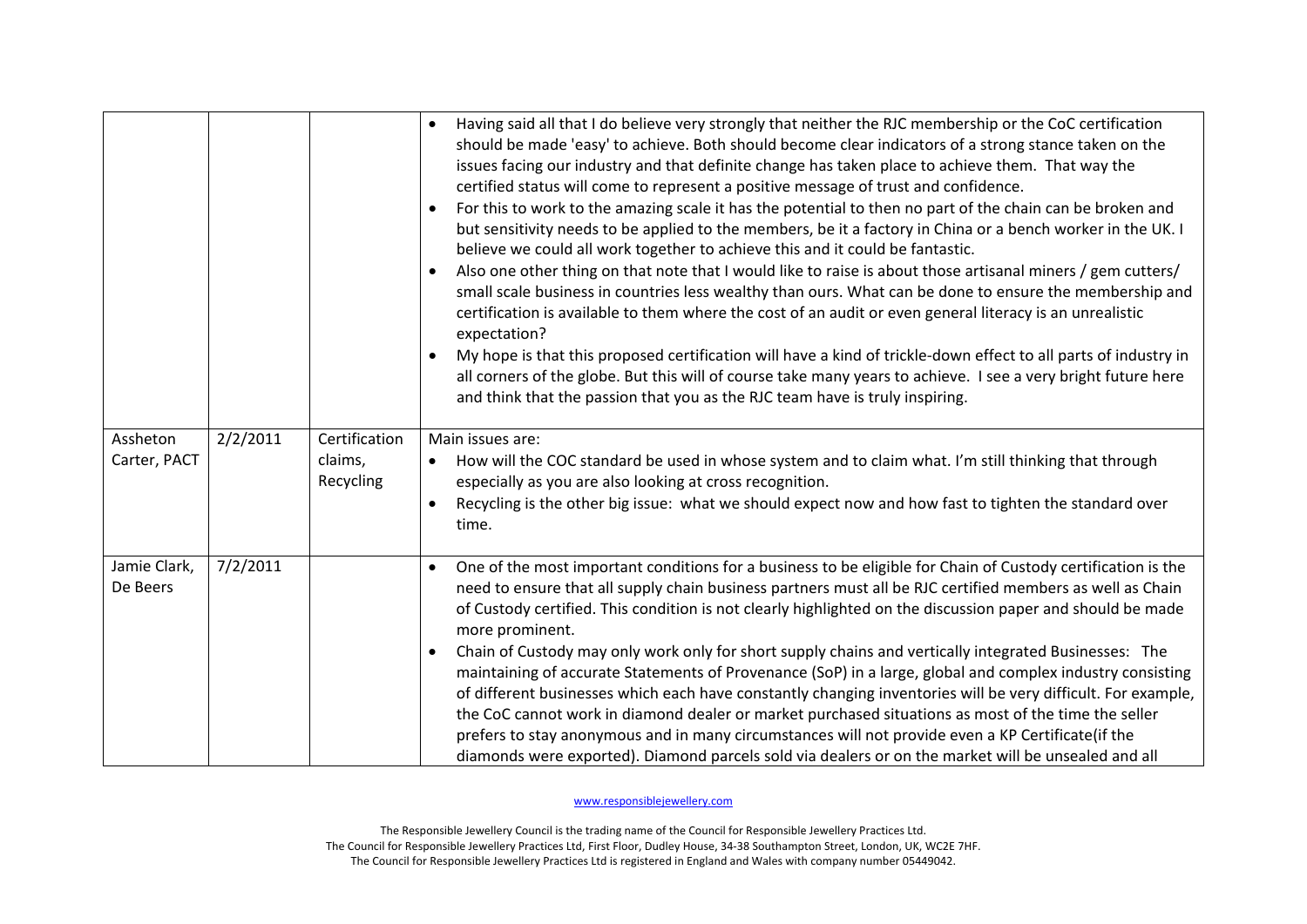|  |  | identifying markers taken off. The parcels in nearly all cases have been picked for goods which the<br>diamantaire can work with and then mixed with stock of similar goods but from various unidentifiable<br>sources. They may have a WDC System of Warranties statement on the invoice but this is no real<br>assurance of provenance either. This scenario accounts for a large percentage of diamond trading<br>transactions. Therefore, a SoP will most likely not accompany traded goods in this situation and all<br>traceability will be lost. So, this means that the SoP will only really work all the way to retail in vertically<br>integrated supply chain businesses or short supply chains. Most of the diamond industry is very complex<br>and widely dispersed, consisting of inordinate routes/hands a diamond can take from mine to retail. SoP<br>can be issued at source by mining groups, but its continuing success downstream will very much depend<br>on the benefits and incentives which industry stakeholders can gain from it, for which it would appear CoC<br>is providing none.<br>Melee: The RJC is considering an exemption for minor components such as Melee and gold butterfly clips |
|--|--|----------------------------------------------------------------------------------------------------------------------------------------------------------------------------------------------------------------------------------------------------------------------------------------------------------------------------------------------------------------------------------------------------------------------------------------------------------------------------------------------------------------------------------------------------------------------------------------------------------------------------------------------------------------------------------------------------------------------------------------------------------------------------------------------------------------------------------------------------------------------------------------------------------------------------------------------------------------------------------------------------------------------------------------------------------------------------------------------------------------------------------------------------------------------------------------------------------------------------|
|  |  | for earrings. Melee is a difficult area due to their size and low price which results in them being<br>manufactured mostly by the contracting sector - diamond polishing cottage industry operating in places<br>such as Surat, India. This is where most issues such as poor working conditions and very low wages occur.<br>Capturing this sector within the CoC would be impossible and general membership to the RJC would be<br>improbable. However, Melee is used in many jewellery pieces and it is of some concern that exemption<br>from CoC will lead to confused messaging around claims of responsible sourcing would be further<br>confusing for consumers.                                                                                                                                                                                                                                                                                                                                                                                                                                                                                                                                                   |
|  |  | No consumer pull-through for CoC at retail: General research shows that diamond jewellery consumers<br>want only to have top line assurances of the origins of their jewellery piece but do not want to know the<br>details. While conscious consumerism is on the rise, even in western countries, responsible sourcing is still<br>not an overwhelming differentiator between jewellery brands or a motivating factor for consumers to<br>buy. This is why it's important to combine the right "feel good" luxury touch factor in store, a good price<br>and the right level of responsible sourcing key messages as a back-up. If there is little or no consumer<br>demand then there will be no motivator for the middle of the supply chain and direct suppliers in to<br>retailers to comply with the CoC. This could result in being very costly and generally unworkable for<br>diamantaires and jewellery manufacturers, depending on where they sit in the supply chain, who their<br>suppliers are and who their customers are.<br>Product label issue: There seemed to be confusion and inconsistency of communication around the                                                                              |
|  |  | Product Label from the RJC as it was stated at the De Beers session that a Product Label would be                                                                                                                                                                                                                                                                                                                                                                                                                                                                                                                                                                                                                                                                                                                                                                                                                                                                                                                                                                                                                                                                                                                          |
|  |  |                                                                                                                                                                                                                                                                                                                                                                                                                                                                                                                                                                                                                                                                                                                                                                                                                                                                                                                                                                                                                                                                                                                                                                                                                            |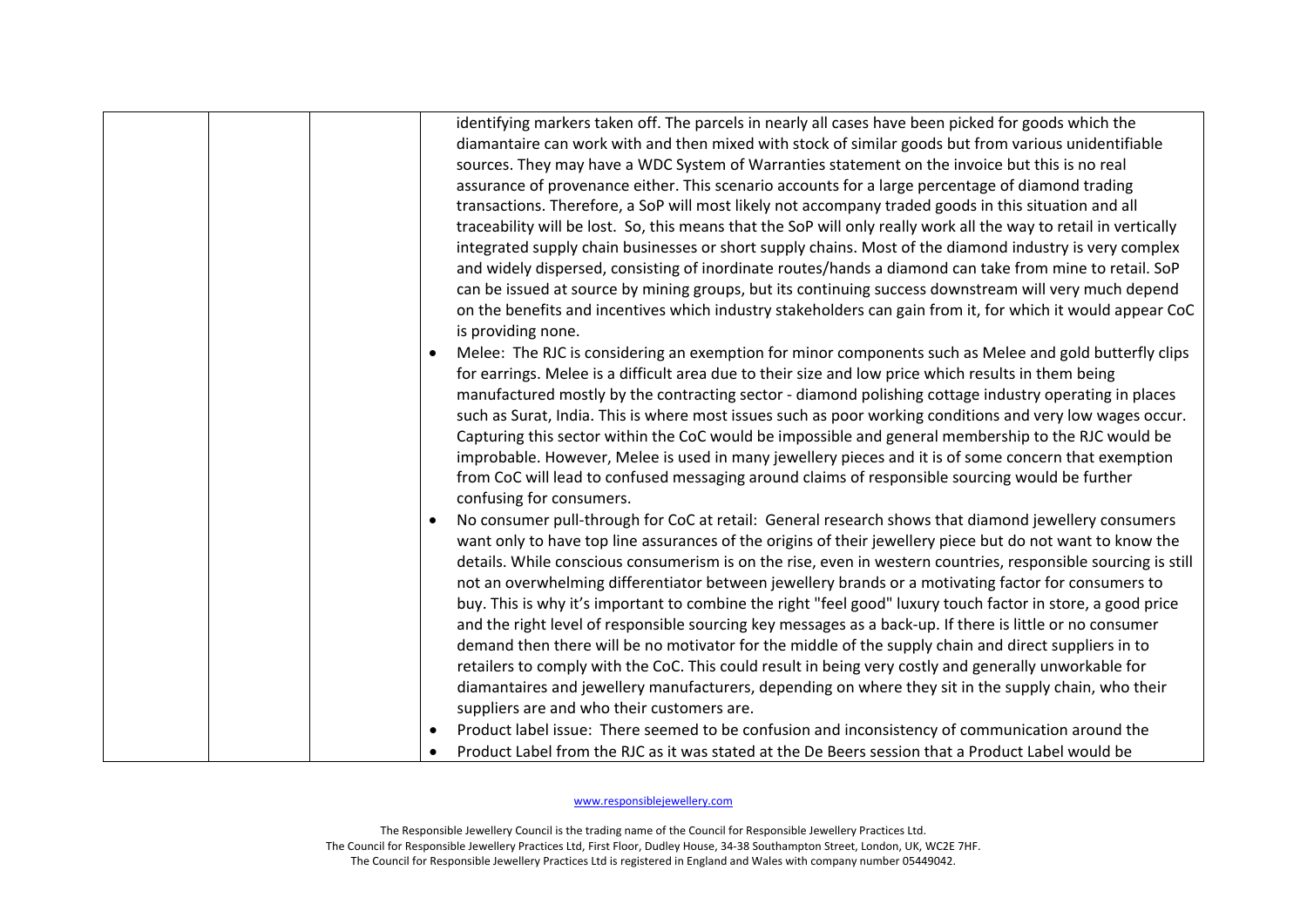| "abandoned" while at the Multi-stakeholder Session this idea was completely dismissed. Due to this,                                                                                                                                                                                                                                                                                                                                                                                                                                                                                        |
|--------------------------------------------------------------------------------------------------------------------------------------------------------------------------------------------------------------------------------------------------------------------------------------------------------------------------------------------------------------------------------------------------------------------------------------------------------------------------------------------------------------------------------------------------------------------------------------------|
| many questions have arisen for which we seek clarification:                                                                                                                                                                                                                                                                                                                                                                                                                                                                                                                                |
| How will consumers distinguish between statements made by RJC certified members about their<br>$\circ$                                                                                                                                                                                                                                                                                                                                                                                                                                                                                     |
| Code of Practices compliance and RJC certified members claims around their CoC supply chain?                                                                                                                                                                                                                                                                                                                                                                                                                                                                                               |
| What sort of consumer marketing strategy would be employed to avoid consumer confusion and<br>O                                                                                                                                                                                                                                                                                                                                                                                                                                                                                            |
| to get the message across?                                                                                                                                                                                                                                                                                                                                                                                                                                                                                                                                                                 |
| Would there be carefully crafted guidelines for RJC members with respect to consumer<br>$\circ$                                                                                                                                                                                                                                                                                                                                                                                                                                                                                            |
| advertising and promotion of their RJC association?                                                                                                                                                                                                                                                                                                                                                                                                                                                                                                                                        |
| Can companies actively market product labels to consumers and its association with the RJC?<br>$\circ$                                                                                                                                                                                                                                                                                                                                                                                                                                                                                     |
| Who will monitor the RJC IP usage and rights?<br>$\circ$                                                                                                                                                                                                                                                                                                                                                                                                                                                                                                                                   |
| Can any jeweller stock eligible jewellery products? Is there a criterion for stockist other than RJC<br>$\circ$<br>membership?                                                                                                                                                                                                                                                                                                                                                                                                                                                             |
| Would the RJC charge for use of a product label?<br>$\circ$                                                                                                                                                                                                                                                                                                                                                                                                                                                                                                                                |
| +/-65% of US trade is through independent jewellers. How will they be brought in to the system,<br>$\circ$                                                                                                                                                                                                                                                                                                                                                                                                                                                                                 |
| be catered for long term and kept within compliance?                                                                                                                                                                                                                                                                                                                                                                                                                                                                                                                                       |
| Without clear, good, consistent and potentially expensive communication around a product label, there is<br>$\bullet$<br>huge potential for it to become void within a short time and for consumers to pay only lip-service to it<br>which will disengage retailers and then lead to a fall in demand for CoC along the supply chain. It is our<br>view that the RJC should not stray from its focus to become an organisation promoting itself as a quasi<br>consumer brand but should remain a standard's harmonising body concentrating on the B2B sector of the<br>jewellery industry. |
| Potential to divide the industry and drive away consumers: With the CoC there is great potential to                                                                                                                                                                                                                                                                                                                                                                                                                                                                                        |
| inadvertently drive consumers away from purchasing jewellery. The main competitors to diamond                                                                                                                                                                                                                                                                                                                                                                                                                                                                                              |
| jewellery, such as 'that extra family holiday', suffer far less from ethical or responsible sourcing issues. If                                                                                                                                                                                                                                                                                                                                                                                                                                                                            |
| some of the jewellery industry manage to adopt CoC throughout their supply chains and use some form of                                                                                                                                                                                                                                                                                                                                                                                                                                                                                     |
| RJC backed Product Label at retail, then what will this mean for the jewellery which doesn't have it? Will                                                                                                                                                                                                                                                                                                                                                                                                                                                                                 |
| consumers see jewellery pieces with a CoC product label are "good" and the rest all "bad"? This could be                                                                                                                                                                                                                                                                                                                                                                                                                                                                                   |
| difficult for a retailer who sells multi-brands and may have the affect of confusing the consumer. A retailer                                                                                                                                                                                                                                                                                                                                                                                                                                                                              |
| will not stock CoC product labal jewellery if they feel that it may have a detrimental affect on their other                                                                                                                                                                                                                                                                                                                                                                                                                                                                               |
| stocked brands. Importantly a confused consumer would rather stick to what they are sure about and                                                                                                                                                                                                                                                                                                                                                                                                                                                                                         |
| book 'that extra family holiday' or by a flatscreen TV rather than take the 'risk' with jewellery. Effectively,                                                                                                                                                                                                                                                                                                                                                                                                                                                                            |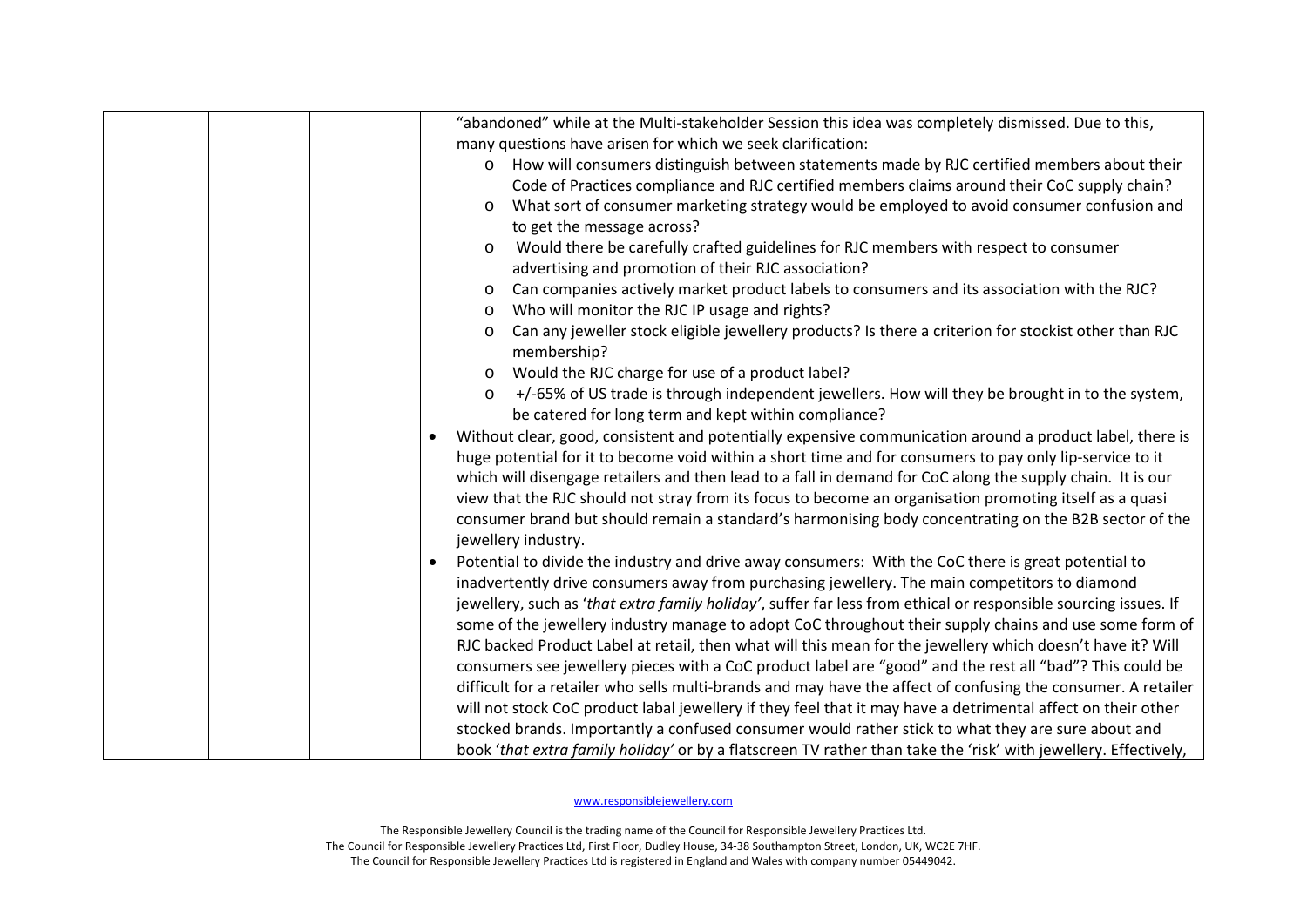|                                            |           |                      | CoC may divide the industry and drive consumers to competing luxuries.<br>Certifying systems 'v' certifying products: The RJC CoC caters for the certification of 2 types of systems:<br>$\bullet$<br>Track and Trace and Bulk Commodity. During the roundtable discussions it was made clear that CoC was<br>not a standard that certifies products, however the CoC discussion paper and round table presentation<br>describes one of the aims to 'support credible corporate and/or on-product claims to consumers.' Please<br>could we have some further clarification around this point and any update on the RJCs direction with this<br>following the global round table session?<br>Conclusion: From a purely academic angle, the Chain of Custody appears to be a system which could work<br>$\bullet$<br>and would be a 'nice to have'. However, the realities of industry norms & practices, geography and well<br>established business relationships means that the CoC will be a tough sell and may do more to polarise<br>the diamond industry and put off consumers more than to attract them. The RJC have yet to truly test<br>their base-line Code of Practices (CoP) in countries such as India, where small, cheap gem are<br>manufactured in high volumes and most high street jewellery manufacturing is performed. This continues<br>to be a concern as CoC will need to capture much of the Indian diamond industry which currently sits<br>outside RJC membership for it to truly work.<br>Recommendation: It is recommended that a second round of consultation on the Chain of Custody is<br>$\bullet$<br>considered. This should be performed only once all information has been gathered and solutions to<br>potential issues be found. |
|--------------------------------------------|-----------|----------------------|----------------------------------------------------------------------------------------------------------------------------------------------------------------------------------------------------------------------------------------------------------------------------------------------------------------------------------------------------------------------------------------------------------------------------------------------------------------------------------------------------------------------------------------------------------------------------------------------------------------------------------------------------------------------------------------------------------------------------------------------------------------------------------------------------------------------------------------------------------------------------------------------------------------------------------------------------------------------------------------------------------------------------------------------------------------------------------------------------------------------------------------------------------------------------------------------------------------------------------------------------------------------------------------------------------------------------------------------------------------------------------------------------------------------------------------------------------------------------------------------------------------------------------------------------------------------------------------------------------------------------------------------------------------------------------------------------------------------------------------------------------------------|
| Andrew<br>Parsons,<br>AngloGold<br>Ashanti | 21/2/2011 | Other<br>commodities | In order to extend the chain of custody standard's reach and thus its effectiveness and impact, there<br>$\bullet$<br>should be greater flexibility. This can be achieved by sacrificing a little or even no purity in the system.<br>Silver and possibly copper should be included as both metals are commonly produced by gold mines and<br>$\bullet$<br>are often alloyed with gold in jewellery. In particular, silver is often included in the doré bar sent to the<br>refinery so little, if any, additional effort would be required to assure its chain of custody. By including<br>these metals, the chain of custody statement/label attached to a piece of jewellery would include more of<br>the metal in the piece. This approach would admittedly complicate the label slightly because the silver<br>and copper's chain of custody but not its production would be assured, but that seems a small price to pay<br>for strengthening the chain of custody. It is not clear to us why silver is not part of the RJC code of<br>practices system, given the extent to which it is used in jewellery. Silver jewellery sales have growth<br>tremendously given the high gold price, strengthening further the case for its inclusion.<br>If every single member of the chain of custody has to have RJC member certification and thus be a<br>member of the RJC, this restricts the reach of the chain of custody system and is potentially a restrictive                                                                                                                                                                                                                                                                                                |